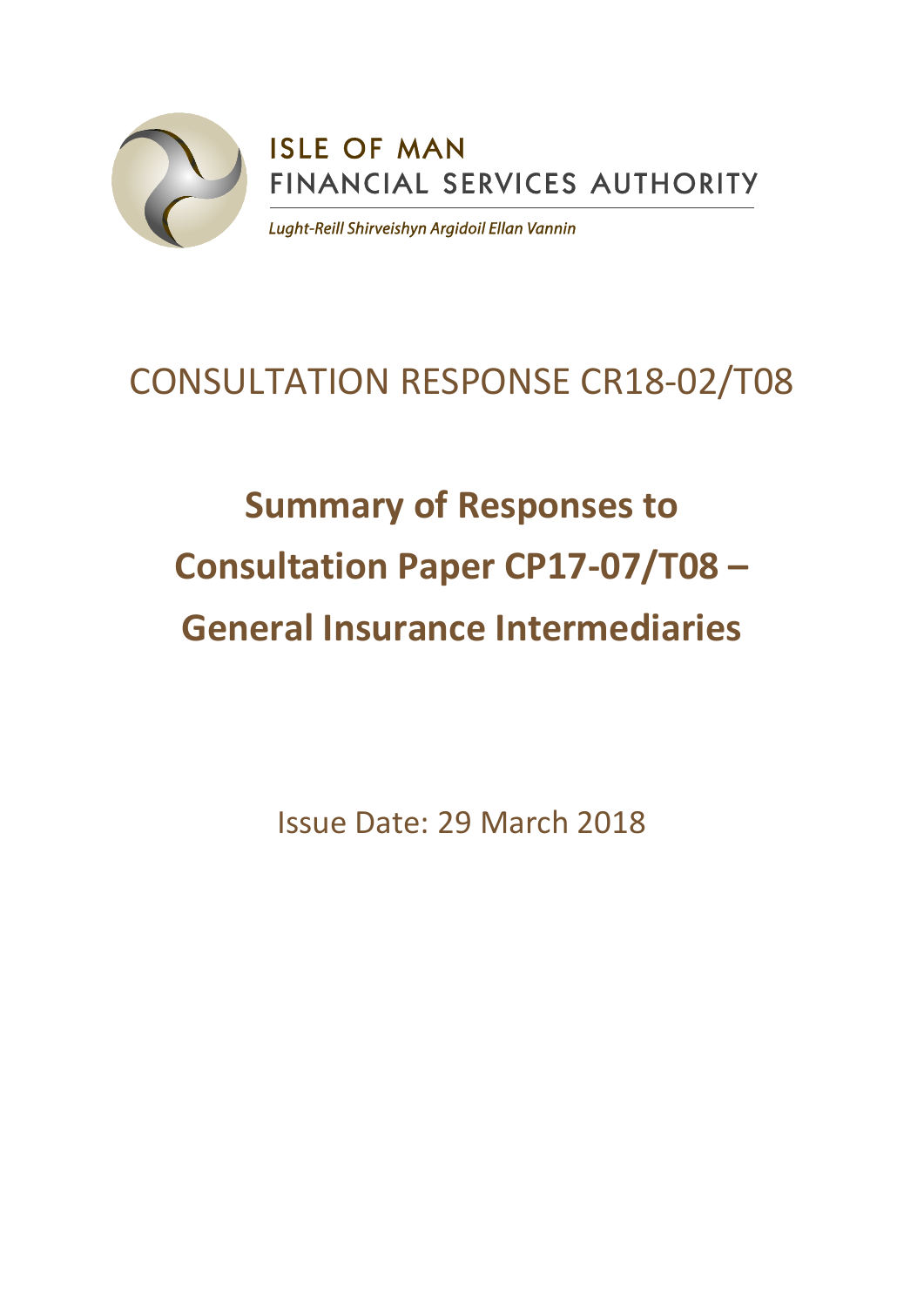# **Summary of responses to CP17-07/T08**

### **1 Background**

The Financial Services Authority ('the Authority') issued its consultation paper CP17-07/T08 in July 2017. That paper built on the feedback received in response to the Authority's initial discussion paper on the work stream established to review developments in the supervision of insurance intermediaries ('DP16-07'), and set out proposals for changes to the Authority's regulatory framework for insurance intermediaries, including draft binding guidance and draft Regulations for further consideration.

A number of detailed and informative responses were received from interested parties and this paper provides a summary of those responses, and the Authority's resulting views on matters raised by respondents, including suggested amendments to some of the original proposals.

# **2 Overview of responses**

Responses to CP17-07/T08 were received from 13 parties and further meetings have been held with respondents who requested this. Details of the individual comments received and the Authority's response is given in the table included at Appendix 1.

There were four main themes to the responses received to this consultation paper:

#### 2.1. Exemption for UK Financial Conduct Authority ("FCA") regulated intermediaries

Generally, the proposal that any FCA registered intermediary wishing to take advantage of the exemption will be required to notify the Authority in advance was welcomed. However, there was some feedback that the exemption may lead to regulatory arbitrage if the Isle of Man's regime developed to be at a significantly higher standard than the FCA's. The main areas of concern were in relation to the professional qualification requirements (see 2.2) and the requirement for advice to be provided in all cases (see 2.3).

#### 2.2. Professional knowledge and experience

Within the consultation paper the Authority proposed to introduce a requirement that anyone providing advice on personal lines business should be required to hold at least the Chartered Insurance Institute's Certificate in Insurance ("Cert CII") and anyone providing advice to commercial clients should be required to hold the Diploma in Insurance ("Dip CII") including relevant non-personal lines modules.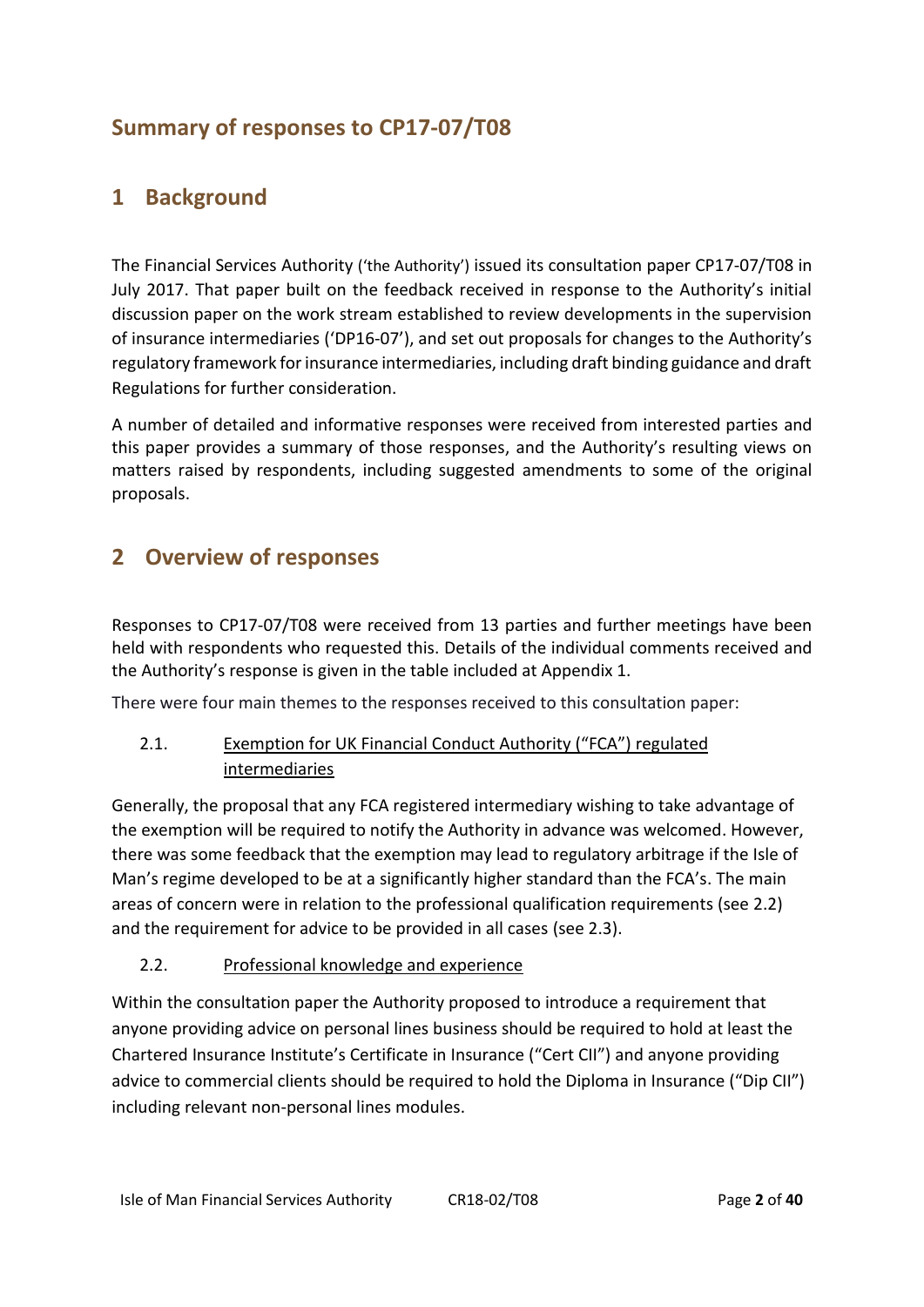The proposals were set out within CP17-07/T08 in order to obtain opinions to inform the Authority's view before reflecting any requirements in the draft Corporate Governance Code for Insurance Intermediaries ("CGC") to be consulted on later in 2018.

Although the proposals had some support within the industry, it lead to major concerns being raised by the majority of respondents. This has led to the Authority giving further consideration to its stance on professional qualifications.

The Authority continues to believe that it is important that individuals working as insurance intermediaries have adequate professional knowledge to carry out their responsibilities. It is recognised that professional knowledge can be gained from experience, education and training. However, it is important that firms are able to demonstrate that professional knowledge and competence has been achieved. The Authority's view is that an effective way to demonstrate this is for it to be supported by the attainment of relevant professional qualifications. Additionally, formal competency requirements for intermediaries are a potential way of raising the standard and perception of professionalism within the industry and to mitigate a key risk of poor or unsuitable advice being given to policyholders. However, following the consultation exercise it has been become apparent that a mandatory requirement would be practically very difficult to implement due to the relatively small market size and employee pool on the Island and, as the Island's nearest jurisdictions have not yet implemented minimum formal qualifications for this industry, introducing such a requirement on the Isle of Man could cause disparity and potentially lead to regulatory arbitrage.

Taking account of the feedback, the Authority is considering revising this proposal so that the detailed qualification requirements are contained within guidance, which would allow intermediaries to adopt a proportionate approach for their business.

This would be implemented through the CGC to be introduced for insurance intermediaries which, as noted above, will be subject to consultation during 2018. The CGC would contain high level requirements on the Board of an intermediary to:

- ensure that there is sufficient staff, at all levels, with adequate qualifications and experience for the business;
- take responsibility for ensuring that its client facing staff are competent on an ongoing basis and trained adequately and appropriately;
- document the basis upon which competency has been assessed (for example, using a training needs analysis); and
- ensure that its client facing staff undertake a minimum number of hours of relevant CPD per annum.

Additionally, the Authority is planning to make changes to fitness and propriety assessments for all regulated entities during 2018. This will take the form of revised Fitness and Propriety Guidance ("F&P Guidance") and a Training and Competency Framework ("T&C Framework")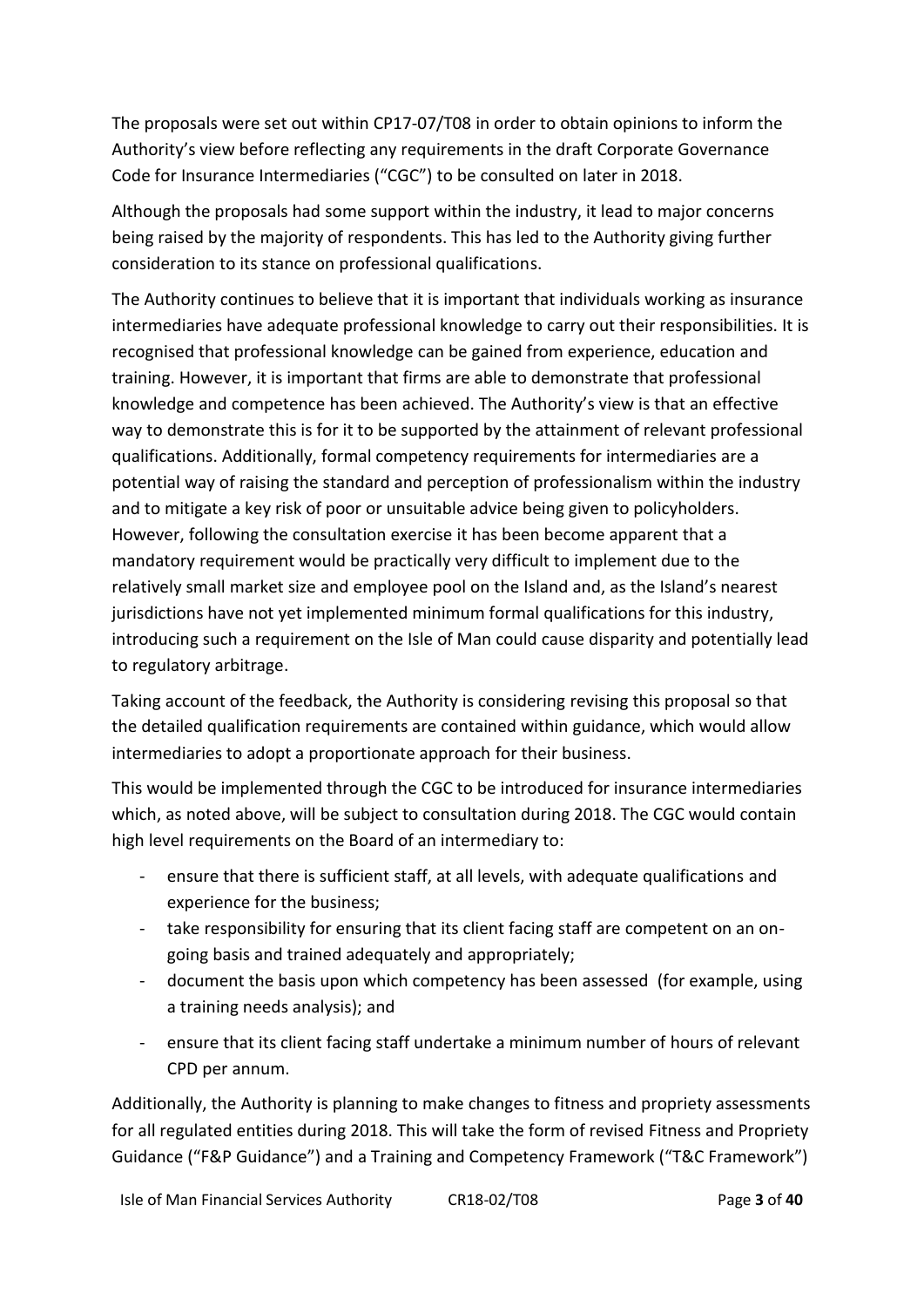for all regulated entities which is contained within the consultation paper CP18-01/T12, issued in March 2018.

The T&C Framework will provide information on the Authority's expectations of the competence (including levels of experience and, in certain cases, qualifications) of individuals in various roles.

It sets out various roles and provides an indication of the level of experience or qualifications that an individual ought to hold. These are categorised as Guidance, Expectations and Requirements. In determining whether to appoint an individual to one of these roles a regulated entity is expected to consider the contents of the T&C Framework, and the declaration within the notification form provided to the Authority will include a statement that the individual meets any requirements set out within it. It is proposed that the T&C Framework will include, as guidance, that the client facing staff of an insurance intermediary should undertake the following insurance specific qualifications, as part of a development programme:

| Front facing staff for personal lines                                 | Cert CII |
|-----------------------------------------------------------------------|----------|
| More experienced staff and front facing staff for commercial business | Dip CII  |
| Management/person responsible for overseeing advice given             | ACII     |

However, if an intermediary firm can satisfy itself that its front facing staff meet the competencies of the T&C Framework for its business in an alternative manner, for example though experience, the intermediary firm's training process or, for staff learning the role, through allocating responsibility on a staged basis and with appropriate induction and mentoring it will be able to explain its alternative view to the Authority.

#### 2.3. Suitability and advice

It has become apparent through the consultation process that there is wide variation in the business models within the sector, and that a number of intermediaries are offering a de facto limited / no-advice intermediation service. There was a request for the Authority to consider allowing non-advised intermediation within its framework.

It is recognised that many personal lines may be relatively low involvement, transactional and price driven and therefore the concept of an intermediary not providing a more holistic advice service in these circumstances appears to be reasonable; for example offering a web based quote and buy service or a telephone call centre where sales staff are using scripts.

Due to the risk profile of the sector, and in line with the position in the UK, the Authority intends to retain the mandatory requirement to ensure that the policy proposed is "suitable" to the needs and resources of the prospective policyholder. However, guidance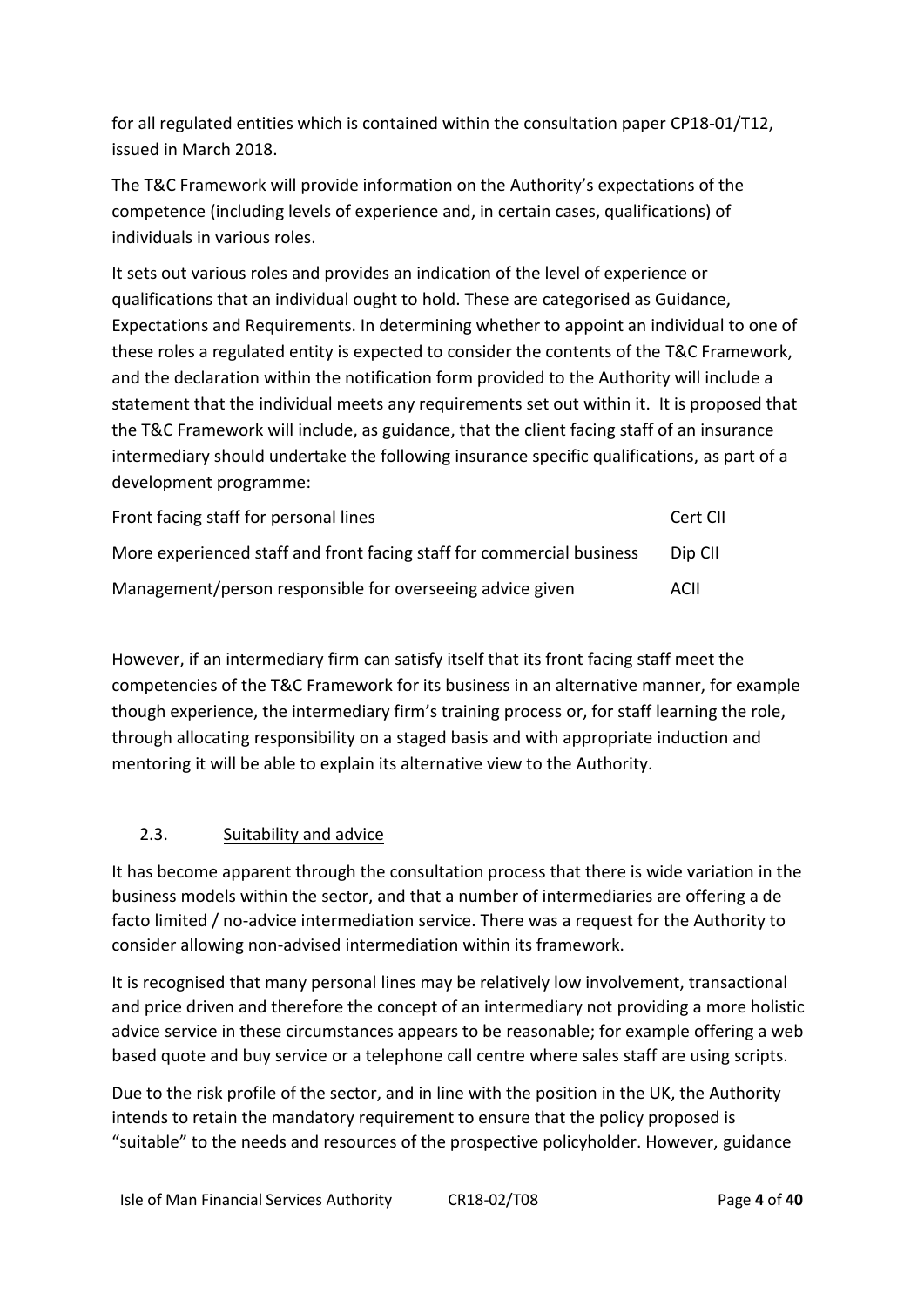will be issued on how this could be interpreted in a more proportionate manner for differing types of insurance products offered by the sector, which will allow intermediaries to offer advice on a proportionate basis underpinned by an investigation of the customer's circumstances, to ensure that any product sold can be demonstrated to be suitable for the policyholder's needs.

It is acknowledged that this is a change of stance for the Authority and as noted we therefore plan to clarify our expectations of the suitability requirement in guidance.

#### 2.4. Information to be provided to customers

There were some concerns within the feedback that the proposed timing of the requirements for supplying information to customers would not be practical or workable, as required under paragraph 9 of the draft Conduct of Business Code.

There was some concern expressed by respondents that the information needed to be provided to fulfil this requirement was overly prescriptive.

The Authority believes that key product information should be made available to prospective policyholders in order for them to be aware of what they are buying. The draft Conduct of Business Code allows for such information to be provided "immediately after conclusion of the contract" for telephones sales where it would not be feasible for the information to be provided pre-sale.

Given the feedback the Authority is engaging with FPIBA to review the detail of the requirements of this paragraph to identify where any changes may be made, whilst retaining the desired outcome that consumers receive appropriate information at point of sale.

# **3 Next Steps**

As noted within CP17-07/T08, the Authority considers it appropriate to split the Insurance Intermediation review into 3 sections to be progressed separately:

- 1. Enhancement of the general business and conduct of business requirements for registered insurance intermediaries;
- 2. Introduction of corporate governance requirements for registered insurance intermediaries; and
- 3. Consideration of the exemptions and allowances for cross border services for intermediaries that are not currently registered.

CP17-07/T08 focused on the first of these work streams. In light of the responses received updated versions of the draft Regulations and draft Conduct of Business Code will need to be prepared and consulted upon in due course. It is likely that this will be in the early part of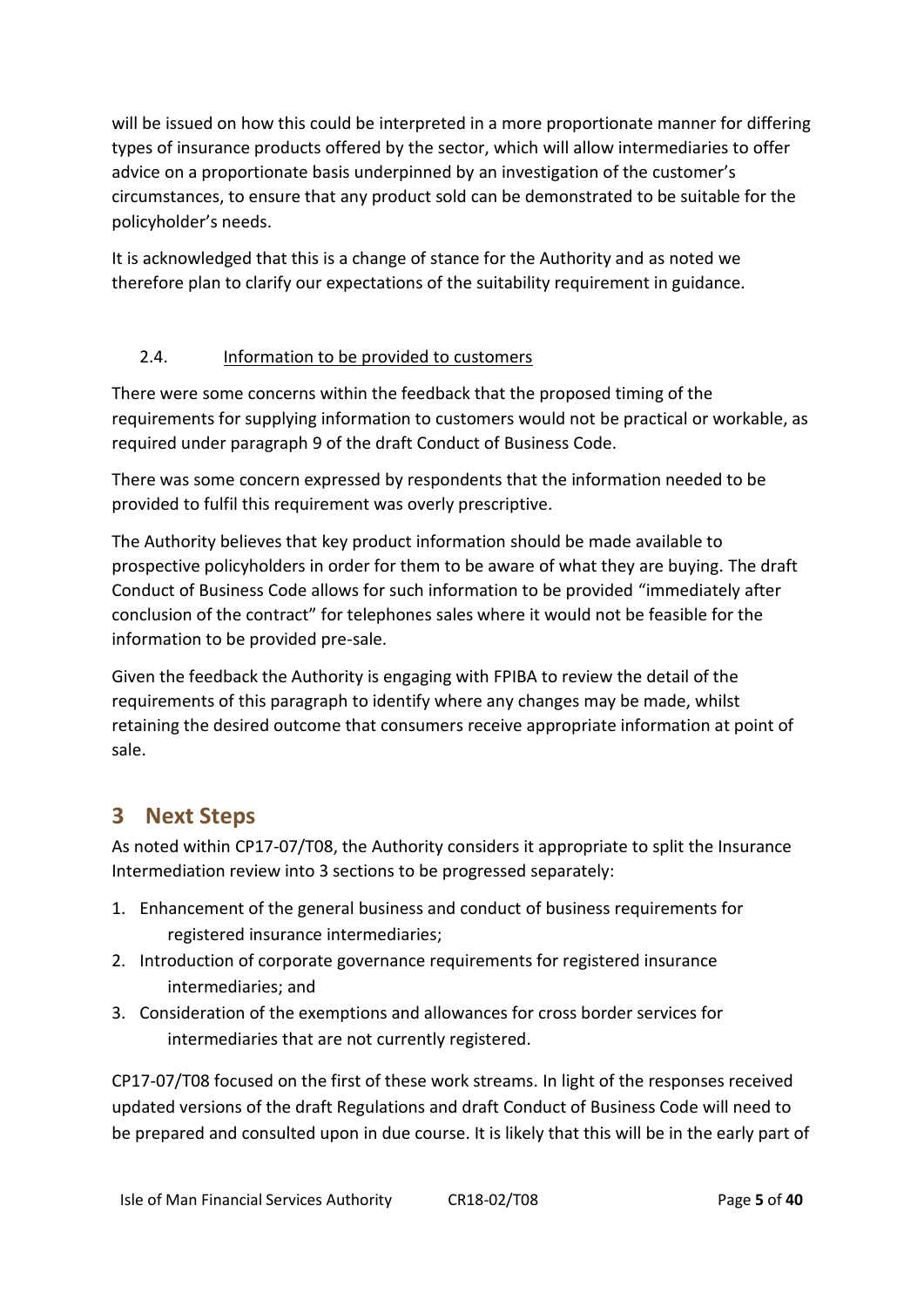2019, to take into account the feedback received in relation to the other sections of the workstream mentioned above.

Meanwhile, the Authority has issued a survey for businesses selling insurance alongside other goods and services. The Authority has designed this survey to gather more information from businesses currently taking advantage of the ancillary business exemption. The results of the survey will assist the Authority in its determination of whether the current exemption remains appropriate for this type of business, before producing firm proposals for consultation. The feedback received to DP16-07 will be considered alongside the results of the survey and the Authority will publish its proposed policy for consultation shortly.

Additionally, the Authority is continuing to consider developing a CGC for intermediaries. It is planned that the CGC for intermediaries will be consulted upon during Q3 2018.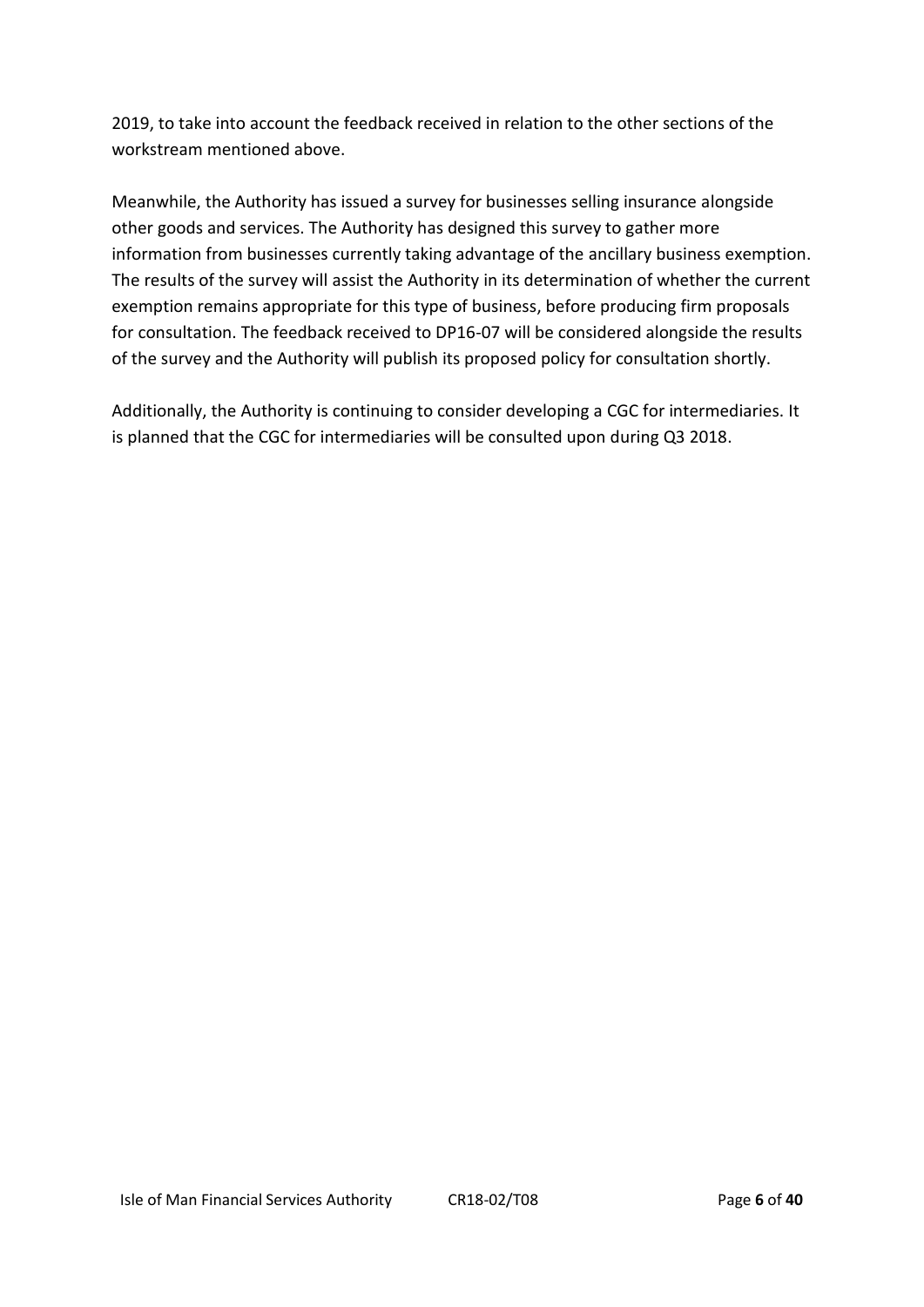| <b>Topic</b> | Comment                                                                                                                                                                                                                                                                                                                                                                                                                                                                                                                                                                                                                                                                                                                                                                                                                                                          | <b>FSA's response</b>                                                                                                                                                                                                                                                                                                                                                                                                                                                                                                                                                                                                                                                    |
|--------------|------------------------------------------------------------------------------------------------------------------------------------------------------------------------------------------------------------------------------------------------------------------------------------------------------------------------------------------------------------------------------------------------------------------------------------------------------------------------------------------------------------------------------------------------------------------------------------------------------------------------------------------------------------------------------------------------------------------------------------------------------------------------------------------------------------------------------------------------------------------|--------------------------------------------------------------------------------------------------------------------------------------------------------------------------------------------------------------------------------------------------------------------------------------------------------------------------------------------------------------------------------------------------------------------------------------------------------------------------------------------------------------------------------------------------------------------------------------------------------------------------------------------------------------------------|
| General      |                                                                                                                                                                                                                                                                                                                                                                                                                                                                                                                                                                                                                                                                                                                                                                                                                                                                  |                                                                                                                                                                                                                                                                                                                                                                                                                                                                                                                                                                                                                                                                          |
|              | We believe that some of the proposals in the Consultation document are<br>certainly not in line with requirements and developments in other jurisdictions,<br>which will inevitably lead to a reduction in the number of registered<br>intermediaries, direct loss of jobs, restriction of choice for consumers and a<br>reduction in competition, all of which seem at odds with the Authorities opening<br>statement.<br>The document refers on a number of occasions to the requirements in other<br>jurisdictions. Can you advise if a Gap Analysis has been undertaken to<br>benchmark these proposed new standards against the requirements of the<br>regulators in the UK, Jersey & Guernsey?                                                                                                                                                             | The Authority has given consideration to the requirements and<br>developments in other neighbouring jurisdictions whilst developing<br>its proposals (UK, Jersey, Guernsey, Ireland and the EU); however, it<br>has not sought to replicate any of these regimes directly in the Isle<br>of Man because of the unique position. A high level gap analysis of<br>the proposals was carried out.                                                                                                                                                                                                                                                                           |
|              | The Regulations seem to have been designed with personal lines in mind (for<br>example section 6 of the code calling at unsocial hours). They need to also take<br>into account larger corporate business or the low volumes such as ours that<br>some general insurance intermediaries carry out.<br>The ICP 18 note makes reference to proportionality. Looking at the draft Code<br>and Regulations, I am not sure how much further the Code and Regulations<br>could be developed and am not certain that they are proportionate to all the<br>general insurance intermediary business being conducted on the Isle of<br>Man. The Code and Regulations may do well to have an element of discretion by<br>the Directors of the companies and/ or some Regulatory discretion. For example<br>where experience is deemed adequate, rather than just a diploma. | It is agreed that the draft Code was written with the needs of<br>personal lines consumers and smaller local corporate businesses in<br>mind. After considering the responses, the Authority believes that it<br>would be appropriate to extend the exemption from the<br>requirements of the draft Code to introducing brokers that work on<br>a business to business basis via agreements with regulated brokers.<br>The rationale for this is that the placing broker will be regulated<br>(with the accompanying requirements upon them) and their clients,<br>which are typically large corporates, would not require the same<br>level of policyholder protection. |
|              | From canvassing our members who operate in this segment, we are very<br>concerned about the likely impact on IoM employment should the proposals<br>progress as planned. Whilst we are not opposed in general to regulation we<br>would always seek that it is proportionate to the risks they are trying to mitigate,<br>and that they do not create disparity between the requirements for on Island<br>business against off Island competitors.<br>We see 2 keys issues:-<br>1. The costs of regulation will need to be factored into business models,<br>and therefore either reduce profitability or drive up insurance                                                                                                                                                                                                                                     | Your comments are noted and the specific points raised are<br>addressed below.                                                                                                                                                                                                                                                                                                                                                                                                                                                                                                                                                                                           |

# **Appendix 1 – Summary of results**

Isle of Man Financial Services Authority CR18-02/T08 Page **7** of **40**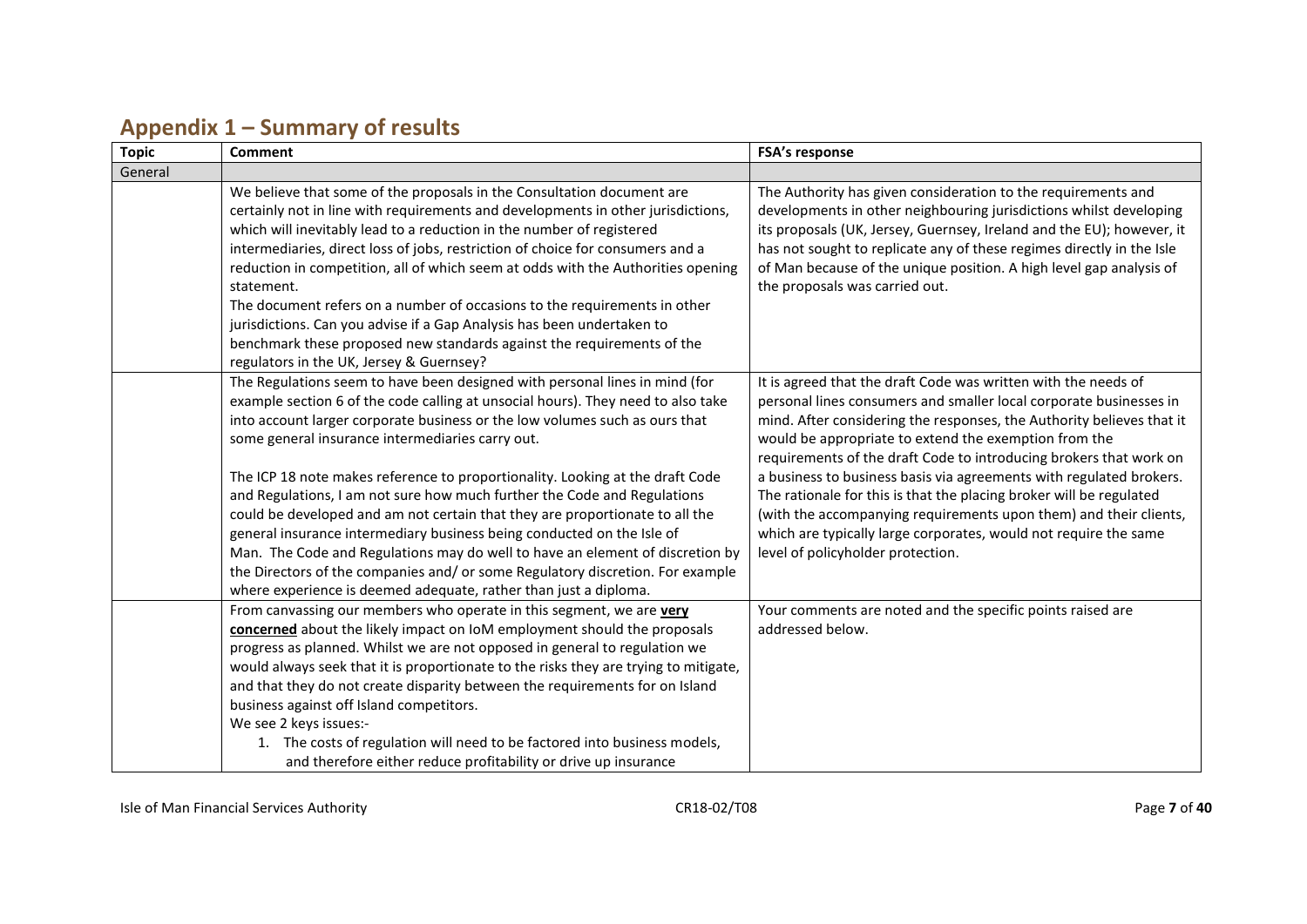|            | premiums. We see this as making out Isle of Man business<br>uncompetitive with off Island competition.<br>This in turn will likely lead to existing companies either downsizing, or<br>2.<br>potentially moving off Island, but continuing to service the IoM<br>remotely.<br>Feedback from our members is that we will likely see significant job losses,<br>should the plans progress, with one company alone advising that over 50                                                                                                                                                                                                                                                                                                                                                                                                                                                              |                                                                                                                                                                                                                                           |
|------------|----------------------------------------------------------------------------------------------------------------------------------------------------------------------------------------------------------------------------------------------------------------------------------------------------------------------------------------------------------------------------------------------------------------------------------------------------------------------------------------------------------------------------------------------------------------------------------------------------------------------------------------------------------------------------------------------------------------------------------------------------------------------------------------------------------------------------------------------------------------------------------------------------|-------------------------------------------------------------------------------------------------------------------------------------------------------------------------------------------------------------------------------------------|
|            | positions would be removed or not created.                                                                                                                                                                                                                                                                                                                                                                                                                                                                                                                                                                                                                                                                                                                                                                                                                                                         |                                                                                                                                                                                                                                           |
|            | Any requirements should be in line with UK and other jurisdictions requirements<br>so as once again not to put the local market at a disadvantage to off island<br>competitors. It is our belief that regulatory requirements should be no greater<br>than those imposed in neighbouring jurisdictions.                                                                                                                                                                                                                                                                                                                                                                                                                                                                                                                                                                                            | Although the Authority always considers requirements in<br>neighbouring jurisdictions, the underlying principle of this review is<br>to ensure that our legislation is appropriate for the IOM market and<br>in compliance with the ICPs. |
|            | As a result of the welcomed moves currently being made by the Authority in<br>reviewing & improving the legislation I would hope that a robust and dynamic<br>package will be put in place not only to benefit the industry in general, but all<br>the end-users in particular.                                                                                                                                                                                                                                                                                                                                                                                                                                                                                                                                                                                                                    | Agreed, the revised framework must provide for an appropriate<br>level of customer protection in line with the Authority's objectives.                                                                                                    |
| Question 1 | Reinsurance brokers                                                                                                                                                                                                                                                                                                                                                                                                                                                                                                                                                                                                                                                                                                                                                                                                                                                                                |                                                                                                                                                                                                                                           |
|            | This looks reasonable. The buyers of the service (ie ceding companies) are<br>usually "experienced clients". In my experience a reinsurance broker will use a<br>London or other International broker to place the business. As the wholesale<br>International Market is constantly changing, this is important. Excluding these<br>companies from the provisions of the Draft Code is appropriate.<br>I would also argue that a General Insurance Intermediary, whose clients are<br>large corporates that is acting as an Introducing Broker to a London/<br>International Broker is working in a very similar way should enjoy a similar<br>exemption. The rationale of this is that the placing broker in London will be FCA<br>regulated will in turn adopt the very high standards required of them and the<br>clients, which are large corporates can also be deemed "experienced clients". | The Authority believes that it would be appropriate to extend the<br>exemption from the requirements of the draft Code to introducing<br>brokers that work on a business to business basis via agreements<br>with regulated brokers.      |
|            | I think this is a reasonable approach as the customers buying these services are<br>usually experienced insurance professionals themselves. From an Isle of Man<br>perspective, local reinsurance brokers would be partnering with a London or<br>Lloyd's broker to place the business which would provide an additional layer of                                                                                                                                                                                                                                                                                                                                                                                                                                                                                                                                                                  | As above.                                                                                                                                                                                                                                 |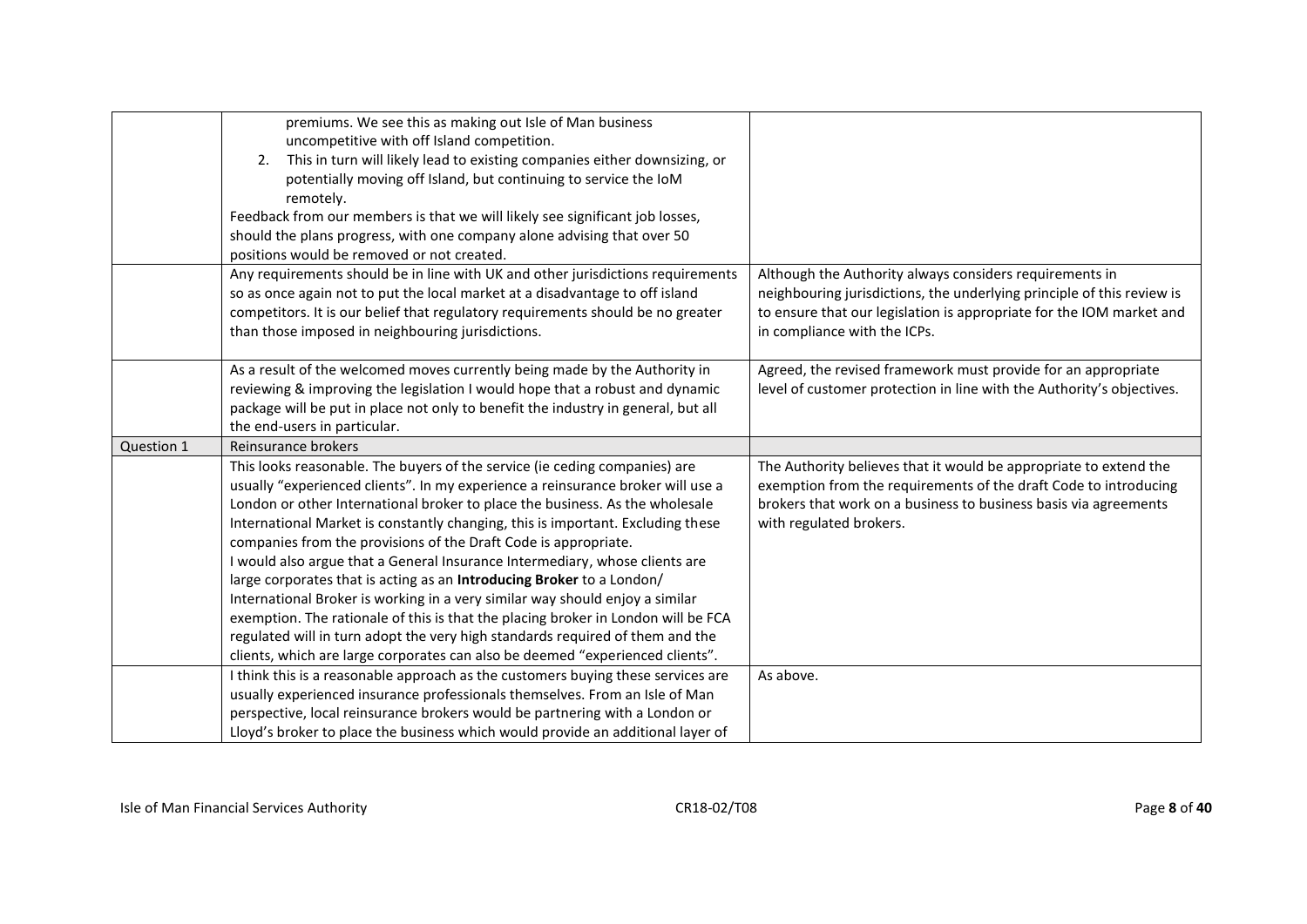|            | overview which would suggest comfort to the FSA the customer's interests are<br>being protected.<br>The vast majority of our clients are corporate firms for whom we provide<br>Professional Indemnity, Crime, Cyber and Directors and Officers Liability and<br>related financial institution liability insurance products. These products are all<br>underwritten in the London and Lloyd's markets and we have a partnership<br>agreement with a Lloyd's accredited broker who places all these products on our<br>behalf. Our partner broker in London who places our business is FCA regulated<br>and has to comply with the very high standards required of them as regards their<br>clients. Perhaps in these circumstances IoM based brokers should enjoy a similar<br>exemption? |                                                                                                                                                                                                                                                                                                                                                                                                                                            |
|------------|-------------------------------------------------------------------------------------------------------------------------------------------------------------------------------------------------------------------------------------------------------------------------------------------------------------------------------------------------------------------------------------------------------------------------------------------------------------------------------------------------------------------------------------------------------------------------------------------------------------------------------------------------------------------------------------------------------------------------------------------------------------------------------------------|--------------------------------------------------------------------------------------------------------------------------------------------------------------------------------------------------------------------------------------------------------------------------------------------------------------------------------------------------------------------------------------------------------------------------------------------|
|            | We have no issue with this proposal.                                                                                                                                                                                                                                                                                                                                                                                                                                                                                                                                                                                                                                                                                                                                                      | Noted                                                                                                                                                                                                                                                                                                                                                                                                                                      |
| Question 2 | Pure protection business being carried out by IFAs                                                                                                                                                                                                                                                                                                                                                                                                                                                                                                                                                                                                                                                                                                                                        |                                                                                                                                                                                                                                                                                                                                                                                                                                            |
|            | We have no comments or issue with the proposal                                                                                                                                                                                                                                                                                                                                                                                                                                                                                                                                                                                                                                                                                                                                            | This proposal will go ahead as outlined.                                                                                                                                                                                                                                                                                                                                                                                                   |
|            | This looks reasonable.                                                                                                                                                                                                                                                                                                                                                                                                                                                                                                                                                                                                                                                                                                                                                                    | This proposal will go ahead as outlined.                                                                                                                                                                                                                                                                                                                                                                                                   |
|            | We support this proposal.                                                                                                                                                                                                                                                                                                                                                                                                                                                                                                                                                                                                                                                                                                                                                                 | This proposal will go ahead as outlined.                                                                                                                                                                                                                                                                                                                                                                                                   |
| Question 3 | Exemptions                                                                                                                                                                                                                                                                                                                                                                                                                                                                                                                                                                                                                                                                                                                                                                                |                                                                                                                                                                                                                                                                                                                                                                                                                                            |
|            | We welcome the Authority's proposal that any intermediary wishing to take<br>advantage of the exemption should be required to notify the Authority in<br>advance.<br>We do not feel it is appropriate for Isle of Man customers to be left without<br>recourse to a local level of consumer protection and passing responsibility for<br>this to the UK regulator is not appropriate.                                                                                                                                                                                                                                                                                                                                                                                                     | Noted.<br>The scope of the IOM Financial Services Ombudsman Scheme is not<br>within the remit of the Authority. However, the Authority believes<br>that it is an appropriate position in terms of policyholder protection<br>if customers are covered by an equivalent Ombudsman Scheme,<br>especially when it is coupled with our ability, established in primary<br>legislation, to liaise with the FCA if issues come to our attention. |
|            | Cross Border Services. If the Authority allows off island brokers they must be<br>made to prominently state that customers using their services will not have<br>recourse to the IOM Regulator or Ombudsman. We do not know how the<br>Authority will be able to impose new regulations on online providers and we are<br>very concerned that the new regulations being imposed on us do not give us a<br>level playing field.                                                                                                                                                                                                                                                                                                                                                            | Cross border services will be subject to a further consultation in<br>2018.                                                                                                                                                                                                                                                                                                                                                                |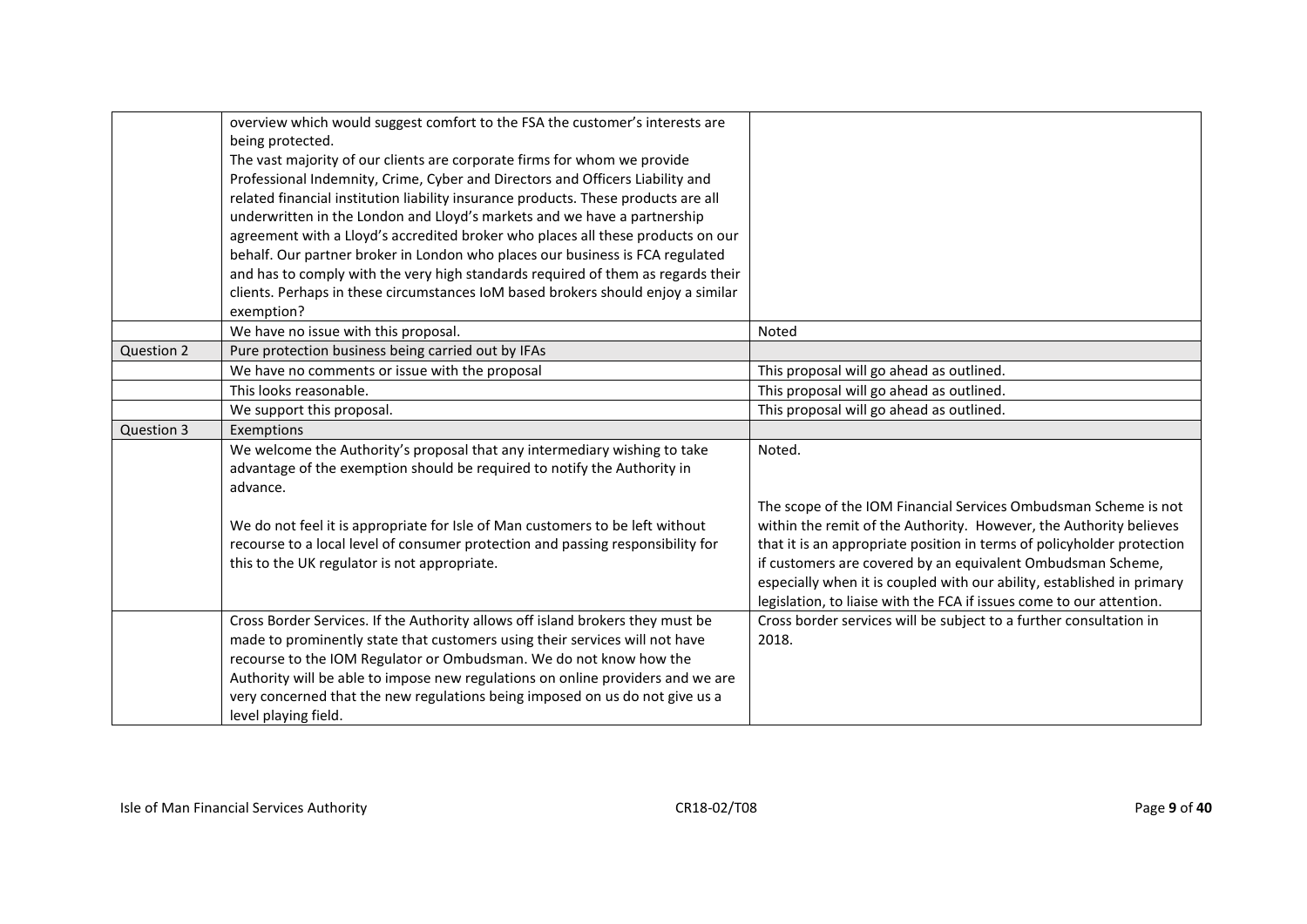| 3.1.1 Exemptions paragraph $2$ – travel agents when selling travel insurance may<br>act as an insurance business, therefore I would like to see travel agents and other<br>ancillary 'insurance sellers' included. However, I note your comments in 3.1.3                                                                                                                                                                                                                                                                                                                                                                                                                                          | This will be subject to a further consultation in 2018.                                                                                                                                                                                                                                                                                                                                                                                                                                                                                                                                                                                                                                                                               |
|----------------------------------------------------------------------------------------------------------------------------------------------------------------------------------------------------------------------------------------------------------------------------------------------------------------------------------------------------------------------------------------------------------------------------------------------------------------------------------------------------------------------------------------------------------------------------------------------------------------------------------------------------------------------------------------------------|---------------------------------------------------------------------------------------------------------------------------------------------------------------------------------------------------------------------------------------------------------------------------------------------------------------------------------------------------------------------------------------------------------------------------------------------------------------------------------------------------------------------------------------------------------------------------------------------------------------------------------------------------------------------------------------------------------------------------------------|
| 3.1.4 and 3.1.5 - how will the FCA [sic- presumably the FSA] inform UK and other<br>offshore companies that this requirement is necessary in order to trade into the<br>IOM?                                                                                                                                                                                                                                                                                                                                                                                                                                                                                                                       | Firms regularly approach the Authority asking about the<br>requirements and one such firm responded to the consultation so<br>we know that firms taking advantage of the exemption seek to find<br>out the regulatory requirements in the IOM. We will ensure that the<br>requirements are clearly set out on our website, have an inter-<br>regulatory dialogue with the FCA, contact those firms that have<br>recently approached the Authority to ask about details of such<br>requirements, put out a press statement and rely on the awareness<br>of Authority staff and the local market to let us know if they become<br>aware of any intermediaries taking advantage of the exemption that<br>are not listed on the register. |
| It is OK to say that clients will have recourse to other Ombudsman's facilities in<br>other jurisdictions but in reality it will probably be a totally frustrating exercise for<br>clients from the IOM trying to obtain redress through them.<br>We would like the Authority to bear in mind that any regulations should keep<br>the IOM on a level playing field with other jurisdictions.                                                                                                                                                                                                                                                                                                       | It is unclear why the respondent thinks this would be a frustrating<br>exercise, the Authority has no experience of this being the case. The<br>UK Financial Ombudsman is contactable by telephone or via the<br>internet.                                                                                                                                                                                                                                                                                                                                                                                                                                                                                                            |
| If a company is FCA regulated, I would agree it should be exempt, but agree that<br>intermediaries taking advantage of this exemption should notify the Authority in<br>advance.                                                                                                                                                                                                                                                                                                                                                                                                                                                                                                                   | Noted                                                                                                                                                                                                                                                                                                                                                                                                                                                                                                                                                                                                                                                                                                                                 |
| We feel that this is a sensible approach and provides a manageable level of<br>regulatory oversight of non-IOM based intermediaries. A client should be able to<br>choose the broker they wish to act on their behalf but there should be a level of<br>oversight from the relevant regulator and the proposal will cover this.<br>If a FCA regulated intermediary wishes to actively market themselves on the<br>island, they should be required to be properly registered with the FSA as is the<br>case for IOM based intermediaries. We aren't able to market our services in the<br>UK without being properly regulated by the FCA and this should be reflected, in<br>some measure, locally. | Noted, proposals in relation to cross border services will be subject<br>to a further consultation in 2018.                                                                                                                                                                                                                                                                                                                                                                                                                                                                                                                                                                                                                           |
| We welcome the Authority's approach to advance notification by any<br>intermediaries wishing to take advantage of this exemption. However,<br>3.1.3 Ancillary Insurance Business                                                                                                                                                                                                                                                                                                                                                                                                                                                                                                                   | Noted, proposals in relation to ancillary insurance will be subject to<br>a further consultation in 2018.                                                                                                                                                                                                                                                                                                                                                                                                                                                                                                                                                                                                                             |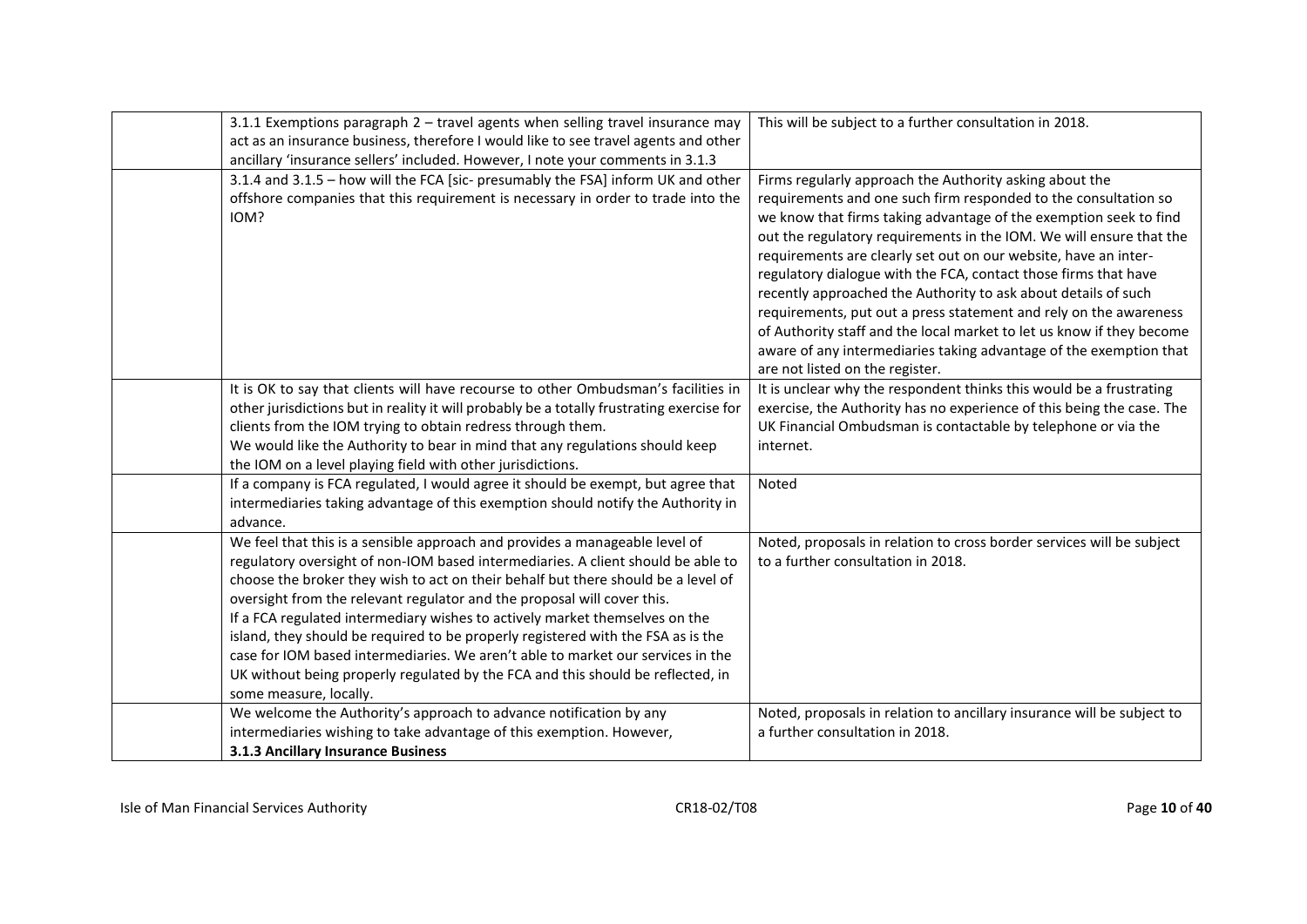| We agree with the Authority's approach to ancillary insurance business and we<br>further agree that travel insurance does pose a specific risk. We would also<br>encourage the Authority to consider pet and livestock insurance also, as we<br>believe this too poses a significant risk when sold by inexperienced organisations<br>such as vets, banks, supermarkets etc. Although we have serious reservations as<br>to exactly how the Authority will be able to ensure compliance, especially by<br>large national organisations.<br>3.14 FCA Regulated Intermediaries<br>Given the focus of ICP19, it would be irresponsible for potentially vulnerable<br>customers not to be provided with an appropriate level of customer protection<br>and abducting [sic] this responsibility to the UK is not appropriate. | International standards (ICP 6) allow for regulators to recognise<br>other jurisdiction's authorisation processes as long as there are<br>bilateral agreements in place and the supervision of the regulated<br>activity in the home jurisdiction has been deemed to be adequate. In<br>this way, the Authority feels that this approach is appropriate to the<br>risks and provides a practicable level of regulatory oversight of non-<br>IOM based intermediaries. Any issues would be dealt with in<br>conjunction with the UK FCA and ICP 3 requires that regulators<br>respond in a timely and comprehensive manner when exchanging<br>relevant information and in responding to requests from other<br>regulators. |
|--------------------------------------------------------------------------------------------------------------------------------------------------------------------------------------------------------------------------------------------------------------------------------------------------------------------------------------------------------------------------------------------------------------------------------------------------------------------------------------------------------------------------------------------------------------------------------------------------------------------------------------------------------------------------------------------------------------------------------------------------------------------------------------------------------------------------|---------------------------------------------------------------------------------------------------------------------------------------------------------------------------------------------------------------------------------------------------------------------------------------------------------------------------------------------------------------------------------------------------------------------------------------------------------------------------------------------------------------------------------------------------------------------------------------------------------------------------------------------------------------------------------------------------------------------------|
| I would agree that the access to specialist advise [sic] is necessary for the Island,<br>but would support the implementation of a notification requirement by FCA<br>regulated intermediaries taking advantage of this exemption being required to<br>notify the Authority in advance.                                                                                                                                                                                                                                                                                                                                                                                                                                                                                                                                  | Noted                                                                                                                                                                                                                                                                                                                                                                                                                                                                                                                                                                                                                                                                                                                     |
| It should be an absolute requirement that Non-IoM intermediaries must notify<br>the FSA in advance. Further, we would consider that it needs to be absolutely<br>clear to the Isle of Man resident customer using the exempted providers that<br>their recourse/protection is in the UK and NOT the Isle of Man.                                                                                                                                                                                                                                                                                                                                                                                                                                                                                                         | Noted                                                                                                                                                                                                                                                                                                                                                                                                                                                                                                                                                                                                                                                                                                                     |
| Further to an experience in 2015-16 with an Isle of Man registered insurance<br>broker and contact with the Isle of Man Financial Ombudsman Service I would<br>ask why in the UK would a small business be covered yet here in the Isle of Man<br>not be? Surely this would make it logical for any Isle of Man small business to<br>obtain insurance via a UK Insurance broker?                                                                                                                                                                                                                                                                                                                                                                                                                                         | It is agreed that the UK Financial Ombudsman Service has a different<br>coverage to that of the Isle of Man's Financial Ombudsman Scheme,<br>which is operated by the Office of Fair Trading. There are a variety of<br>factors to consider when considering the suitability of an insurance<br>product and the coverage of an Ombudsman Scheme, in case of any<br>issues, would be one of those factors.                                                                                                                                                                                                                                                                                                                 |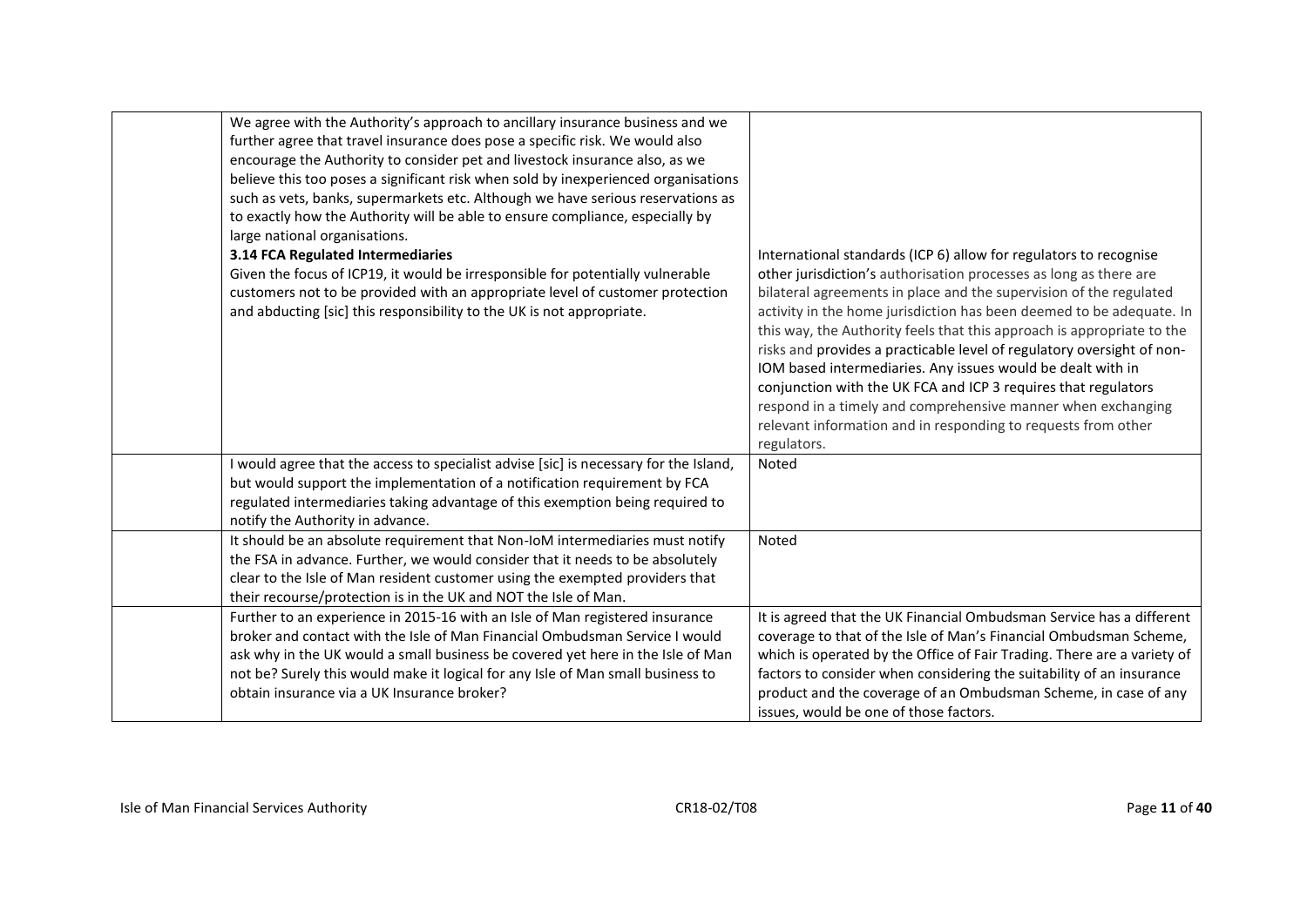|            | 'in or from' is out of touch with modern practice where meetings are held over<br>the likes of Skype. Not sure if there is any case law defining this as advice being<br>given on island or whether it circumvents regulatory oversight?                                                                                                                                                                                                                                    | "a business carried on in or from the Island" is set out in the Act and<br>is interpreted according to the regulated activity and any associated<br>case law. The interpretation in relation to business carried on<br>outside the Island, but by an Isle of Man company/limited<br>partnership or a foreign company is also contained at section 54(2)<br>of the Act.<br>In relation to insurance intermediation the Authority bases its<br>regulatory oversight on the location of incorporation of the<br>intermediary (rather than the location of the person seeking the<br>insurance or the insurer).<br>The internet serves as a means of communication and does not alter<br>the nature of the service provided. |
|------------|-----------------------------------------------------------------------------------------------------------------------------------------------------------------------------------------------------------------------------------------------------------------------------------------------------------------------------------------------------------------------------------------------------------------------------------------------------------------------------|--------------------------------------------------------------------------------------------------------------------------------------------------------------------------------------------------------------------------------------------------------------------------------------------------------------------------------------------------------------------------------------------------------------------------------------------------------------------------------------------------------------------------------------------------------------------------------------------------------------------------------------------------------------------------------------------------------------------------|
|            | The FCA requirements are far lower than those proposed in this consultation.<br>Selling into the Island under an FCA license will be less onerous and far less<br>costly that complying with regulations proposed here. Regulatory arbitrage<br>seems likely as a result.                                                                                                                                                                                                   | The FCA are consulting on changing their requirements as a result of<br>the implementation of the EU's Insurance Intermediation Directive.<br>The FCAs requirements are different to those proposed, but we do<br>not accept the view that they are "far lower". However, in a number<br>of areas that were highlighted as causing a particular issue for the<br>industry the Authority has reconsidered its approach as outlined<br>above.                                                                                                                                                                                                                                                                              |
| Question 4 | <b>Financial Resources</b>                                                                                                                                                                                                                                                                                                                                                                                                                                                  |                                                                                                                                                                                                                                                                                                                                                                                                                                                                                                                                                                                                                                                                                                                          |
|            | We have no issues with this proposal.                                                                                                                                                                                                                                                                                                                                                                                                                                       | Noted                                                                                                                                                                                                                                                                                                                                                                                                                                                                                                                                                                                                                                                                                                                    |
|            | The minimum requirement of £10,000 seems low for an intermediary. How does<br>it compare to FCA?                                                                                                                                                                                                                                                                                                                                                                            | This is consistent with the FCA's requirements.                                                                                                                                                                                                                                                                                                                                                                                                                                                                                                                                                                                                                                                                          |
|            | I note that rule 18 says 'whichever is higher' I take from this that all general<br>insurance firms will have to keep a minimum of £10,000 financial resources. This<br>could be unfair to existing small firms and new small firms starting off when their<br>exposure to risk is minimal, their excess may only be between £1,000 and £3,000<br>and being required to keep £10,000 unused capital may be unfair and too<br>restrictive to small businesses and start-ups. | The Authority does not believe that £10,000 should be restrictive for<br>an intermediary business.                                                                                                                                                                                                                                                                                                                                                                                                                                                                                                                                                                                                                       |
|            | The requirement for a set level of capital of the greater of £10,000 or 125% of the<br>PI deductible is not flexible, is too prescriptive and does not take proportionality<br>into account. We have low operating costs, a low PI requirement and a low PI<br>deductible. I do not see good reason to have to increase the company's called up                                                                                                                             | As above.                                                                                                                                                                                                                                                                                                                                                                                                                                                                                                                                                                                                                                                                                                                |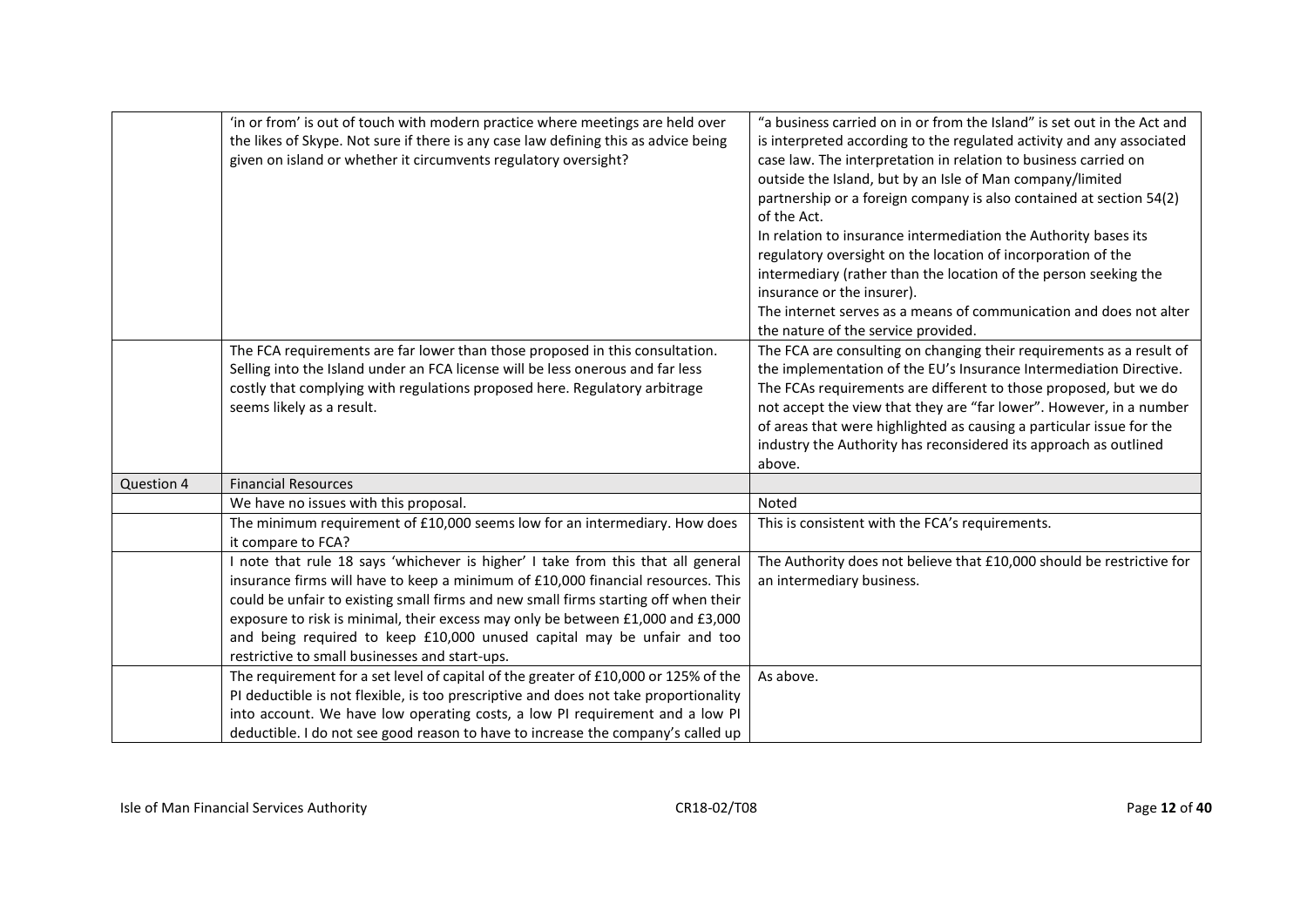|            | share capital so significantly to £10,000. I would prefer to see say 150% of the PI |                                                                   |
|------------|-------------------------------------------------------------------------------------|-------------------------------------------------------------------|
|            | deductible or £10,000 whichever is the lesser to meet this requirement.             |                                                                   |
|            | I do not see a reason to be prescriptive in this way. If a company has low          | The Authority believes that the minimum financial resources       |
|            | operating costs and a low PI requirement and is able to generate profitable         | requirement set out is appropriate for an insurance intermediary. |
|            | business, why does it need to increase its called up share capital? With regard to  | If a company does not currently have £10,000 net assets the       |
|            | a 125% of the PI deductible, if the intermediary is part of a group which has       | requirement could be met in a number of ways, including by        |
|            | adequate resources, to meet this deductible, then surely this would meet this       | increasing its share capital or with a subordinated loan.         |
|            | requirement.                                                                        |                                                                   |
|            | Possibly alternative approach. On formation, the parent could provide capital or    |                                                                   |
|            | a subordinated loan to meet the appropriate resources level (agreed by the          |                                                                   |
|            | Regulator), that must be sufficient for the business being carried out.             |                                                                   |
|            | Once it is going, and the company has built up accumulated profits, the             |                                                                   |
|            | Authority could require that the net worth of an intermediary (ie capital and       |                                                                   |
|            | accumulated profits) should not fall below the agreed level, (like insurers'        |                                                                   |
|            | current solvency requirements) and any subordinated loan should fall away. If       |                                                                   |
|            | the company increased in size by 100 times for example, then the agreed level of    |                                                                   |
|            | net worth would need to increase. The requirement for a set level of capital is     |                                                                   |
|            | not flexible in this way, incurs duty and is difficult to dividend (should the      |                                                                   |
|            | business reduce in size).                                                           |                                                                   |
|            | We feel that a minimum requirement for "pure" GI brokers should be                  | Noted                                                             |
|            | introduced. This will ensure that clients are protected in the event of the failure |                                                                   |
|            | of a firm and the suggested level of £10,000 or 125% of the broker's PI excess is   |                                                                   |
|            | a sensible approach.                                                                |                                                                   |
|            | We consider that the Authority's proposals in this area are both well thought out   | Noted                                                             |
|            | and proportionate.                                                                  |                                                                   |
|            | I feel that clarification is needed as rule 18 should be amended to say £10,000 or  | Agreed that this should be amended to 'at least'.                 |
|            | 125% of an intermediary's professional indemnity insurance deductible excess        |                                                                   |
|            | and not 'in excess of'.                                                             |                                                                   |
| Question 5 | Annual Regulatory Return                                                            |                                                                   |
|            | An annual Regulatory Return approach would make sense. Comments:                    | The Authority believes that reviewing, considering and<br>a)      |
|            | a) I do not believe that giving a rationale for the PI limit is necessary every     | documenting a rationale for the level of PII maintained on        |
|            | year.                                                                               | an annual basis is good business practice. Intermediary           |
|            |                                                                                     | businesses are in the best position to do this and the            |
|            |                                                                                     | Authority wants to be made aware of the rationale,                |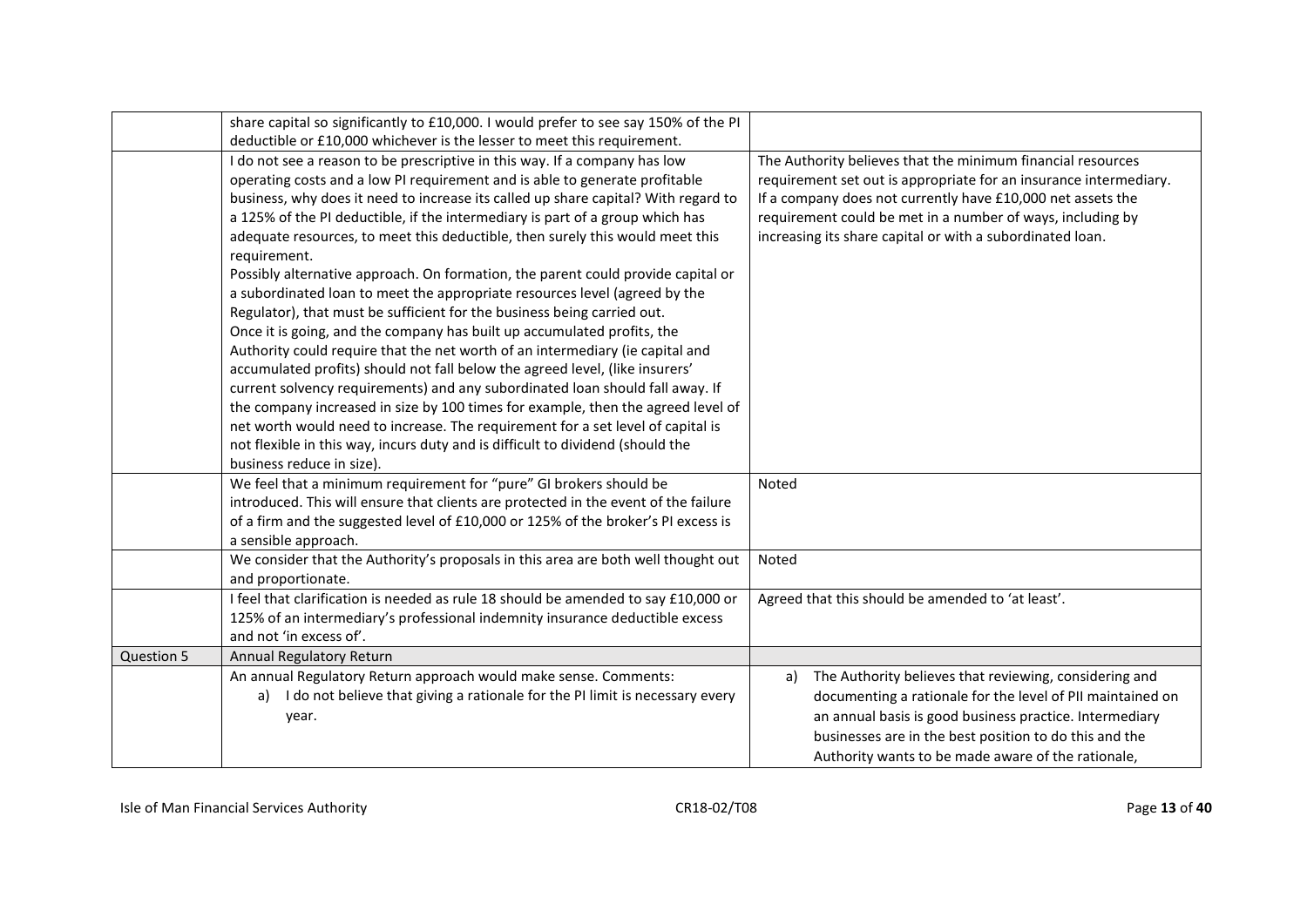| Item 5.2 on the annual return "under a written risk transfer<br>b)<br>agreement", I can't seem to tie this down to the Regulations. Is it too<br>much detail in any case?                                                                                                                                                                                             | especially where the level of PII held is the regulatory<br>minimum.<br>It ties into the definition of "money held at the risk of<br>$\mathbf{b}$<br>insurers" at regulation 3 of the draft Regulations which<br>refers to a written agreement between a registered<br>insurance intermediary and an insurer and is to allow the<br>Authority to understand how the money is held by the<br>intermediary.                                    |
|-----------------------------------------------------------------------------------------------------------------------------------------------------------------------------------------------------------------------------------------------------------------------------------------------------------------------------------------------------------------------|----------------------------------------------------------------------------------------------------------------------------------------------------------------------------------------------------------------------------------------------------------------------------------------------------------------------------------------------------------------------------------------------------------------------------------------------|
| An annual Regulatory Return approach makes good sense, however I do not<br>believe that providing a rationale for the PI limit is necessary every year (see<br>comments about the PI Limit below), and under Item 5.2 on the annual return<br>"under a written risk transfer agreement", I can't quite follow this and wonder if<br>it's too much detail in any case? | As above                                                                                                                                                                                                                                                                                                                                                                                                                                     |
| Will this same requirement be applied to firms seeking FCA exemptions?                                                                                                                                                                                                                                                                                                | No, the Authority will not be primarily responsible for the<br>supervisory oversight of FCA regulated intermediaries. However, it<br>should be noted that a different annual return will be required by<br>such intermediaries to update the Authority on the level and type of<br>business undertaken on the Island during the year.                                                                                                        |
| Guidance or definitions would be required for 3.1 "private, commercial and<br>professional business". Are these 3 categories? Where business is not recorded<br>using such a split will the intermediary be able to simply provide their best<br>estimate?                                                                                                            | These are 3 categories and further guidance can be provided on the<br>form. For example, "private insurance" relates to private motor,<br>private household, etc, "commercial insurance" relates to<br>commercial property insurance, motor fleet, motor trade, business<br>interruption, employer's liability, and "professional insurance"<br>relates to professional indemnity and D&O insurance. A best<br>estimate would be acceptable. |
| We feel that the suggested requirements are appropriate and have no further<br>comments to make.                                                                                                                                                                                                                                                                      | Noted                                                                                                                                                                                                                                                                                                                                                                                                                                        |
| The only issue here is that FPIBA would appreciate an acknowledgement that<br>any future proposed changes to the make up of the document would be done by<br>consultation and agreement with the Association. This will assist us with<br>continuity.                                                                                                                 | Although it would not be a legal requirement for changes to the ARR<br>to be consulted upon, it would be the Authority's normal practice to<br>give entities prior notification of any changes through the industry<br>body.                                                                                                                                                                                                                 |
| We have no comments, other than to say that any future changes to the content<br>and make up of the ARR should be done by consultation and agreement prior to                                                                                                                                                                                                         | As above                                                                                                                                                                                                                                                                                                                                                                                                                                     |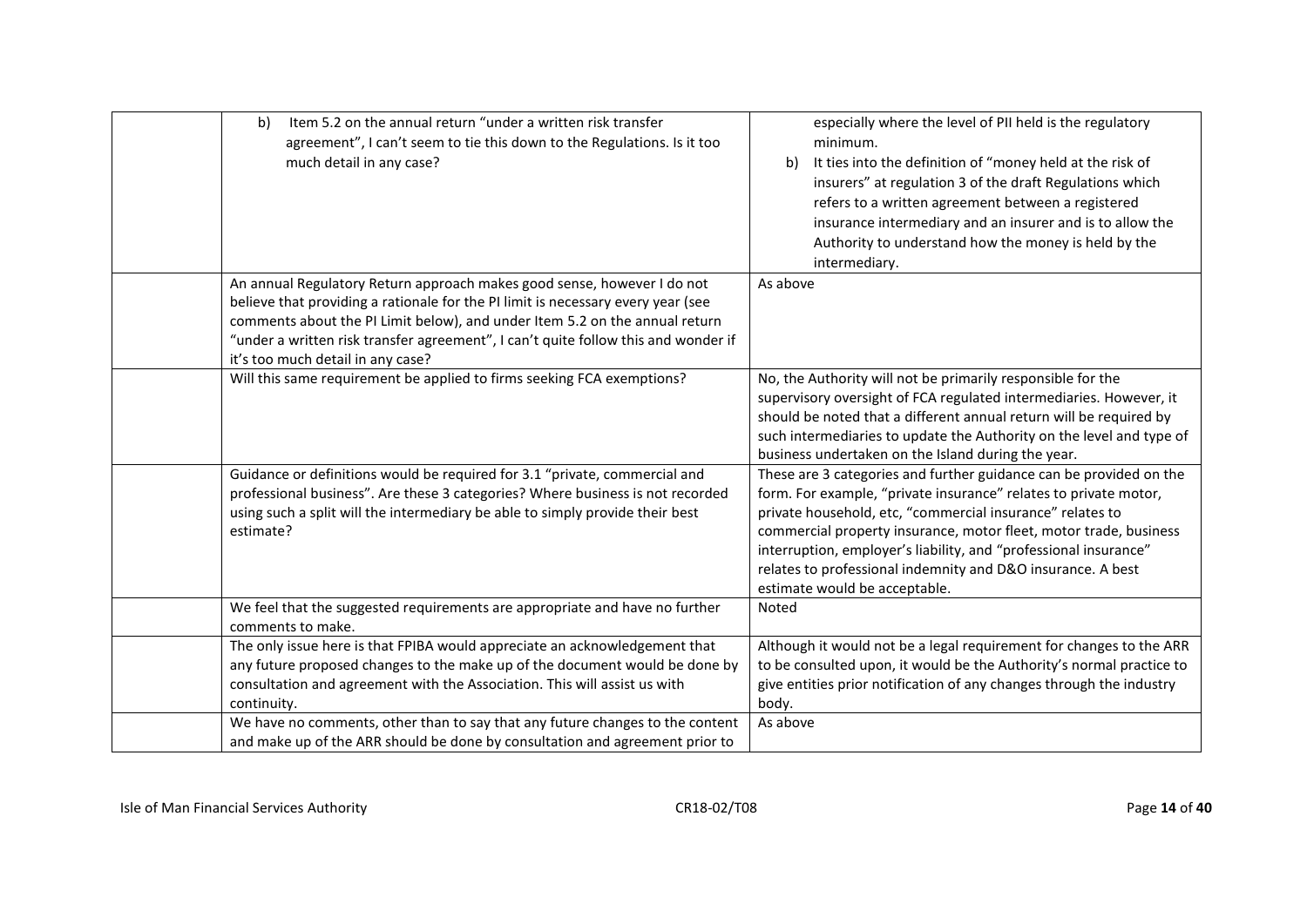|            | implementation. This would assist us in maintaining continuity and stability<br>within our daily business lives.                                                                                                                                                                                                                                                                                                                                                                                                                                                                                                                                                                                                                                                                                                                                                                                                                                                                                                                                                                                                                                                                                                                                                                                                                                                                                                                                                                 |                                                                                                                                                                                           |
|------------|----------------------------------------------------------------------------------------------------------------------------------------------------------------------------------------------------------------------------------------------------------------------------------------------------------------------------------------------------------------------------------------------------------------------------------------------------------------------------------------------------------------------------------------------------------------------------------------------------------------------------------------------------------------------------------------------------------------------------------------------------------------------------------------------------------------------------------------------------------------------------------------------------------------------------------------------------------------------------------------------------------------------------------------------------------------------------------------------------------------------------------------------------------------------------------------------------------------------------------------------------------------------------------------------------------------------------------------------------------------------------------------------------------------------------------------------------------------------------------|-------------------------------------------------------------------------------------------------------------------------------------------------------------------------------------------|
|            | Whilst there is no objection to the requirements set out within the ARR, given that<br>the Bank's main activity is that of Banking and subsequently we are required to<br>submit an ARR for the Banking and Investment business we would look for some<br>kind of exemption whereby information is taken from the Banking submission<br>with possibly just an addendum to include Section 3 Additional Financial<br>Information to avoid duplication.                                                                                                                                                                                                                                                                                                                                                                                                                                                                                                                                                                                                                                                                                                                                                                                                                                                                                                                                                                                                                            | There are 4 questions that are duplicated with the Banking and<br>Investment business return. It would be acceptable for the return to<br>state "see banking return" for those questions. |
|            | Any breaches should be compulsory notified and investigated by the Authority,<br>at the very least to establish if the Authority has been told the full story. Is there<br>a stated range of penalties should an intermediary fail to carry out it's insurance<br>business in accordance with the relevant legislation or even non-disclosure of<br>significant issues.                                                                                                                                                                                                                                                                                                                                                                                                                                                                                                                                                                                                                                                                                                                                                                                                                                                                                                                                                                                                                                                                                                          | Notification of breaches will be picked up as part of the Corporate<br>Governance framework which is due to be consulted upon in Q2<br>2018.                                              |
| Question 6 | Professional knowledge and experience                                                                                                                                                                                                                                                                                                                                                                                                                                                                                                                                                                                                                                                                                                                                                                                                                                                                                                                                                                                                                                                                                                                                                                                                                                                                                                                                                                                                                                            |                                                                                                                                                                                           |
|            | Professional knowledge and experience-This is the proposal which is of greatest<br>concern to all our members and we make the following representations:<br>As detailed in our opening comments the Authority states that<br>$\bullet$<br>'throughout the document consideration is given to requirements and<br>developments in other jurisdictions in line with international standards<br>and to achieving a proportionate approach for general insurance<br>intermediaries'. To the best of our knowledge and belief there is no<br>requirement for this in the UK, Jersey or Guernsey. This is completely<br>over the top and if introduced will result in increased expenditure as<br>well as a significant reduction in the number of the people willing and<br>able to work in the industry. This will not benefit the IOM customer.<br>There is no mention made of any grandfathering arrangements.<br>$\bullet$<br>Members have staff with up to 30 years experience in the industry and<br>there is no mention from the Authority considering that this experience<br>is also a measure of competence. It is noted that any requirements etc.<br>will be reflected in the draft CGC Code which is to be consulted upon<br>later in the year but we cannot recommend strongly enough that this<br>matter is now removed.<br>We have a member who in addition to operating a branch network has<br>a call centre where the vast majority of products sold are via fully | As a result of the feedback received this proposal has been revised<br>as stated within the section 2.2 of the paper above.                                                               |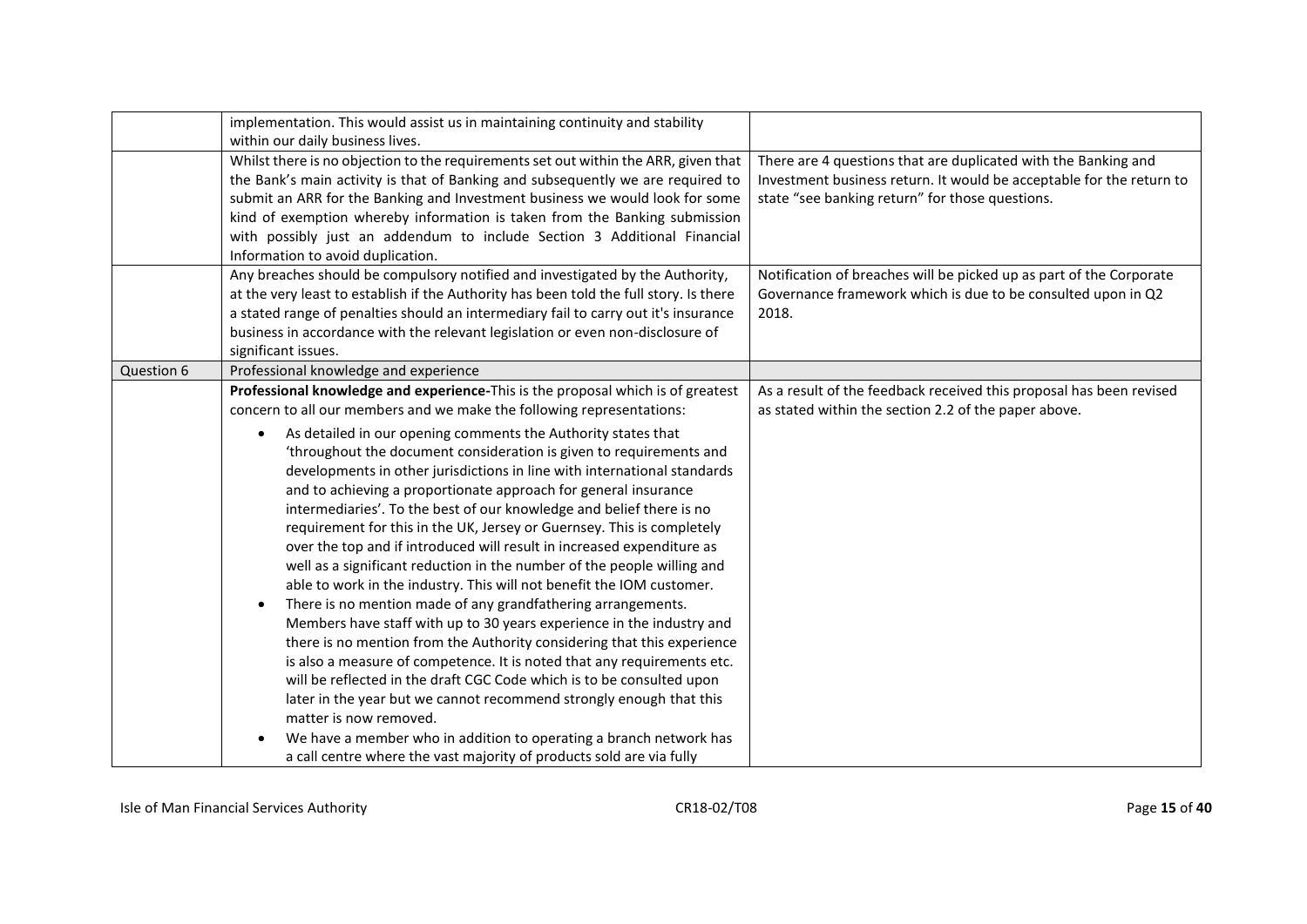| automated systems in line with those of call centres operating in other<br>jurisdictions selling insurance products to Isle of Man residents and this<br>proposal will put the majority of jobs at risk.<br>Recruiting in this sector in the Isle of Man is already extremely difficult.<br>$\bullet$<br>This will make it almost impossible.                                                                                                                                                                                                                                                                                                                                                                                                                                                                                                                                                                                                                                                                                                                                            |                                                                                                                             |
|------------------------------------------------------------------------------------------------------------------------------------------------------------------------------------------------------------------------------------------------------------------------------------------------------------------------------------------------------------------------------------------------------------------------------------------------------------------------------------------------------------------------------------------------------------------------------------------------------------------------------------------------------------------------------------------------------------------------------------------------------------------------------------------------------------------------------------------------------------------------------------------------------------------------------------------------------------------------------------------------------------------------------------------------------------------------------------------|-----------------------------------------------------------------------------------------------------------------------------|
| This would be a very significant area of regulatory arbitrage if FCA exempt<br>intermediaries were not required to carry the same exams.<br>Staff costs would increase with the limited pool of compliant talent creating<br>pressure on salaries. In addition UK FCA intermediaries would have a significant<br>advantage with less cost and less onerous staff requirements. Trading from an<br>FCA platform would have significant appeal without a level playing field.                                                                                                                                                                                                                                                                                                                                                                                                                                                                                                                                                                                                              | As a result of the feedback received this proposal has been revised<br>as stated within the section 2.2 of the paper above. |
| Personal lines business: We train our staff in-house and also encourage staff to<br>obtain the Cert CII where possible. All of our staff and working Directors have<br>70+ years of experience between them in the industry in all the general products<br>that are sold through our business. Just having a Cert CII will not in its own right<br>replace staff who have gained 'working experience' over many years in general<br>insurance products and services industry.<br>We feel that if all front facing staff have to have Cert CII then the local industry is<br>not fair or reasonable and companies will struggle to obtain staffing. A % of staff<br>would be a better solution.<br>Study time and cost is an issue as well - it will probably take a minimum of a<br>year to obtain cert CII on the IOM. If all staff have to study then as a small office<br>we would find it very difficult to run the business and offer the amount of time<br>off needed to study along with the cost, normal sick days and holiday periods<br>where we always have reduced staffing. | As a result of the feedback received this proposal has been revised<br>as stated within the section 2.2 of the paper above. |
| The general movement and availability of staff in the IOM general insurance<br>sector is very, very limited any many of the staff are part-time persons returning<br>to work who have experience in the sector but no formal qualifications. I doubt<br>if very many part-time staff returning to work will want to have to study as well<br>and if made compulsory may stop them returning to the industry. This will<br>definitely lead to a shortage of staff within the local general insurance sector. If<br>some of our staff decided not to study then we would no doubt lose them and<br>the experience they have. I believe it would prove extremely difficult for our                                                                                                                                                                                                                                                                                                                                                                                                          | As a result of the feedback received this proposal has been revised<br>as stated within the section 2.2 of the paper above. |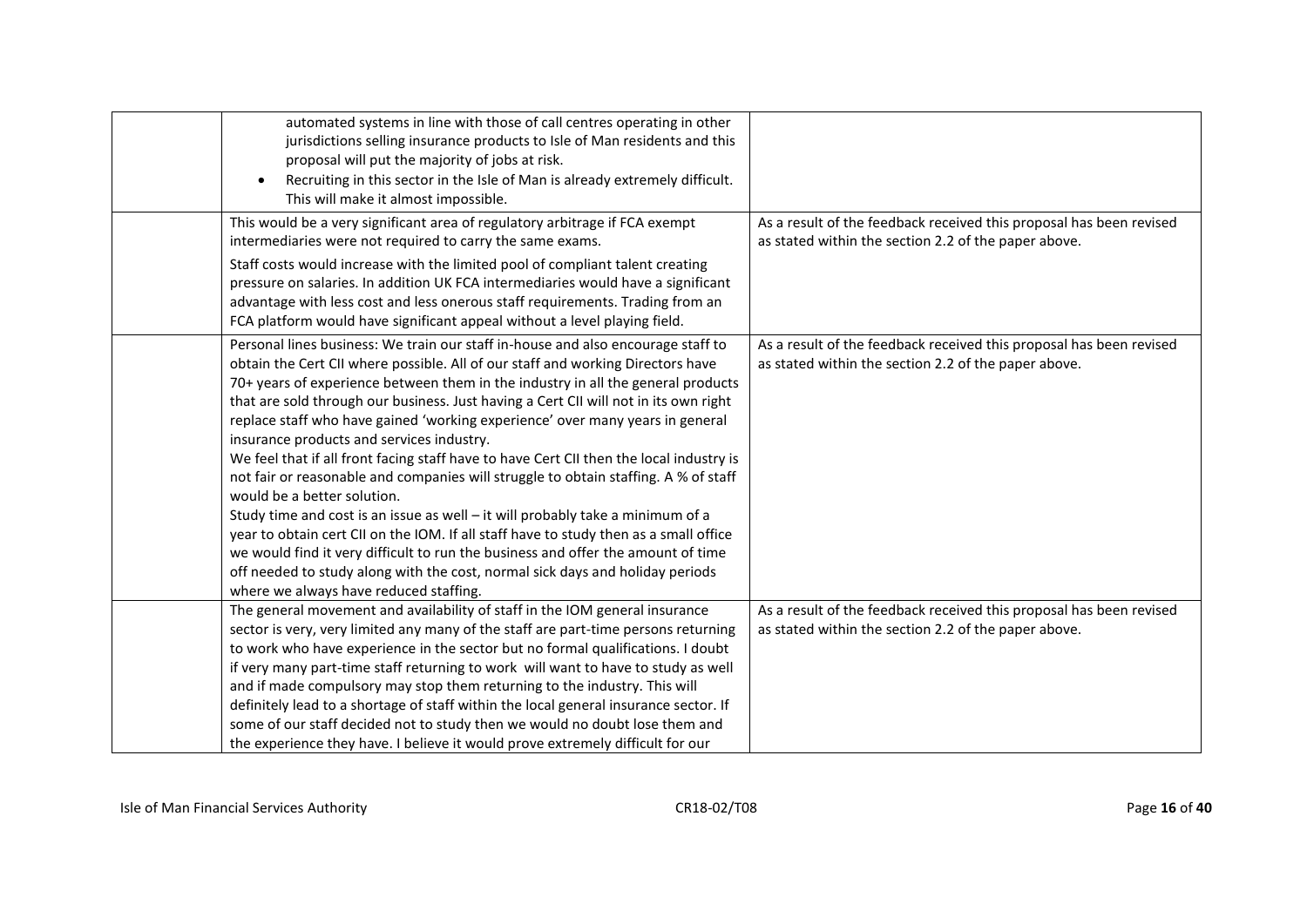| market.   | company to replace existing 'experienced staff' from the local general insurance                                                                                                                                                                                                                                                                                                                                                                                                                                                                                                                                                                                                                                                                                                                                                                                                                                                                                                                                                                                                                                                                                                                                                                                                                                                                                                                                                                                                                                                                                                                                                                                                                                                                    |                                                                                                                             |
|-----------|-----------------------------------------------------------------------------------------------------------------------------------------------------------------------------------------------------------------------------------------------------------------------------------------------------------------------------------------------------------------------------------------------------------------------------------------------------------------------------------------------------------------------------------------------------------------------------------------------------------------------------------------------------------------------------------------------------------------------------------------------------------------------------------------------------------------------------------------------------------------------------------------------------------------------------------------------------------------------------------------------------------------------------------------------------------------------------------------------------------------------------------------------------------------------------------------------------------------------------------------------------------------------------------------------------------------------------------------------------------------------------------------------------------------------------------------------------------------------------------------------------------------------------------------------------------------------------------------------------------------------------------------------------------------------------------------------------------------------------------------------------|-----------------------------------------------------------------------------------------------------------------------------|
| $\bullet$ | Commercial insurance advice: The paper suggests that all persons advising on<br>commercial insurance should have a DIP CII qualification: We feel this is<br>unsuitable as follows:<br>Commercial insurance should be broken down into complex<br>commercial and SME commercial. There is a distinct difference between<br>the two: Complex commercial is usually handled on a face to face basis<br>with larger businesses that fall outside the SME definition. SME<br>commercial is really likened to personal lines business in that it caters<br>for the single tradesman to small business risks, pubs, restaurants,<br>tradesman etc. The majority of SME commercial can now be transacted<br>on the internet on a 'tick box' basis exactly the same as motor and<br>home insurance.<br>We only transact SME commercial business and have done for 25+<br>years. To make it compulsory for all staff to have a DIP CII is unfair and<br>unworkable. Our SME business is handled by 2 directors who have 50<br>years' experience in this type of business. The requirement would mean<br>stopping trading in SME business completely and letting staff go.<br>Our commercial schemes are only for SME business concerns. The<br>majority of our business is written on binding authorities granted by<br>insurers who have a long history of dealing with us and conduct annual<br>audits on training and underwriting.<br>Our experience in SME business means we are fully aware of our<br>underwriting criteria limits and would not advise or take on a complex<br>commercial client.<br>We have been advised that to obtain this qualification on the Isle of<br>Man would take 4 years of study (at a push 3ish) - I would suggest that | As a result of the feedback received this proposal has been revised<br>as stated within the section 2.2 of the paper above. |
|           | more investigation is conducted into this matter.<br>We feel that the majority of the general insurance brokers on the Island<br>fall under the SME commercial category and all will suffer the same<br>problems regarding study and staff.                                                                                                                                                                                                                                                                                                                                                                                                                                                                                                                                                                                                                                                                                                                                                                                                                                                                                                                                                                                                                                                                                                                                                                                                                                                                                                                                                                                                                                                                                                         |                                                                                                                             |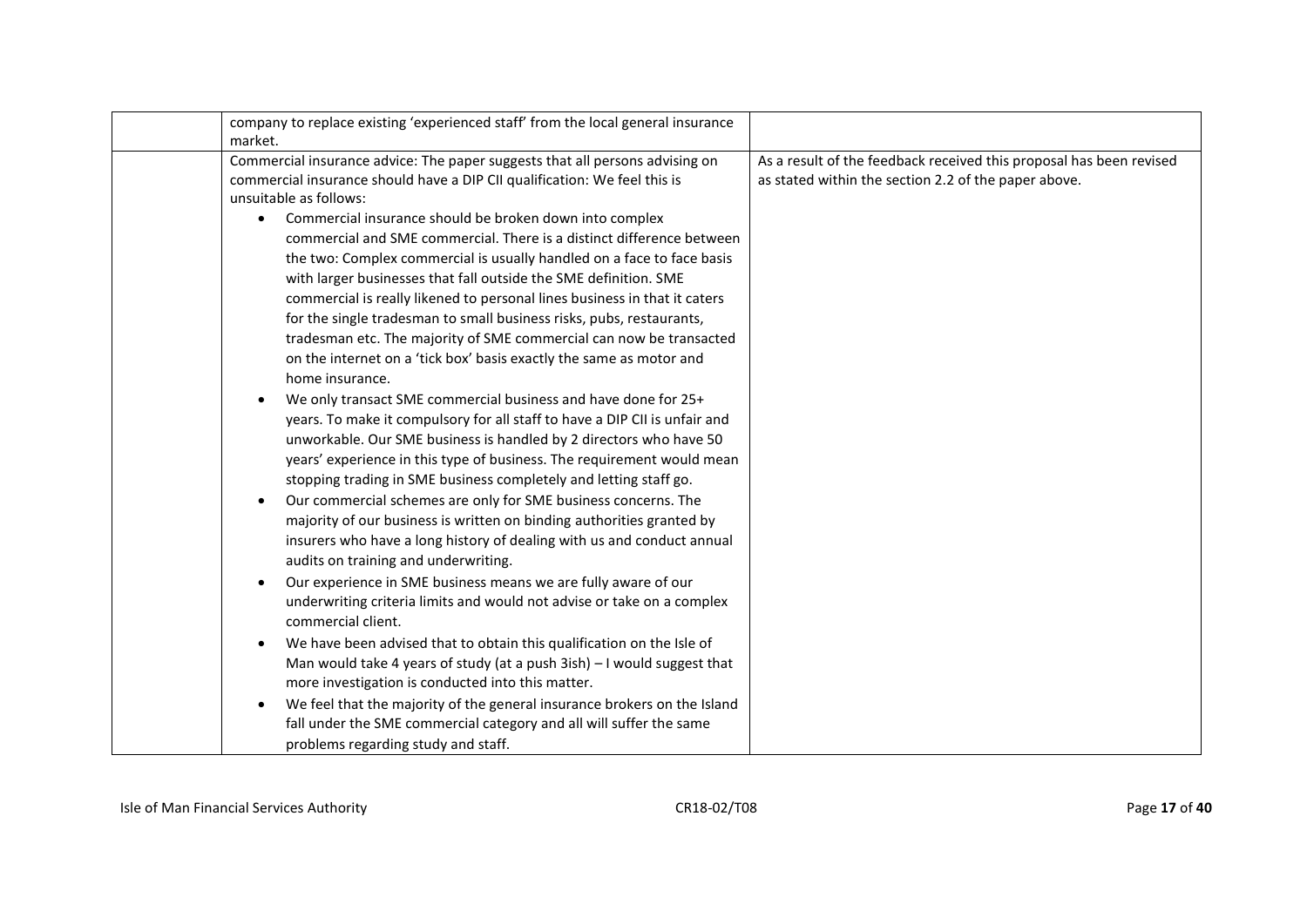| $\bullet$<br>$\bullet$<br>removed from the document.<br>٠<br>work in the industry call centres.<br>paper needs more consideration. | We believe that within 5 years a large majority of SME commercial<br>business will be transacted from the internet by clients.<br>For ease and fairness to the IOM industry this matter should be<br>Has the Authority checked with other jurisdictions that they are on the<br>same playing field with this requirement? I don't think that in the UK<br>general insurance sector all staff have to be Cert CII qualified in order to<br>We would like further consultation of the idea of having a Dip CII in order to<br>transact SME commercial insurance as we believe the present idea within the |                                                                                                                             |
|------------------------------------------------------------------------------------------------------------------------------------|---------------------------------------------------------------------------------------------------------------------------------------------------------------------------------------------------------------------------------------------------------------------------------------------------------------------------------------------------------------------------------------------------------------------------------------------------------------------------------------------------------------------------------------------------------------------------------------------------------|-----------------------------------------------------------------------------------------------------------------------------|
| overall CPD requirement.                                                                                                           | We have our own in-house training on the products we sell from our binding<br>authority writers. We would like in-house training to be included within any                                                                                                                                                                                                                                                                                                                                                                                                                                              | As a result of the feedback received this proposal has been revised<br>as stated within the section 2.2 of the paper above. |
| products before advising clients.                                                                                                  | New employees without the qualification need time to obtain the qualification<br>at the same time as working within the office and completing in-house training -<br>would this mean that all new staff have to obtain the qualification before they<br>could start front facing work? If so, I feel that this is not a workable solution for<br>small IOM businesses. All of our new staff receive in-house training in their                                                                                                                                                                          | As a result of the feedback received this proposal has been revised<br>as stated within the section 2.2 of the paper above. |
| in-house training on their products and services.                                                                                  | We feel that a sensible approach would be to have a Manager within the front<br>facing office of the business with Cert CII and an individual business option for<br>staff to obtain Cert CII as an improvement to future staffing within the industry,<br>rather than compulsory for all front facing staff especially where businesses have                                                                                                                                                                                                                                                           | As a result of the feedback received this proposal has been revised<br>as stated within the section 2.2 of the paper above. |
| I believe that there should be a provision that experience and other<br>professionals in the sector.                               | qualifications should be taken into account and that the Regulator should have<br>discretion on this point, or at least have the ability to "Grandfather" in existing                                                                                                                                                                                                                                                                                                                                                                                                                                   | As a result of the feedback received this proposal has been revised<br>as stated within the section 2.2 of the paper above. |
|                                                                                                                                    | [Entity] supports that have a well-trained and qualified workforce are important<br>to the continued growth of the IoM. However as no other jurisdictions have<br>minimum formal qualifications for this industry, introducing such a requirement<br>on the Isle of Man would cause disparity and therefore regulatory arbitrage. The<br>CII Qualifications are not suitable for Manx intermediaries as they are not                                                                                                                                                                                    | As a result of the feedback received this proposal has been revised<br>as stated within the section 2.2 of the paper above. |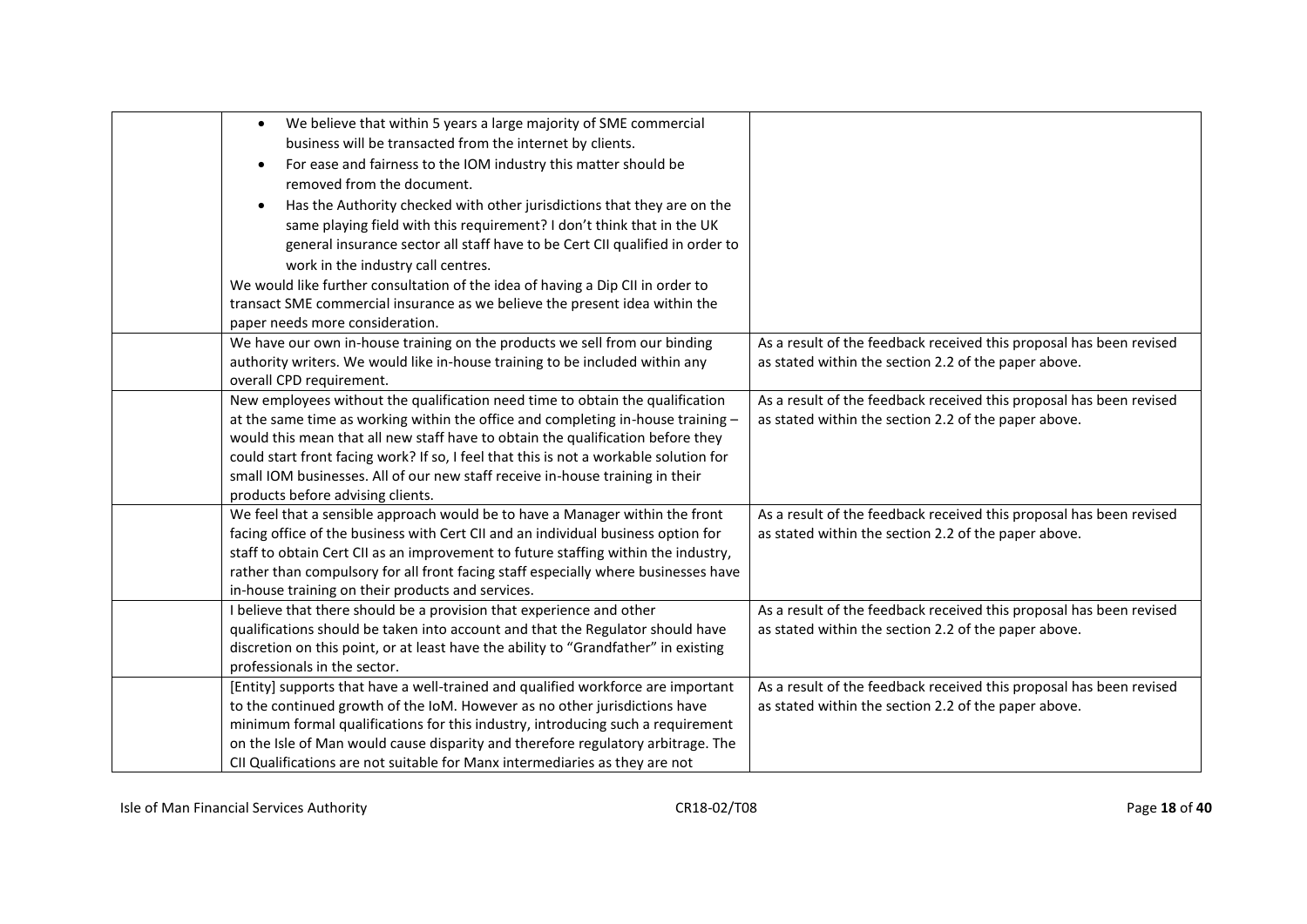| intermediary qualifications but insurer qualifications and teach UK law and<br>regulation not Manx law and regulation. Similarly we do not think the 2 year<br>transitional period is appropriate for the industry.                                                                                                                                                                                                                                                                                                                                                                                                                                                                                                                                                     |                                                                                                                                                                                                                                                                                                                                                         |
|-------------------------------------------------------------------------------------------------------------------------------------------------------------------------------------------------------------------------------------------------------------------------------------------------------------------------------------------------------------------------------------------------------------------------------------------------------------------------------------------------------------------------------------------------------------------------------------------------------------------------------------------------------------------------------------------------------------------------------------------------------------------------|---------------------------------------------------------------------------------------------------------------------------------------------------------------------------------------------------------------------------------------------------------------------------------------------------------------------------------------------------------|
| We are delighted that the FSA has addressed the topic of professional<br>qualifications and proposed a minimum qualification level for insurance<br>intermediaries on the island. This is a bold but pragmatic move which will only<br>raise the level of professionalism and the quality of advice of provided by IOM<br>based intermediaries.                                                                                                                                                                                                                                                                                                                                                                                                                         | We welcome your support and although we have amended our<br>proposals due to the practical issues raised by a number of other<br>respondents, the Authority continues to believe that the level of<br>professionalism and the quality of advice would be improved by<br>intermediaries that choose to follow the Authority's best practice<br>guidance. |
| The general consensus from CII members was that they were all in favour of the<br>minimum qualification requirements and would welcome the changes. They felt<br>that this would improve their own prospects and contribute to improving the<br>perception of the local industry.                                                                                                                                                                                                                                                                                                                                                                                                                                                                                       | We welcome the support and although we have amended our<br>proposals due to the practical issues raised by a number of other<br>respondents, the Authority continues to believe that the level of<br>professionalism and the quality of advice would be improved by<br>individuals that choose to follow the Authority's best practice<br>guidance.     |
| We strongly believe that anyone who provides advice on behalf of a regulated<br>firm should be properly qualified and deemed competent to do so.<br>As insurance intermediaries, we are only too aware of the consequences of<br>when a professional person provides negligent advice and we are pleased that<br>the FSA is leading the way in recognising the importance of the role we play.                                                                                                                                                                                                                                                                                                                                                                          | We welcome your support and although we have amended our<br>proposals due to the practical issues raised by a number of other<br>respondents, the Authority continues to believe that the level of<br>professionalism and the quality of advice would be improved by<br>intermediaries that choose to follow the Authority's best practice<br>guidance. |
| The introduction of a mandatory minimum level qualification for insurance<br>intermediaries will embed confidence in the local insurance advice market and<br>we expect other jurisdictions will be monitoring developments very closely. Both<br>consumers & commercial clients expect quality and sound advice from their<br>insurance adviser and that they can have confidence that we are knowledgeable<br>and provide them with informed recommendations.<br>It is a requirement for other professional service provides such as lawyers,<br>accountants and financial advisers to be properly qualified and to demonstrate<br>their ongoing competence by maintaining relevant CPD records; there is no<br>reason why this shouldn't also apply to our industry. |                                                                                                                                                                                                                                                                                                                                                         |
| Whilst we don't expect this to be a popular proposal for all local firms as it will<br>obviously involve additional cost, we feel that it is necessary to ensure a high<br>standard of advice is provided and to maintain confidence in our industry.                                                                                                                                                                                                                                                                                                                                                                                                                                                                                                                   |                                                                                                                                                                                                                                                                                                                                                         |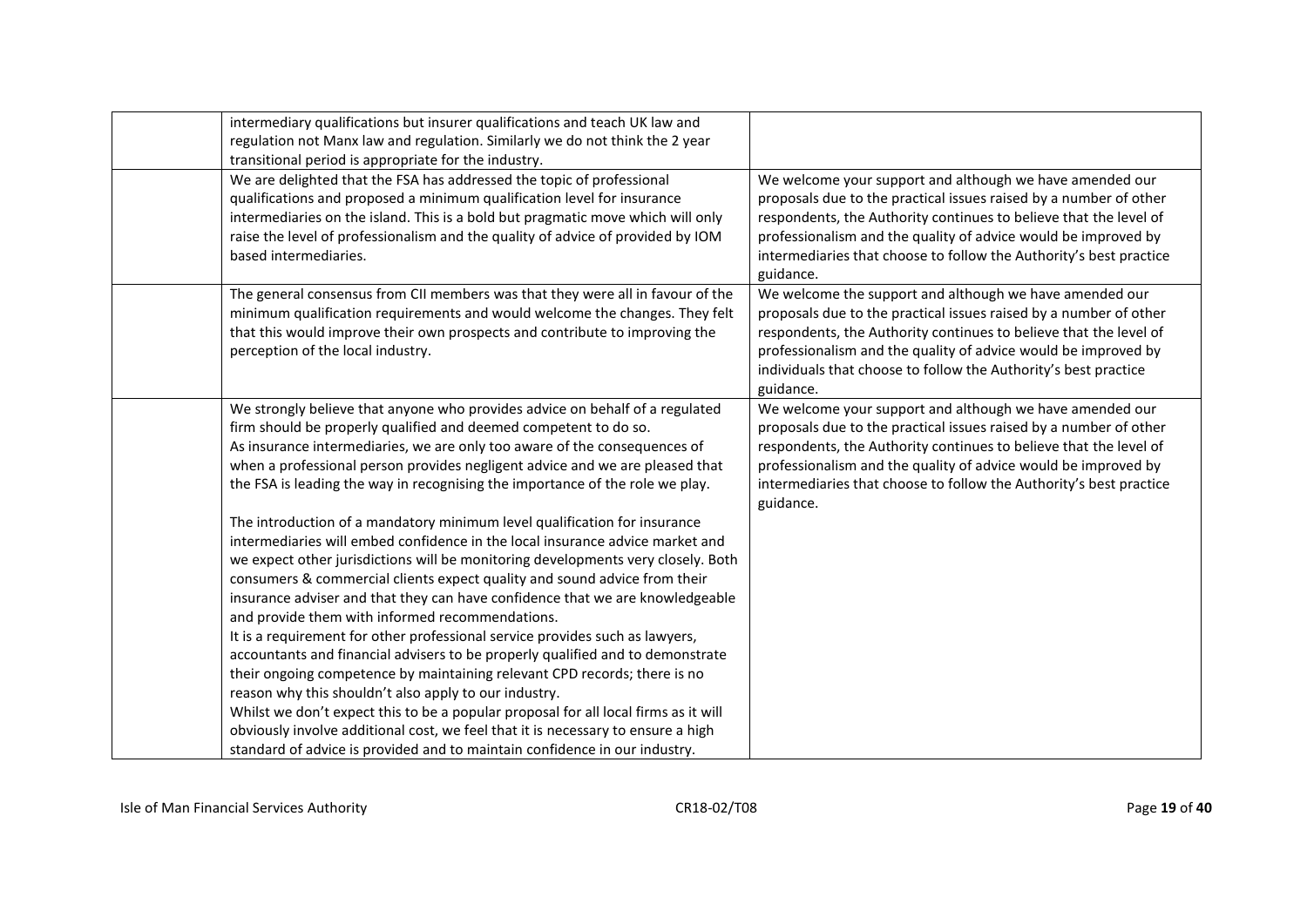|            | We have an excellent local representative branch of the CII on the island and               |                                                                     |
|------------|---------------------------------------------------------------------------------------------|---------------------------------------------------------------------|
|            | they provide a number of quality soft skills, technical and revision sessions to            |                                                                     |
|            | ensure the standard of professional development remains high although not all               |                                                                     |
|            | firms choose to participate in these.                                                       |                                                                     |
|            | We actively encourage all staff members to obtain relevant qualifications and to            |                                                                     |
|            | continually develop themselves professionally. We have invested heavily in this             |                                                                     |
|            | and ensure that the support is available for them to achieve this.                          |                                                                     |
|            | As no other jurisdictions have minimum formal qualifications, introducing such a            | As a result of the feedback received this proposal has been revised |
|            | requirement on the Isle of Man would cause disparity and therefore regulatory<br>arbitrage. | as stated within the section 2.2 of the paper above.                |
|            | The CII Qualifications are not suitable for Manx intermediaries as they are not             |                                                                     |
|            | intermediary qualifications but insurer qualifications and teach UK law and                 |                                                                     |
|            | regulation not Manx law and regulation. We feel our own internal training                   |                                                                     |
|            | regime is much more relevant and intermediary specific.                                     |                                                                     |
|            | This is the area that gives us the most concern. We feel that very little, if any           |                                                                     |
|            | consideration has been given to our business model.                                         |                                                                     |
|            | It is completely impractical and indeed will put the majority of jobs at risk if the        |                                                                     |
|            | Authority implements minimum educational standards for employees selling                    |                                                                     |
|            | insurance products.                                                                         |                                                                     |
|            | The vast majority of products sold via our call centre are fully automated and our          |                                                                     |
|            | procedures are in line with those of call centres operating in the other                    |                                                                     |
|            | jurisdictions selling insurance products to Isle of Man residents.                          |                                                                     |
|            | We have our own internal training procedures together with a mentoring                      |                                                                     |
|            | scheme for new employees. If we were to insist on professional qualifications               |                                                                     |
|            | before our work force were able to sell insurance products, then our company                |                                                                     |
|            | simply would not exist in its present form!                                                 |                                                                     |
|            | I would suggest that in line with other jurisdictions, the Regulator should make            | As a result of the feedback received this proposal has been revised |
|            | provision for experience and/or other qualifications to be taken into account and           | as stated within the section 2.2 of the paper above.                |
|            | should exercise discretion, or at least "Grandfather" existing professionals in the         |                                                                     |
|            | sector which I believe is typical in other jurisdictions.                                   |                                                                     |
| Question 7 | Transitional period for qualifications                                                      |                                                                     |
|            | We do not feel a 2 year transitional period is appropriate. Taking the<br>$\bullet$         | As a result of the feedback received this proposal has been revised |
|            | requirement to gain the Diploma level CII qualification to transact                         | as stated within the section 2.2 of the paper above.                |
|            | commercial insurance for example, if you start with a person of 20                          |                                                                     |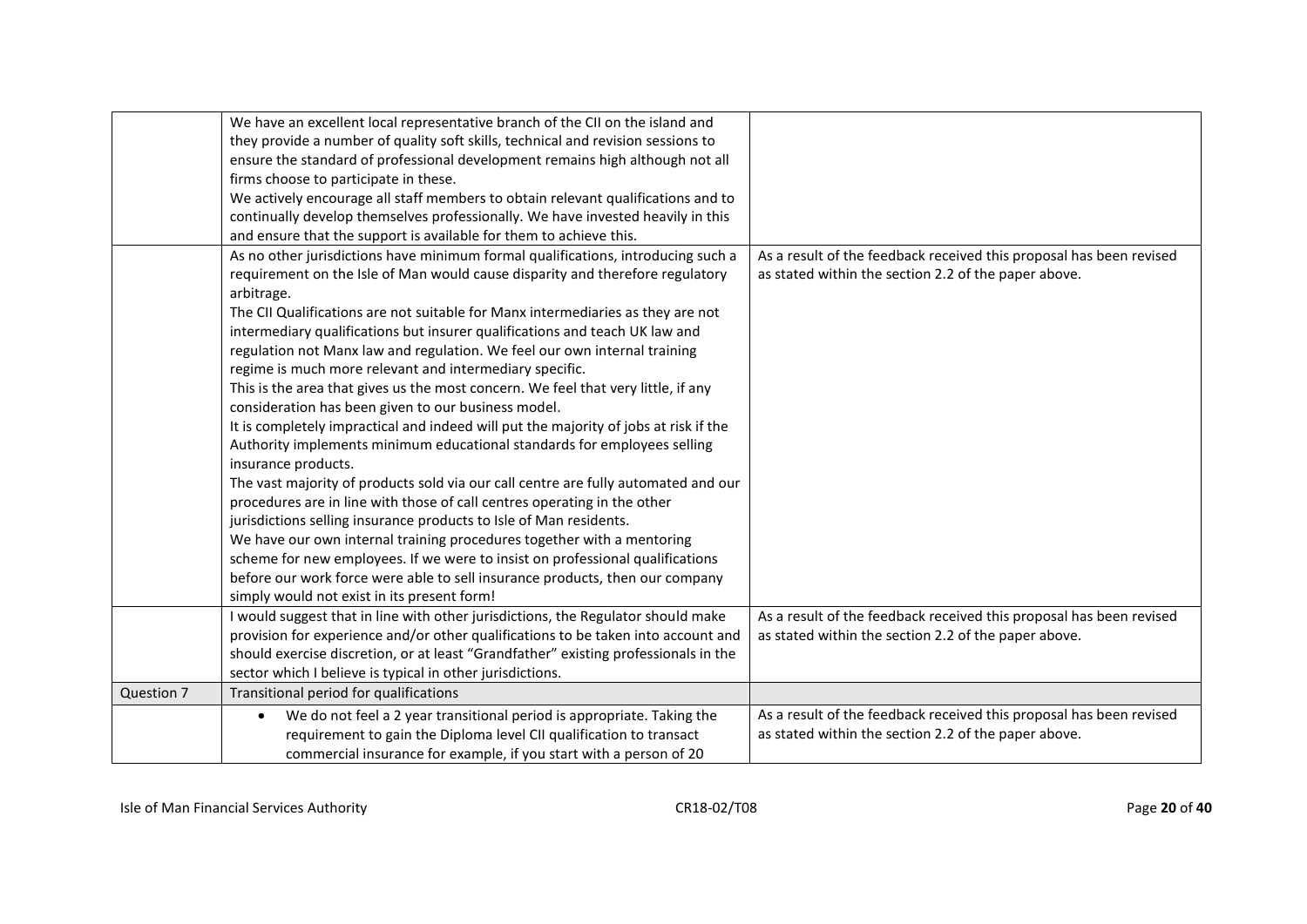| years experience in this field but currently with no formal CII<br>qualifications it could take a minimum of 5 years to achieve this level.<br>During this period the staff member will be anxious about the<br>implications of not attaining their examination and this could have a<br>negative effect on performance or even lead them to consider a new<br>role outside the industry. This in itself would have a negative rather<br>than positive outcome for the industry.<br>What happens when a new recruit leaving full time education starts in<br>employment? Does this mean they can't transact any business until<br>they have the relevant qualification? Members can't take on staff that<br>cannot generate any revenue for potentially years?<br>What happens when a suitably qualified member of staff leaves and a<br>suitably qualified replacement cannot be found?<br>The paper talks about in addition to mandatory qualifications the<br>$\bullet$<br>'requirement for there to be a senior person within the intermediary<br>firm that is responsible for the advice given by the firm and for<br>overseeing the training needs of client facing staff. Please provide<br>further detail here.<br>We continue to believe the suggestions we put forward in response to<br>the discussion paper are more appropriate and in line with other<br>jurisdictions to fulfil the need to ensure the relevant experience is<br>demonstrated i.e.<br>Make membership of a recognised (stipulated)professional<br>$\circ$<br>body mandatory for all client facing staff<br>Ensure CPD is carried out to the professional bodies<br>$\circ$<br>requirements and is fully documented for potential inspection<br>by the Authority<br>A training needs analysis to be completed for all 'client facing'<br>$\circ$<br>staff. The TNA and full training records to be maintained and<br>available for inspection.<br>A percentage of the relevant staff to be qualified to a minimum |                                                                                                                             |
|-------------------------------------------------------------------------------------------------------------------------------------------------------------------------------------------------------------------------------------------------------------------------------------------------------------------------------------------------------------------------------------------------------------------------------------------------------------------------------------------------------------------------------------------------------------------------------------------------------------------------------------------------------------------------------------------------------------------------------------------------------------------------------------------------------------------------------------------------------------------------------------------------------------------------------------------------------------------------------------------------------------------------------------------------------------------------------------------------------------------------------------------------------------------------------------------------------------------------------------------------------------------------------------------------------------------------------------------------------------------------------------------------------------------------------------------------------------------------------------------------------------------------------------------------------------------------------------------------------------------------------------------------------------------------------------------------------------------------------------------------------------------------------------------------------------------------------------------------------------------------------------------------------------------------------------------------------------------------------------------------|-----------------------------------------------------------------------------------------------------------------------------|
| of Cert CII or equivalent.<br>It could take between 1-2 years to obtain cert CII and if a Cert CII [sic -<br>presumably Dip CII] could take up to 4 years. (There are very few staff                                                                                                                                                                                                                                                                                                                                                                                                                                                                                                                                                                                                                                                                                                                                                                                                                                                                                                                                                                                                                                                                                                                                                                                                                                                                                                                                                                                                                                                                                                                                                                                                                                                                                                                                                                                                            | As a result of the feedback received this proposal has been revised<br>as stated within the section 2.2 of the paper above. |
|                                                                                                                                                                                                                                                                                                                                                                                                                                                                                                                                                                                                                                                                                                                                                                                                                                                                                                                                                                                                                                                                                                                                                                                                                                                                                                                                                                                                                                                                                                                                                                                                                                                                                                                                                                                                                                                                                                                                                                                                 |                                                                                                                             |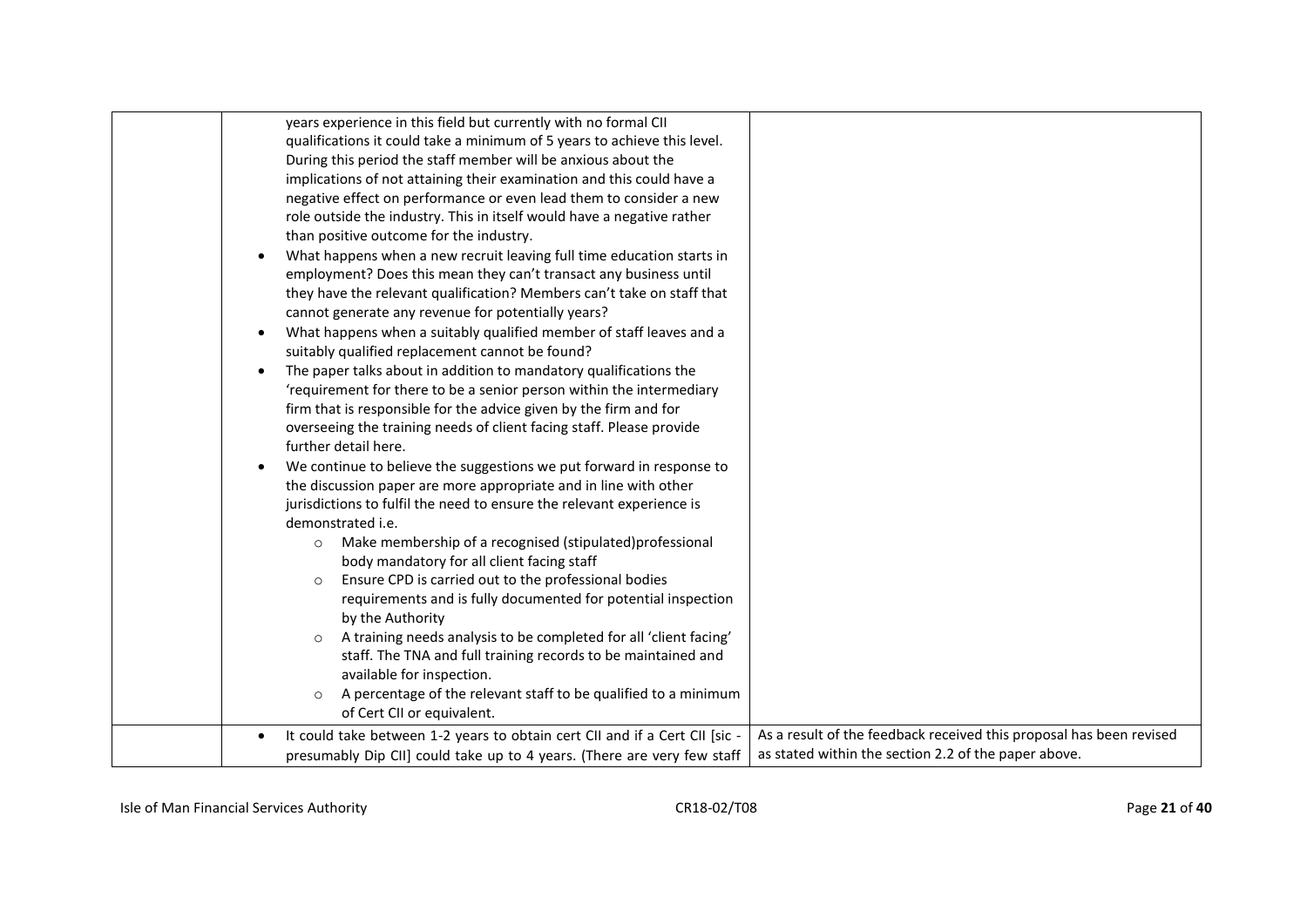| available to the general insurance businesses in the IOM with existing<br>qualifications).                           |                                                                     |
|----------------------------------------------------------------------------------------------------------------------|---------------------------------------------------------------------|
| Staff layoffs could occur.<br>$\bullet$                                                                              |                                                                     |
|                                                                                                                      |                                                                     |
| We feel this [sic] the proposition is not workable in its current form.<br>$\bullet$                                 |                                                                     |
| Not to obtain an ACII qualification. In my case, I do not believe that obtaining                                     | As a result of the feedback received this proposal has been revised |
| ACII qualification is necessary to do the job that we do. If you are talking about                                   | as stated within the section 2.2 of the paper above.                |
| the introduction of the other requirements (procedures etc) then 2 years is                                          |                                                                     |
| sufficient.                                                                                                          |                                                                     |
| We feel that [the 2 year transitional period] would be sufficient for an individual                                  | As a result of the feedback received this proposal has been revised |
| to obtain the Certificate in Insurance as this qualification consists of 3 modules                                   | as stated within the section 2.2 of the paper above.                |
| and a suggested 50 hours study time for each module.                                                                 |                                                                     |
| Where the individual is required to obtain the Diploma in Insurance, we feel that                                    |                                                                     |
| a 3 year transitional period would be more realistic as completion consists of 5                                     |                                                                     |
| or 6 technical units, depending on the subjects chosen. The average suggested                                        |                                                                     |
| study time for each unit is 100 hours.                                                                               |                                                                     |
| We also feel that consideration should be given to insurance professionals who                                       |                                                                     |
| have worked in the industry for a number of years but do not hold any formal                                         |                                                                     |
| qualifications. They will certainly have the relevant experience and this can be                                     |                                                                     |
| invaluable so we believe an alternative avenue could be offered similar to when                                      |                                                                     |
| the RDR requirements for financial advisers were introduced in 2014.                                                 |                                                                     |
| We feel that the proposed 2 year transitional period is sufficient for individuals                                   | As a result of the feedback received this proposal has been revised |
| who currently advise on personal lines business and would be required to obtain                                      | as stated within the section 2.2 of the paper above.                |
| the Certificate in Insurance. This is an entry level qualification and covers the                                    |                                                                     |
| basic aspects which should be required, as a minimum, to provide advice to                                           |                                                                     |
| consumers. The qualification consists of 3 modules with a suggested 50 hours of                                      |                                                                     |
| study per module and we feel that this should easily be achievable within the                                        |                                                                     |
| suggested 2 years.                                                                                                   |                                                                     |
| Where an individual advises on commercial business, they should be required to                                       |                                                                     |
| have, at least, the Diploma in Insurance as this is a technical level qualification                                  |                                                                     |
| and reflects the level of knowledge required to competently advise on these<br>more complex and sophisticated risks. |                                                                     |
| Due to the nature of the risks, a much more in-depth knowledge of insurance is                                       |                                                                     |
| required as the ramifications of making a mistake could be financially significant                                   |                                                                     |
|                                                                                                                      |                                                                     |
| to both the insured and the insurance intermediary firm. We feel that this is an                                     |                                                                     |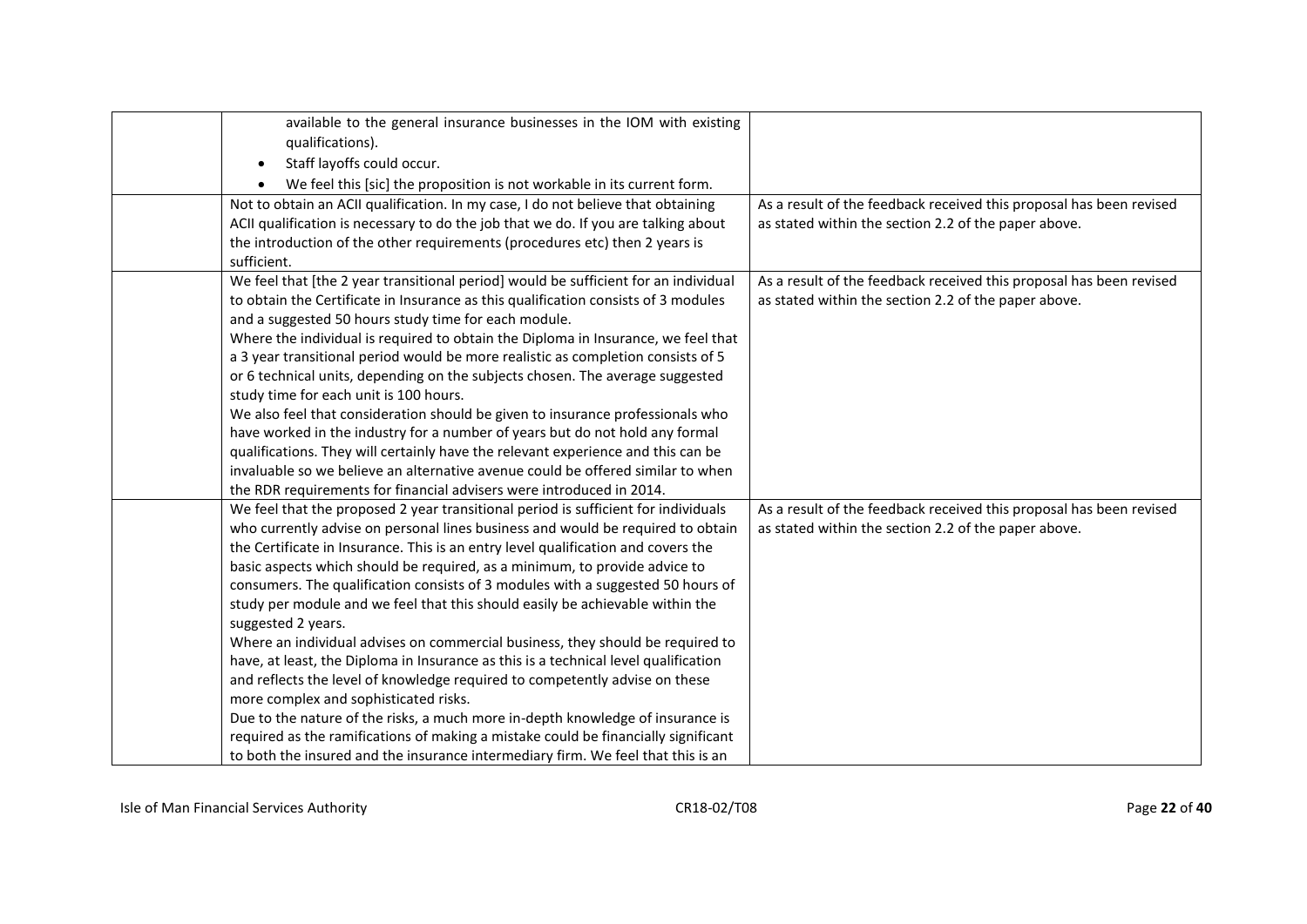|            | area which urgently needs to be addressed as there are currently no minimum<br>requirements for an insurance adviser to be able to advise on these types of<br>risks.<br>With regards to the time-frame, whilst we don't think 2 years would be<br>adequate for this level to be attained, we would suggest 3 years would be more<br>reasonable and we fully support the requirement of having a suitably qualified<br>person responsible for the advice given and for the ongoing training of client<br>facing staff.                                                                                                                                                                                                                                                                                                                                                                                                                                                                                                                                                                                                |                                                                                                                                  |
|------------|-----------------------------------------------------------------------------------------------------------------------------------------------------------------------------------------------------------------------------------------------------------------------------------------------------------------------------------------------------------------------------------------------------------------------------------------------------------------------------------------------------------------------------------------------------------------------------------------------------------------------------------------------------------------------------------------------------------------------------------------------------------------------------------------------------------------------------------------------------------------------------------------------------------------------------------------------------------------------------------------------------------------------------------------------------------------------------------------------------------------------|----------------------------------------------------------------------------------------------------------------------------------|
|            | The proposed 2-year transition period is completely inappropriate and in our<br>opinion unworkable. If a DIP CII became a requirement to sell or advise<br>commercial clients, then this would decimate our commercial department with<br>the loss of several hundred thousand pounds of income to the company and the<br>loss of four further jobs. Not to mention the reputational damage it would do to<br>[our business].                                                                                                                                                                                                                                                                                                                                                                                                                                                                                                                                                                                                                                                                                         |                                                                                                                                  |
|            | No I think 5 years would be more realistic. Certainly 2 years is not feasible to<br>obtain an ACII qualification.                                                                                                                                                                                                                                                                                                                                                                                                                                                                                                                                                                                                                                                                                                                                                                                                                                                                                                                                                                                                     | As a result of the feedback received this proposal has been revised<br>as stated within the section 2.2 of the paper above.      |
|            | The question should NOT be about a transitional period it should be about<br>whether or not it should be introduced at all. The authority states that<br>'throughout the document consideration is given to requirements and<br>developments in other jurisdictions in line with international standards and to<br>achieving a proportionate approach for general insurance intermediaries'. To the<br>best of our knowledge and belief there is no requirement for this in the UK. This<br>is completely over the top and if introduced will result in increased expenditure<br>as well as a shrinking of the people willing and able to work in the industry. This<br>will not benefit the Isle of Man customer. We have staff with 5 to 30 years of<br>experience in our industry and there is no mention from the authority<br>considering that this experience is also a measure of competence. It is noted<br>that any requirements etc. will be reflected in the draft CGC Code which is to be<br>consulted upon later in the year but we cannot recommend strongly enough<br>that this matter is now removed. | As a result of the feedback received this proposal has been revised<br>as stated within the section 2.2 of the paper above.      |
| Question 8 | Information to be provided to customers                                                                                                                                                                                                                                                                                                                                                                                                                                                                                                                                                                                                                                                                                                                                                                                                                                                                                                                                                                                                                                                                               |                                                                                                                                  |
|            | There are real concerns here regarding the proposed timing of the<br>$\bullet$<br>requirements for supplying information to customers. The word<br>'immediately after conclusion of the contract' has been used in the                                                                                                                                                                                                                                                                                                                                                                                                                                                                                                                                                                                                                                                                                                                                                                                                                                                                                                | Previous feedback has suggested that point of sale disclosures are<br>made based on UK requirements as these are seen to be best |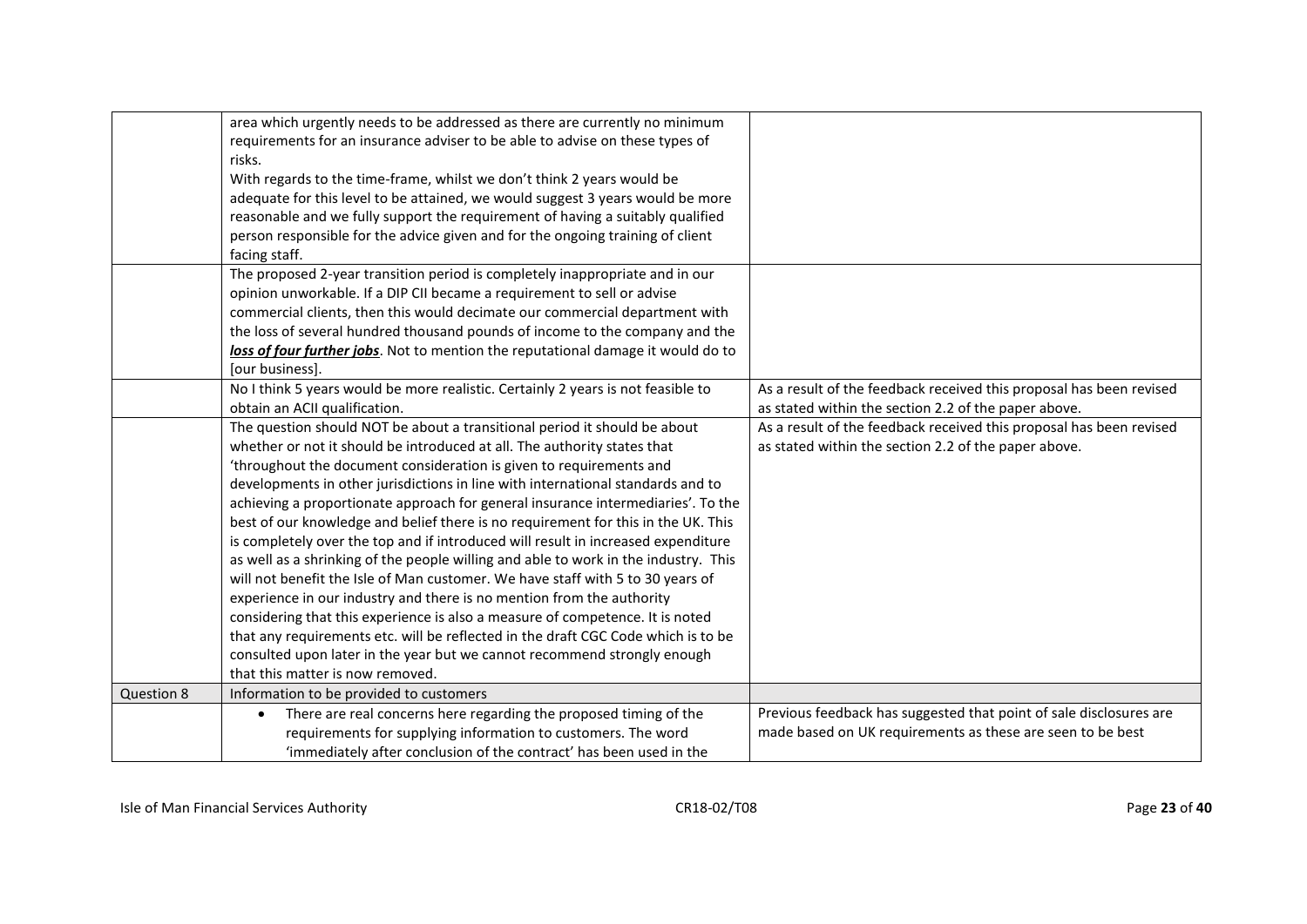| draft proposal. This is not practical or workable. Although insurers are<br>obliged to send us the relevant documents in a timely fashion and in<br>line with Contract Certainty obligations they are rarely available<br>immediately at point of contract. We would propose any<br>timescales/requirements are in line with UK/ other jurisdictions so as<br>not to put island intermediaries at a disadvantage.<br>It should be noted some insurers offer a cooling off period which we<br>$\bullet$<br>believe is sufficient and care should be taken to ensure that the process<br>is not made onerous which could result in delays in issuing protection<br>for customers.                                                                                                                                                                                       | practice. This requirement is in line with the FCA's proposals for<br>implementing the Insurance Distribution Directive.<br>The requirement is in relation to the key product information to be<br>provided in writing before a customer enters into a contract, rather<br>than any contract documentation that is subject to the principles of<br>contract certainty. Therefore, it is understood that this information<br>is generally available before a customer enters into a contract. The<br>wording immediately after conclusion of the contract is only in<br>relation to telephones sales where it would not be feasible for the<br>information to be provided pre-sale. |
|-----------------------------------------------------------------------------------------------------------------------------------------------------------------------------------------------------------------------------------------------------------------------------------------------------------------------------------------------------------------------------------------------------------------------------------------------------------------------------------------------------------------------------------------------------------------------------------------------------------------------------------------------------------------------------------------------------------------------------------------------------------------------------------------------------------------------------------------------------------------------|------------------------------------------------------------------------------------------------------------------------------------------------------------------------------------------------------------------------------------------------------------------------------------------------------------------------------------------------------------------------------------------------------------------------------------------------------------------------------------------------------------------------------------------------------------------------------------------------------------------------------------------------------------------------------------|
| We believe this should mirror the UK requirement for contract certainty which is<br>more realistic and proven to be achievable. UK insurers are already familiar with<br>the UK requirements and it will be difficult and probably unrealistic to persuade<br>UK insurers to change/accelerate their FCA processes to fit with more onerous<br>FSA requirements for each and every case.                                                                                                                                                                                                                                                                                                                                                                                                                                                                              | The Authority believes that this requirement is in line with the FCA's<br>proposals for implementing the Insurance Distribution Directive.                                                                                                                                                                                                                                                                                                                                                                                                                                                                                                                                         |
| We believe the wording "immediately after the conclusion of the contract" is not<br>practical or workable. We are required by our insurers to send out paperwork in<br>a timely manner and we usually advise clients that the paperwork can be<br>concluded within a 7 day period. Also insurers generally give a cooling off period<br>and we feel this is sufficient for customers.                                                                                                                                                                                                                                                                                                                                                                                                                                                                                 | The requirement is in relation to the key product information to be<br>provided in writing before a customer enters into a contract, rather<br>than any contract documentation that is subject to the principles of<br>contract certainty. Therefore, it is understood that this information<br>is generally available before a customer enters into a contract. The<br>wording immediately after conclusion of the contract is only in<br>relation to telephones sales where it would not be feasible for the<br>information to be provided pre-sale.                                                                                                                             |
| Our clients are all large corporates and we intermediate very small numbers of<br>contracts. We will provide our clients with a copy of the very detailed cover note<br>that is provided by the Placing Broker in London. This covers most of the points<br>on 9.2. Items g) exclusions are included within this contract and we do not<br>believe more detail is required, as with h) i) and j).<br>This is also referred to in Item 7 General Sales Principles c) and d). Point 7 e) we<br>would meet by obtaining specialist information from the placing broker, not<br>insurer. In most cases there will be no proposal form g) but we will provide (for<br>example with terrorism cover), details of the locations, exposure at each location<br>and security measure from information sent to us by the client. Our insurers<br>rarely require proposal forms. | The practice outlined appears appropriate for this type of business,<br>which will be exempt from the draft Code under the revised<br>proposals.                                                                                                                                                                                                                                                                                                                                                                                                                                                                                                                                   |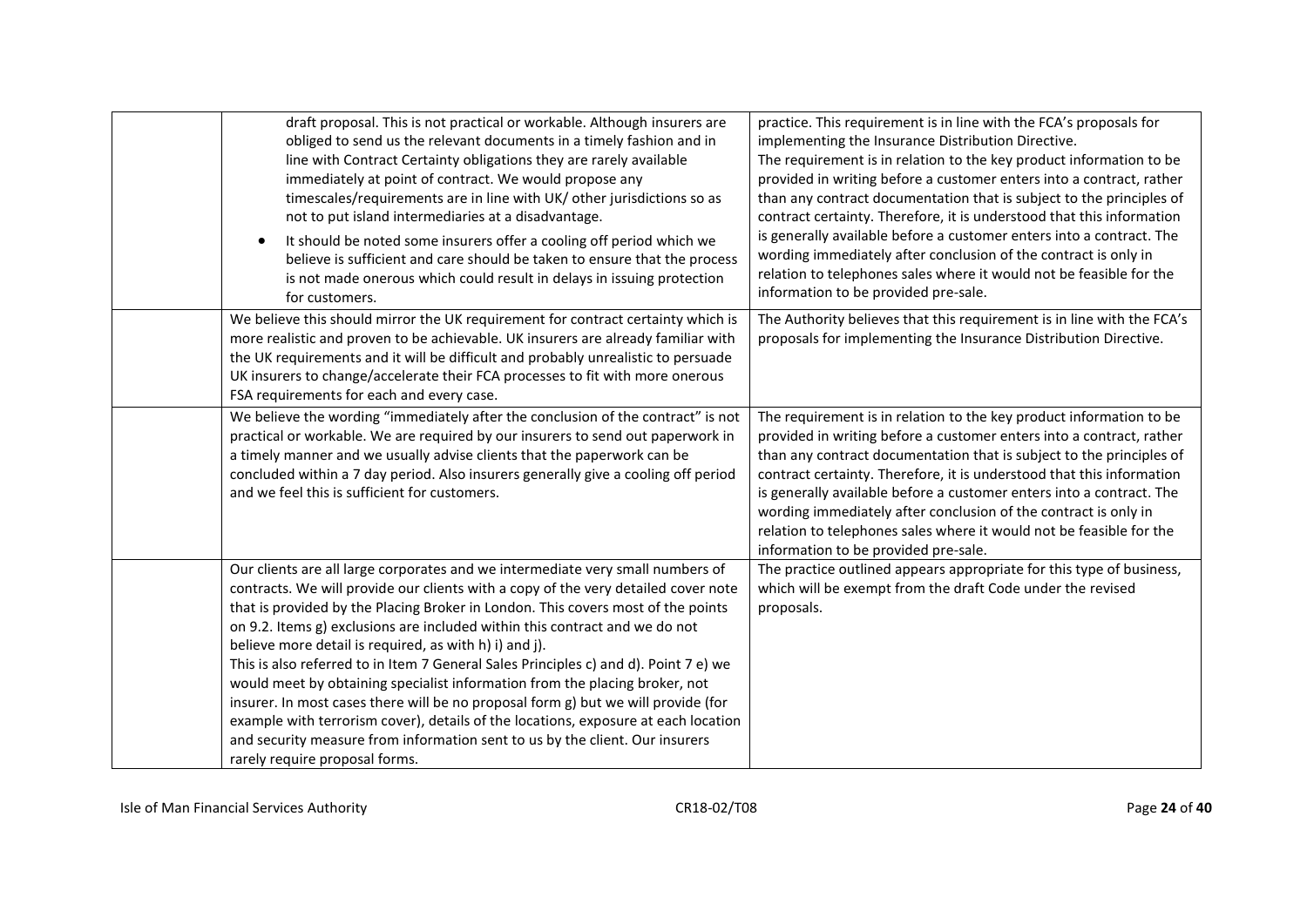| There is a danger in the sales principles in making them too prescriptive and not<br>proportionate to the different types of intermediary business: perhaps they<br>should be general guidelines, rather than "an intermediary must". The services<br>we offer are very different to that of a motor/ household broker. However, with<br>personal lines intermediaries, I am not sure how easy it would be to point out all<br>the exclusions, and provisions of cover when selling to a large number of policies<br>unless all the policies issued are from a very small amount of insurers.<br>I think it would be useful to make a distinction between new business and<br>renewals. If the renewal policy terms and conditions (apart from premiums and<br>limits for example) are essentially the same, then the requirement to provide<br>information before and after renewal of this type should not apply.<br>If you are going to require intermediaries to provide all information about the<br>product in writing to all clients (and I do not believe that this is proportionate<br>and should be looked at again), then probably no less than half a day before<br>inception. I was wondering about 7 days before inception, but this would make<br>it impossible for someone to insure their car over the phone immediately.<br>If you are providing details of cover placed (via cover note for example), then<br>perhaps within 14 days of binding cover. Sometimes there is slippage in<br>obtaining the cover note, cover may be evidenced by a placing slip for example<br>in the first instance. | The Authority believes that the information should be provided at<br>new business and renewal. The information listed is a summary of<br>the contract and not the details of the cover placed. The Authority<br>has not prescribed time scales for issuing the contract<br>documentation. This would be covered by contract certainty<br>principles and, for personal lines, should be sent within 7 days. This<br>allows the policyholder sufficient time to consider the policy and<br>utilise the cooling off period, if necessary. |
|----------------------------------------------------------------------------------------------------------------------------------------------------------------------------------------------------------------------------------------------------------------------------------------------------------------------------------------------------------------------------------------------------------------------------------------------------------------------------------------------------------------------------------------------------------------------------------------------------------------------------------------------------------------------------------------------------------------------------------------------------------------------------------------------------------------------------------------------------------------------------------------------------------------------------------------------------------------------------------------------------------------------------------------------------------------------------------------------------------------------------------------------------------------------------------------------------------------------------------------------------------------------------------------------------------------------------------------------------------------------------------------------------------------------------------------------------------------------------------------------------------------------------------------------------------------------------------------------------------------------|----------------------------------------------------------------------------------------------------------------------------------------------------------------------------------------------------------------------------------------------------------------------------------------------------------------------------------------------------------------------------------------------------------------------------------------------------------------------------------------------------------------------------------------|
| Our clients tend to be large corporates that are generally very well versed in the<br>products we provide, and we always meet with prospective clients to establish<br>exactly what their requirements are. Once our London partner broker has<br>obtained terms from the markets, we generally meet with the client again and<br>table a detailed quote sheet to them which would cover the essential terms and<br>conditions of the product, premiums, deductibles exclusions etc. Once cover has<br>been bound, our usual practise is to produce a full policy and schedule to our<br>clients within 10 days of the cover incepting which is provided by the Placing<br>Broker in London.<br>I would suggest a more general approach to sales principles with the view of not<br>making them too prescriptive but rather proportionate to the different types of<br>intermediary business; general guidelines rather than an intermediary must. The<br>nature of the products we provide is very different to that of a typical general<br>motor and personal lines broker.                                                                                                                                                                                                                                                                                                                                                                                                                                                                                                                                       | As above, this type of business will be exempt from the draft Code<br>under the revised proposals.                                                                                                                                                                                                                                                                                                                                                                                                                                     |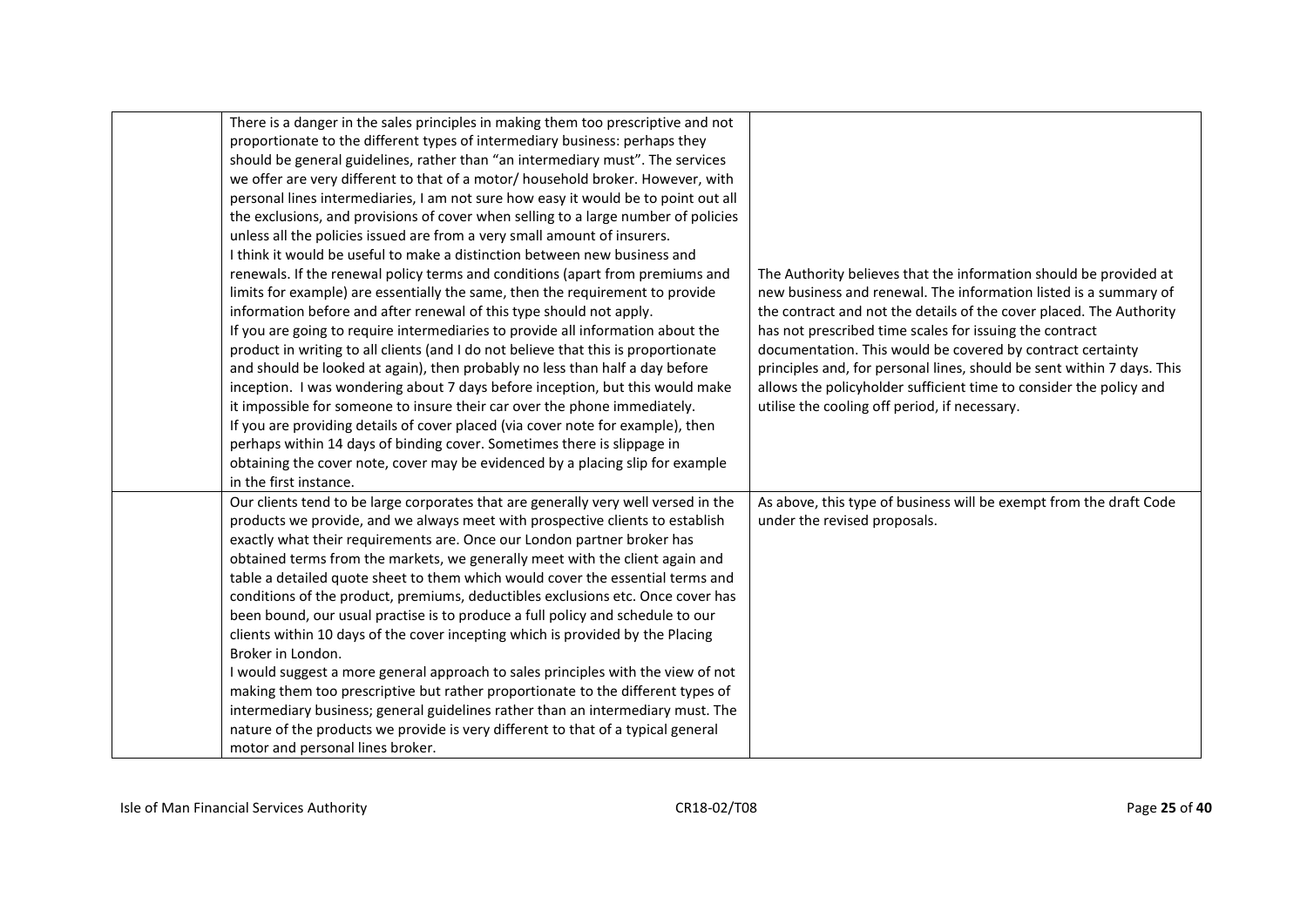| I would suggest a distinction between new business and renewals would be           | This is not consistent with the FCA's changes to ICOBS as a result of |
|------------------------------------------------------------------------------------|-----------------------------------------------------------------------|
| sensible; in most cases the renewal policy terms and conditions are essentially    | the implementation of the IDD, which require the insurance product    |
| the same other than the premiums and excesses, so the requirement to provide       | information document to be provided renewal.                          |
| information before and after renewal shouldn't need to apply.                      |                                                                       |
| I believe it is almost impossible for intermediaries to provide all information    |                                                                       |
| about a product in writing to all clients in advance of a sale.                    |                                                                       |
| Due to the nature of the contracts we advise on, we feel that it is important that | Agreed                                                                |
| the client is provided with all available information prior to the contract being  |                                                                       |
| incepted and again at the post-sale stage. Any warranties or conditions should     |                                                                       |
| be highlighted at the recommendation stage and confirmation that the client        |                                                                       |
| understands what is required of them should be sought and documented to            |                                                                       |
| avoid any misunderstanding further down the line.                                  |                                                                       |
| Our opinion is that the overriding principles should be that of "creating a level  | The FCA are currently consulting on updating their requirements in    |
| playing field" together with "reciprocity". It is our belief and concern that the  | line with IDD, and the requirements proposed in the draft Code are    |
| local market should not be placed at a disadvantage or overloaded with             | in line with those.                                                   |
| additional bureaucracy. Therefore, we consider that current practice is indeed     |                                                                       |
| sufficient and is in line with UK requirements, which we believe are best          |                                                                       |
| practice.                                                                          |                                                                       |
| The vast majority of the information is provided either in the policy document or  | Noted                                                                 |
| by ourselves as a result of speaking with the client.                              |                                                                       |
| The current system is not broken and it is accepted that best practice is already  |                                                                       |
| in place. Delays to issuing some policies could occur.                             |                                                                       |
| I would expect the insurance intermediary to:                                      | This aligns with our view that an intermediary needs to clearly set   |
| 1. ensure that they have fully received all relevant data from the client to       | out the services that it provides.                                    |
| allow them to provide best advice (including potential changes to the business     |                                                                       |
| model - an example of this would be our decision to move into aircraft cleaning    |                                                                       |
| which meant we could not use a local insurance company).                           |                                                                       |
| 2. advise (both verbally and in writing) the client on:                            |                                                                       |
| 1. the most suitable products available in the market to them                      |                                                                       |
| 2. any specific benefits                                                           |                                                                       |
| 3. any specific omissions                                                          |                                                                       |
| 4. the potential effects of any omissions                                          |                                                                       |
| 5. disclosure on levels of commission received on each alternative                 |                                                                       |
| 3. This information should be given in reasonable time (on a practical basis a     |                                                                       |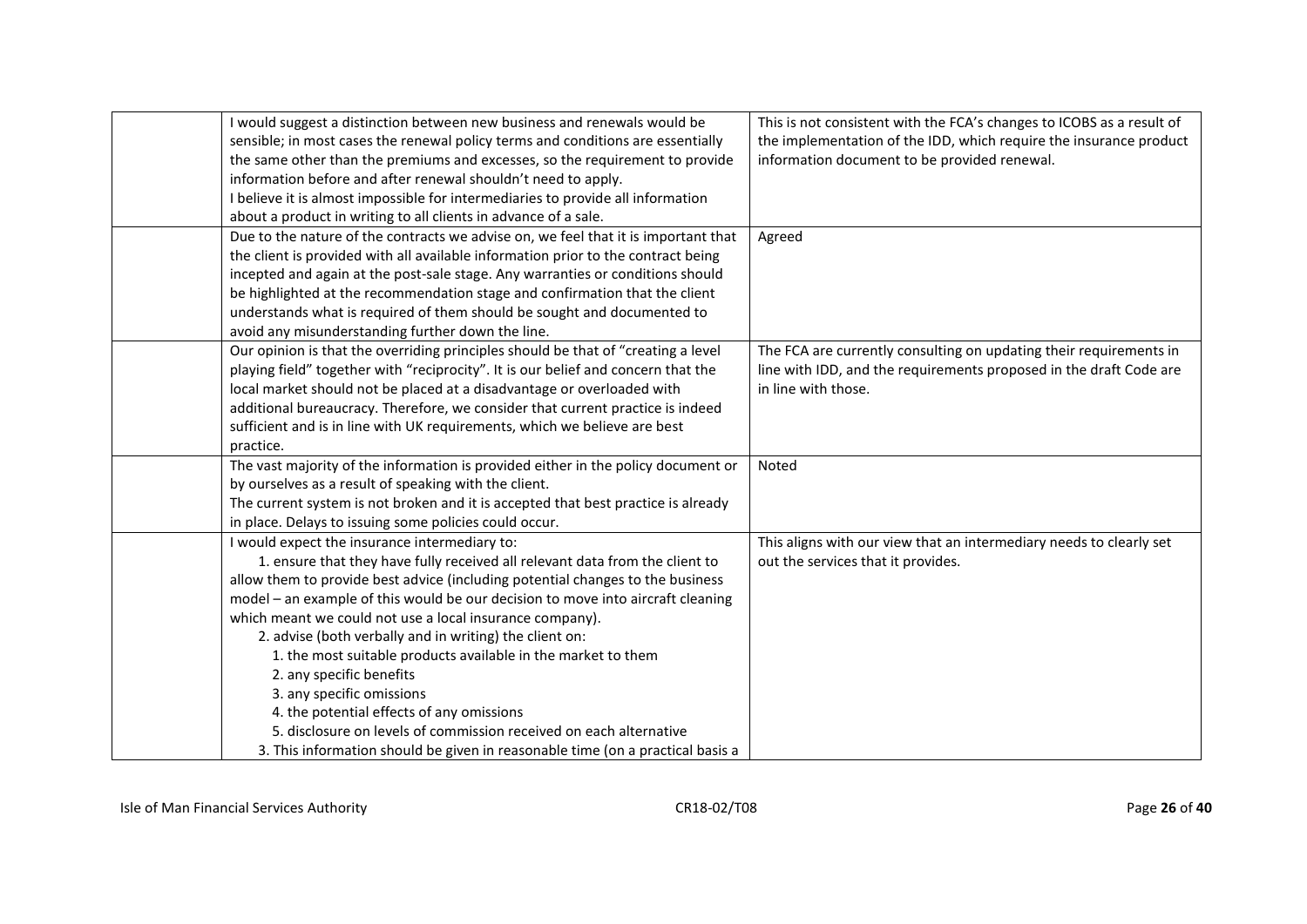|            | period of 2 weeks at the very minimum before renewal to cope with business<br>activities and/or holidays).<br>4. We have had a recent example of items $2.2 - 2.5$ whereby the failure of<br>an Isle of Man Insurance intermediary to comply with existing legislation, or<br>even the four-eyes principle of business supervision (bearing in mind they are<br>also fully regulated to provide financial advice). Our concern would be if this<br>happened to us then it could have happened to other clients of theirs, it could<br>still be happening and it could be a general failing within the insurance<br>intermediary sector. |                                                                                                                                                                                                                                                 |
|------------|-----------------------------------------------------------------------------------------------------------------------------------------------------------------------------------------------------------------------------------------------------------------------------------------------------------------------------------------------------------------------------------------------------------------------------------------------------------------------------------------------------------------------------------------------------------------------------------------------------------------------------------------|-------------------------------------------------------------------------------------------------------------------------------------------------------------------------------------------------------------------------------------------------|
|            | A policy summary is generated which does include the cooling off period<br>notification as well as a policy quote summary alongside a "What you need to<br>know" hand out which highlights who we are regulated by and reinforces the non-<br>advised nature of the service.                                                                                                                                                                                                                                                                                                                                                            | This would appear to be in line with the changes proposed to the<br>draft Code allowing a no-advice service as long as policyholders are<br>made aware of the service that they are receiving.                                                  |
| Question 9 | Paragraphs 5 and 6 of the Draft Code                                                                                                                                                                                                                                                                                                                                                                                                                                                                                                                                                                                                    |                                                                                                                                                                                                                                                 |
|            | We welcome these proposals around the principle of Treating Customers Fairly.<br>They are in line with other jurisdictions and reciprocity.                                                                                                                                                                                                                                                                                                                                                                                                                                                                                             | Noted                                                                                                                                                                                                                                           |
|            | I do not believe any intermediaries would argue with the correctness of treating<br>customers fairly. However these requirements set the bar high in term of what is<br>going to be in the procedures. Paragraph 5 looks OK but where it says establish<br>and implement policies and procedures, these should be proportional to the<br>business.                                                                                                                                                                                                                                                                                      | Agree - we have made a change to this effect.                                                                                                                                                                                                   |
|            | Paragraph 6 also looks OK. However, with regard to 6.2 our clients are all over<br>the world (Singapore, Indonesia, Africa etc). They send e-mails day and night 7<br>days per week and we respond accordingly. To not do this would make business<br>very difficult with time zones etc. Perhaps 6.2 and 3 should be referred<br>specifically for the purpose of selling personal lines products over the phone or<br>similar. Not for conducting multinational corporate business where this is<br>required.                                                                                                                          | It is agreed that this is more relevant to selling personal lines<br>products over the phone. Communication via email or social media<br>that people choose to access whenever they want does not need to<br>be caught within this requirement. |
|            | We welcome these proposals.                                                                                                                                                                                                                                                                                                                                                                                                                                                                                                                                                                                                             | Noted                                                                                                                                                                                                                                           |
|            | [We] remain committed to ensuring that customers are treated appropriately and<br>with respect. We consider our internal controls are already well established and<br>focus on treating customers fairly and therefore have no further comment on<br>these draft paragraphs of the Code.                                                                                                                                                                                                                                                                                                                                                | Noted                                                                                                                                                                                                                                           |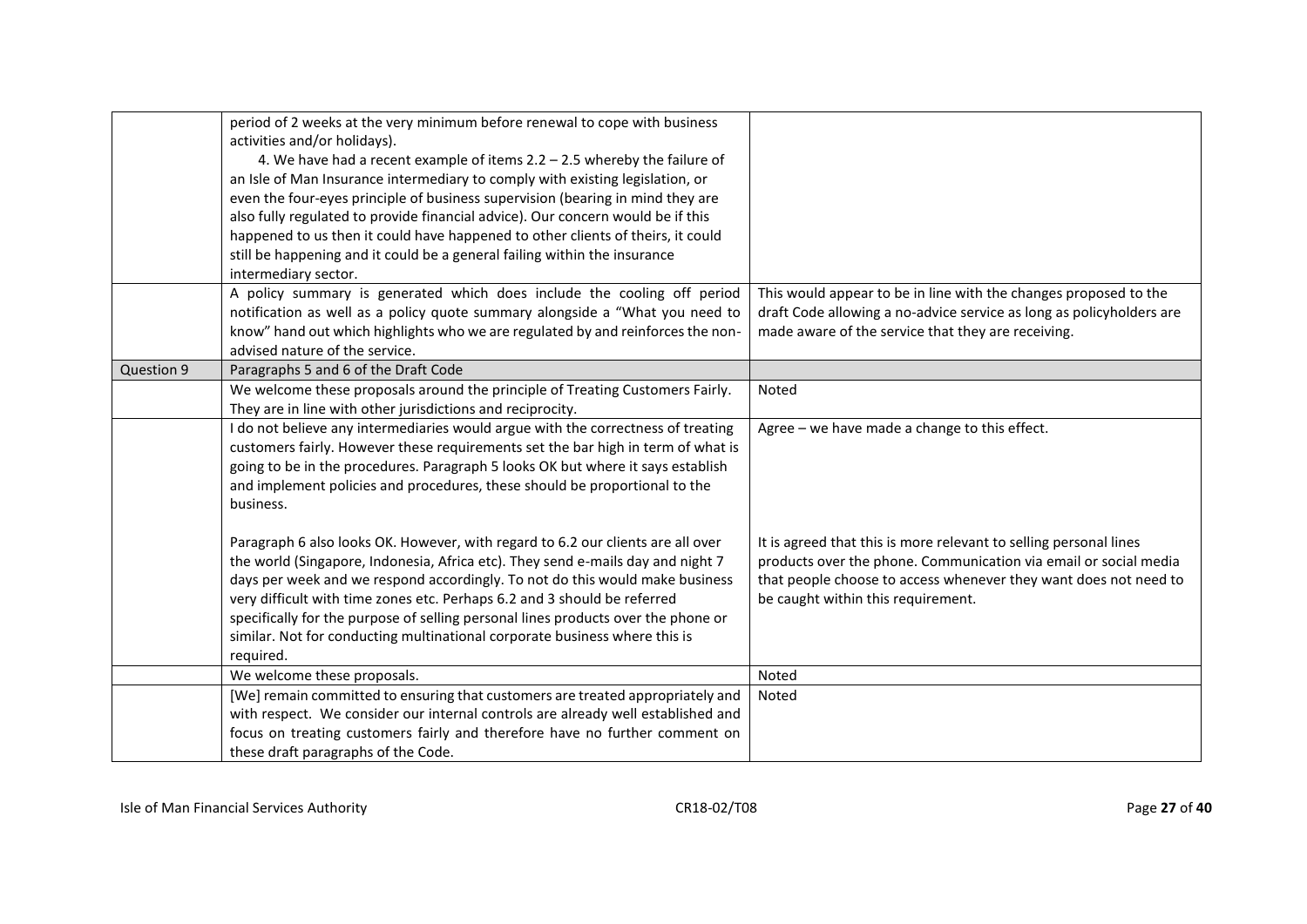|             | TCF is a core principle within our company and is fundamentally embedded<br>within our internal training regime. We believe the proposed rules within the<br>draft code are both adequate and consistent with current trading practices and | Noted                                                                                                                             |
|-------------|---------------------------------------------------------------------------------------------------------------------------------------------------------------------------------------------------------------------------------------------|-----------------------------------------------------------------------------------------------------------------------------------|
|             | fullfill [sic] the ICP's.                                                                                                                                                                                                                   |                                                                                                                                   |
|             | I believe treating customers fairly is essential and core to all intermediaries as is                                                                                                                                                       | If contact is made by a client (e.g. in the event of a claim) it would be                                                         |
|             | fair and reasonable behaviour.                                                                                                                                                                                                              | acceptable to assume that the person has agreed to communication<br>at an 'unsocial hour'.                                        |
|             | With regards the various sections under paragraph 5 and 6, I feel these are                                                                                                                                                                 |                                                                                                                                   |
|             | reasonable in general, but that in certain instances, the requirements should not                                                                                                                                                           |                                                                                                                                   |
|             | be absolute. For example, we provide cyber liability products to our clients; in                                                                                                                                                            |                                                                                                                                   |
|             | event of a claim, this could occur at any time 24/7, so it would be appropriate to<br>communicate with a client in 'unsociable hours' in circumstances like these.                                                                          |                                                                                                                                   |
|             | No comments regarding fair treatment of customers. Policy in place.                                                                                                                                                                         | Noted                                                                                                                             |
|             | Para 5(2)(b) - FCA contract certainty is for commercial is 30 days.                                                                                                                                                                         | Contract certainty requires the contract documentation to be sent                                                                 |
|             |                                                                                                                                                                                                                                             | within certain time periods. This should not stop an intermediary                                                                 |
|             |                                                                                                                                                                                                                                             | from ensuring that clear information is given to prospective                                                                      |
|             |                                                                                                                                                                                                                                             | policyholders so that they know what they are buying before                                                                       |
|             |                                                                                                                                                                                                                                             | entering a contract.                                                                                                              |
|             | Para $5(2)(d)$ – would this be satisfied by maintaining a complaints register?                                                                                                                                                              | Maintaining a complaints register and monitoring trends would be                                                                  |
|             |                                                                                                                                                                                                                                             | part of the process. The Authority would also expect a compliance                                                                 |
|             |                                                                                                                                                                                                                                             | monitoring or internal audit process to be looking at the business'                                                               |
|             |                                                                                                                                                                                                                                             | fair treatment of policyholders.                                                                                                  |
|             | Para $5(5)(a)$ – is this intended to pick up where some brokers have very few                                                                                                                                                               | Yes - it should be clear to clients what service they are getting from                                                            |
|             | insurance company agencies yet their clients are perhaps given the impression                                                                                                                                                               | an intermediary.                                                                                                                  |
|             | that a large number of insurers are available through that intermediary.                                                                                                                                                                    |                                                                                                                                   |
|             | Para 5(5)(b) - where a risk is wholesaled with no local agency will this need to be                                                                                                                                                         | No, generally where a risk is wholesaled this would not impact on                                                                 |
|             | declared?                                                                                                                                                                                                                                   | the independence or impartiality of the intermediary and so would                                                                 |
|             |                                                                                                                                                                                                                                             | not need to be disclosed under this requirement. However, it may<br>need to be set out in a terms of business agreement under the |
|             |                                                                                                                                                                                                                                             | requirement for an intermediary to set out the basis on which it is to                                                            |
|             |                                                                                                                                                                                                                                             | provide its services.                                                                                                             |
| Question 10 | Paragraph 7 of the Draft Code                                                                                                                                                                                                               |                                                                                                                                   |
|             | No comment - we already do this.                                                                                                                                                                                                            | Noted                                                                                                                             |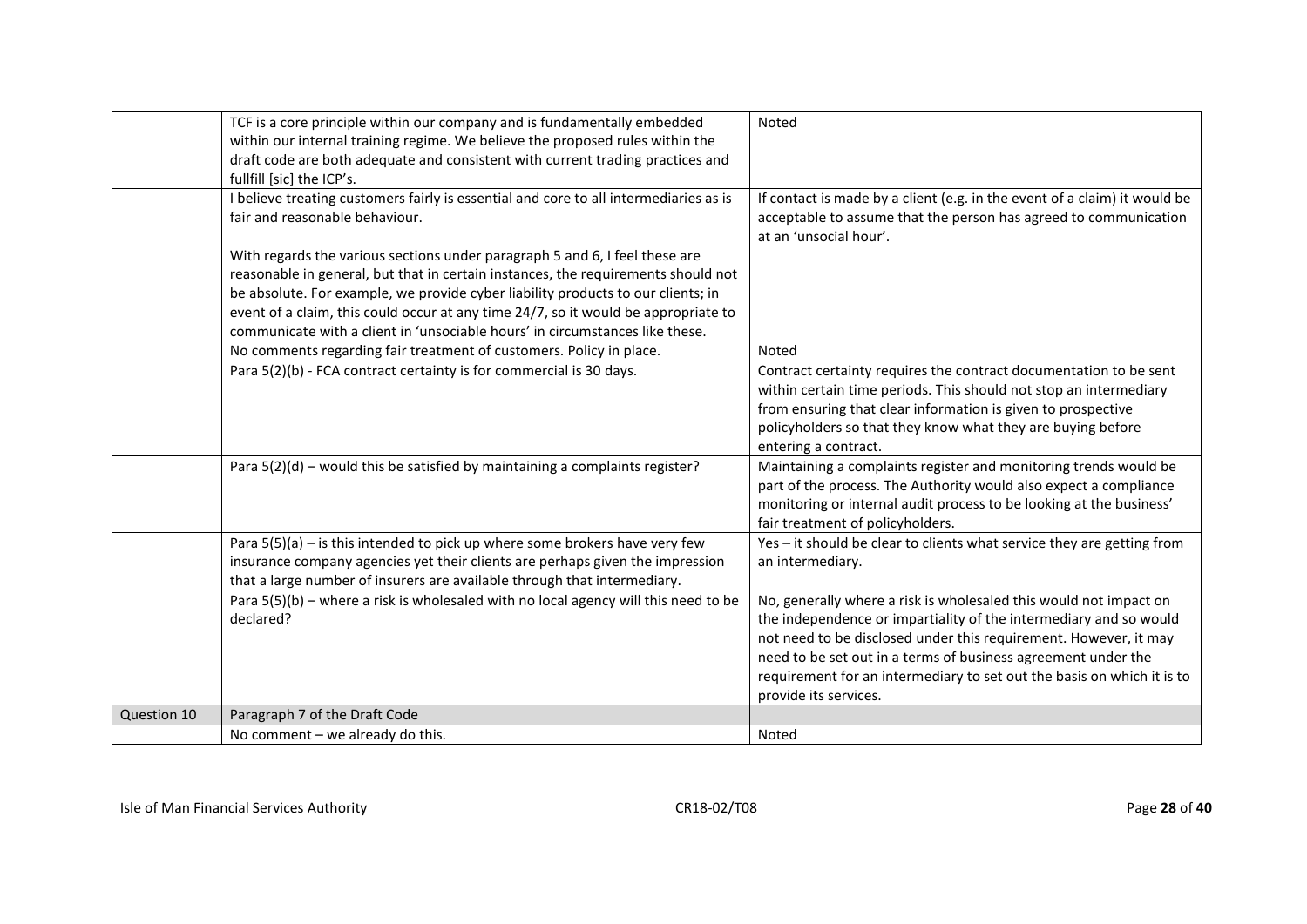|             | The only comment we would make here is that any requirements should be in                                                               | The Authority believes that these provisions are equivalent to those  |
|-------------|-----------------------------------------------------------------------------------------------------------------------------------------|-----------------------------------------------------------------------|
|             | line with UK and other jurisdictions requirements so as once again not to put the                                                       | in neighbouring jurisdictions.                                        |
|             | local market at a disadvantage to off island competitors. It is our belief that                                                         |                                                                       |
|             | regulatory requirements should be no greater than that imposed in                                                                       |                                                                       |
|             | neighbouring jurisdictions.                                                                                                             |                                                                       |
|             | Only our latest insurance intermediary has ever done this fully in 9 years of                                                           | Noted                                                                 |
|             | business. Therefore it needs to be policed rigorously. Insurance companies and                                                          |                                                                       |
|             | therefore intermediaries are here for the customer - we are not here for them.                                                          |                                                                       |
|             | Para $7(1)(a)$ – We believe that this is not happening at present particularly where<br>IOM intermediaries are using wholesale brokers. | This issue has been noted.                                            |
|             | Para $7(1)(b)$ – If the intermediary cannot access the most appropriate insurer as                                                      | As long as the product can be demonstrated to meet the client's       |
|             | they have no agency how is this point addressed?                                                                                        | needs this point would be addressed. If the intermediary is not able  |
|             |                                                                                                                                         | to provide a suitable product they must advise the client of this and |
|             |                                                                                                                                         | refer them to a different intermediary/insurer.                       |
|             | Para $7(1)(c)$ and (d) – should be as per FCA                                                                                           | No rationale is given for why these requirements should be as per     |
|             |                                                                                                                                         | FCA (or which FCA requirements are being referred to). Following      |
|             |                                                                                                                                         | the changes currently being consulted upon by the FCA, a pre-         |
|             |                                                                                                                                         | contract document will be required which sets out this information.   |
|             |                                                                                                                                         | The Authority does not believe that requiring an intermediary to      |
|             |                                                                                                                                         | point out that these are included within the documentation will       |
|             |                                                                                                                                         | cause an issue. The word "all" has been replaced by "main".           |
|             | Para 7(1)(i) - What about broker policy admin charges etc?                                                                              | These should be disclosed to policyholders.                           |
| Question 11 | Procedures that intermediaries currently have in place to demonstrate that the                                                          |                                                                       |
|             | policies proposed for clients is suitable to their needs and resources                                                                  |                                                                       |
|             | The paper talks about UK regulation and wishing to be consistent and                                                                    | As a result of the feedback received, the Authority intends to retain |
|             | proportionate. The concept of 'no advice' is allowed under UK regulation but not                                                        | the mandatory requirement to ensure that the policy proposed is       |
|             | IOM. It should be recognised that some classes of insurance, primarily personal                                                         | "suitable" to the needs and resources of the prospective              |
|             | lines are transactional and are purchased by the client rather than being sold. To                                                      | policyholder. However, guidance will be issued on how this could be   |
|             | document the suitability of a product in a high volume environment that                                                                 | interpreted in a more proportionate manner for differing types of     |
|             | requires contracts to be issued quickly would be unworkable.                                                                            | insurance products offered by the sector, which will allow            |
|             |                                                                                                                                         | intermediaries to offer advice on a proportionate basis underpinned   |
|             |                                                                                                                                         | by an investigation of the customer's circumstances, to ensure that   |
|             |                                                                                                                                         | any product sold can be demonstrated to be suitable for the           |
|             |                                                                                                                                         | policyholder's needs.                                                 |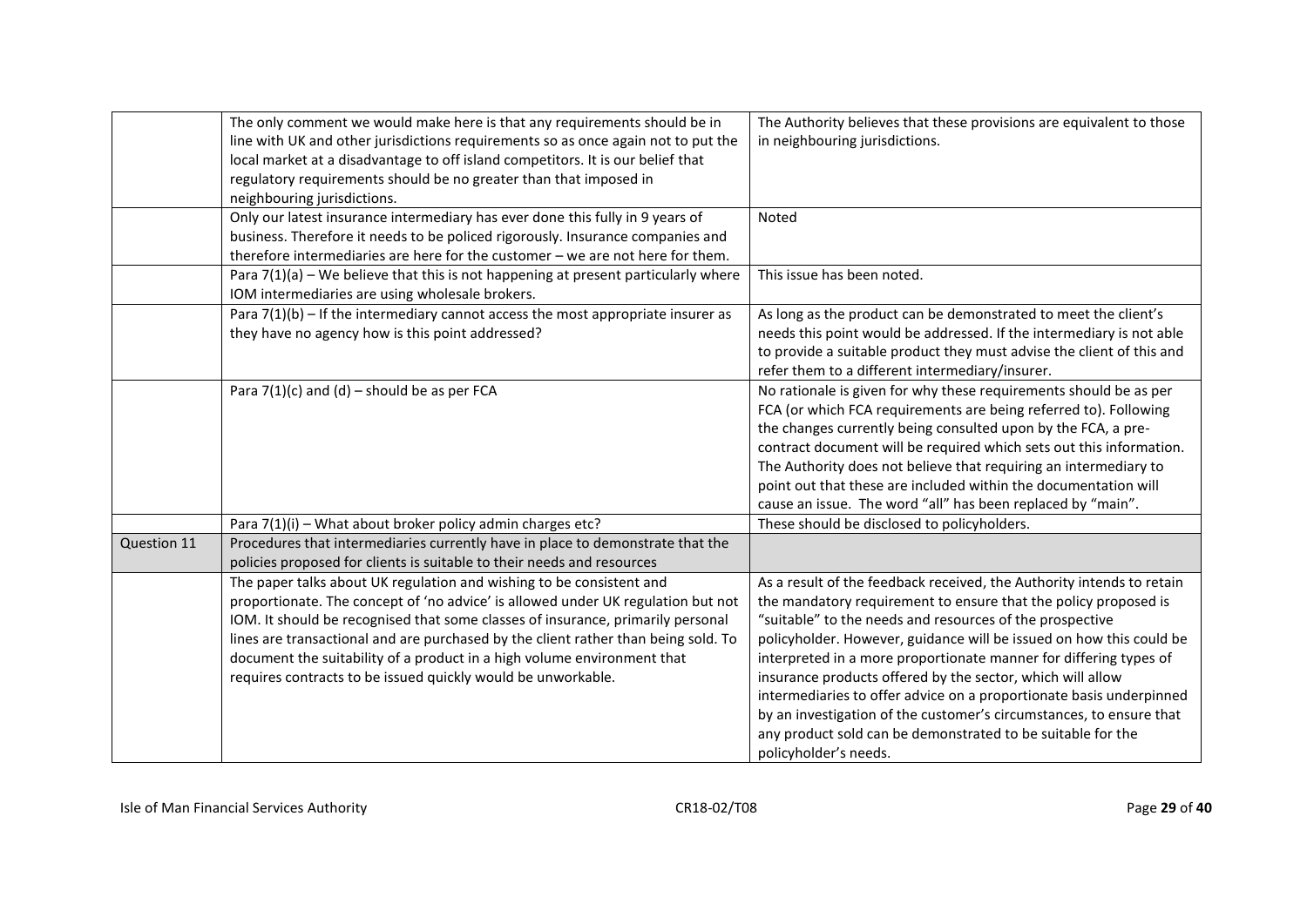| We have noted specifically the element of the consultation under section 3.4.4        | As above.                                                          |
|---------------------------------------------------------------------------------------|--------------------------------------------------------------------|
| around suitability and appropriateness of advice. Under the current model there       |                                                                    |
| is no avenue for advice / recommendations by members of staff in the branch           |                                                                    |
| for the quote & buy system. The wording in the consultation makes reference to        |                                                                    |
| there being no avenue for a 'no advice' sale under the IOM regulations. While         |                                                                    |
| we can appreciate the need for suitability and appropriateness when considering       |                                                                    |
| pure protection policies we would question this as it pertains to home and car        |                                                                    |
| insurance available through the quote & buy system and would seek clarification       |                                                                    |
| around this point. If the business was required to consider the noted                 |                                                                    |
| professional qualifications for staff to support customers through the quote and      |                                                                    |
| buy system this would have a significant impact on our current operating model.       |                                                                    |
| The consultation paper goes on the state why the Authority believes it is             | If policyholders choose to purchase insurance directly from an     |
| satisfactory to allow insurers to sell insurance products without requiring them      | insurer they should understand that they will only be getting the  |
| to be registered as an intermediary. It advises the Code requires them to enable      | products of that insurer. Insurers have separate a Conduct of      |
| its policyholders to take suitably informed decisions by proving adequate and         | Business Code and Corporate Governance Code specific to the        |
| appropriate information to the policyholder. Can the Authority please advise          | business of insurers. The insurer must assess the policyholder's   |
| how an insurer can do this when there may be eminently more suitable products         | needs and give the policyholder sufficient information for him/her |
| on the market which would provide better quality and more appropriate cover           | to be able to make an informed decision (including the limited     |
| but the insurer a) will not be aware of these b) not be in a position to advise on    | scope). Any advice given will be limited to the suitability of the |
| this. Surely this is two tier standards.                                              | insurers' products for the policyholder.                           |
| Being able to demonstrate whether policies and procedures are sufficient to           | We wanted feedback on how firms currently evidence that the        |
| meet clients' requirements is a difficult thing to do. We have a small amount of      | insurance policies recommended for each client are appropriate for |
| clients, some of them will make presentations in London to their insurers, and        | that client.                                                       |
| meet with the placing brokers. They are fully appraised with the terms of the         |                                                                    |
| contracts of insurance. We do not believe that the process we have in place           |                                                                    |
| (which is essentially very close liaison with placing brokers and our clients) is fit |                                                                    |
| for purpose. We can and will introduce procedures along the lines of the code         |                                                                    |
| and Regulations, but it will be difficult to demonstrate how these fit our clients'   |                                                                    |
| needs. It just seems like a difficult thing to demonstrate.                           |                                                                    |
| We have no issue with the principle that a "policy proposed is suitable to the        | We did not suggest that it had to be provided to the customer.     |
| needs and resources of the prospective policy holder," but to document this and       |                                                                    |
| provide it to the customer would be highly impractical and indeed unworkable in       |                                                                    |
| a high-volume environment that requires contracts to be issued quickly and            |                                                                    |
| efficiently. We would therefore oppose the imposition of such a requirement.          |                                                                    |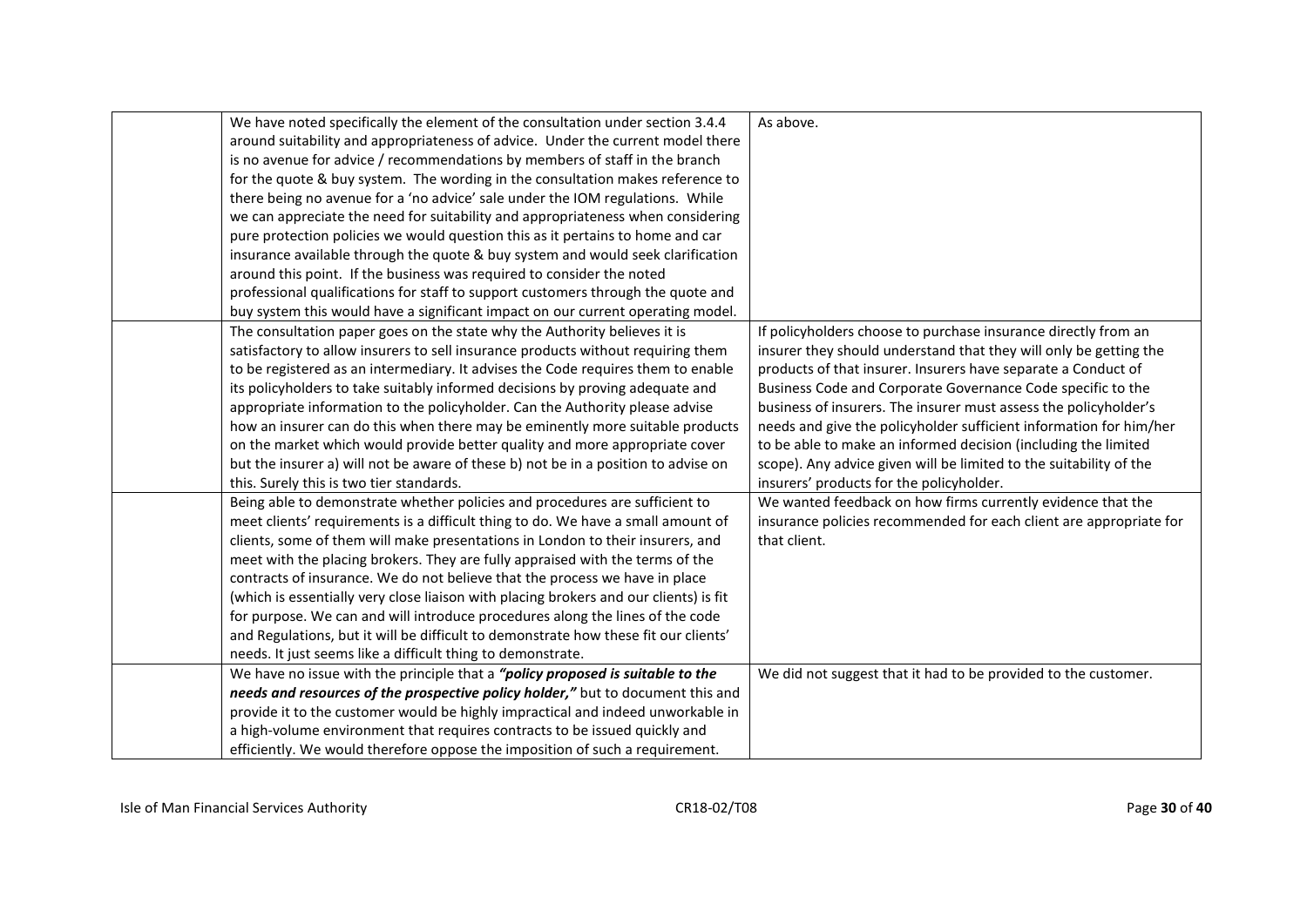| The additional bureaucracy again we feel would prove a barrier to dealing with<br>local Insurance Intermediaries, and would potential drive business to UK                                                                                                                                                                                                                                                                                                                                                                                                                                                                                                                                                                                                                                                                                                                                                                                                                                                                                                                               |                                                                                                                                                                                                                                                                                                                                                                                                                                                                                                                                                                                                                                                                |
|------------------------------------------------------------------------------------------------------------------------------------------------------------------------------------------------------------------------------------------------------------------------------------------------------------------------------------------------------------------------------------------------------------------------------------------------------------------------------------------------------------------------------------------------------------------------------------------------------------------------------------------------------------------------------------------------------------------------------------------------------------------------------------------------------------------------------------------------------------------------------------------------------------------------------------------------------------------------------------------------------------------------------------------------------------------------------------------|----------------------------------------------------------------------------------------------------------------------------------------------------------------------------------------------------------------------------------------------------------------------------------------------------------------------------------------------------------------------------------------------------------------------------------------------------------------------------------------------------------------------------------------------------------------------------------------------------------------------------------------------------------------|
| Insurance intermediaries.                                                                                                                                                                                                                                                                                                                                                                                                                                                                                                                                                                                                                                                                                                                                                                                                                                                                                                                                                                                                                                                                |                                                                                                                                                                                                                                                                                                                                                                                                                                                                                                                                                                                                                                                                |
| We have no issue with the principle that a "policy proposed is suitable to the<br>needs and resources of the prospective policy holder," but to document this and<br>provide it to the customer would be highly impractical and indeed unworkable in<br>a high-volume environment that requires contracts to be issued quickly and<br>efficiently. We would therefore oppose the imposition of such a requirement.<br>We currently ask an exhaustive list of questions of the client, all of which are fed<br>into our computer system from which a list of suitable products is displayed. We<br>then discuss the various options, terms and conditions, policy excess or other<br>restrictions with the client and the decision is made. At that point, the sale is<br>usually concluded and the relevant documentation sent to the client with a<br>request that they carefully examine the policy and the schedule and advise us<br>immediately of any inaccuracies or other concerns they may have.<br>Experience has proved that this works extremely well. Therefore, we consider | We did not suggest that it had to be provided to the customer.                                                                                                                                                                                                                                                                                                                                                                                                                                                                                                                                                                                                 |
| the existing procedures we adopt to be more than adequate.                                                                                                                                                                                                                                                                                                                                                                                                                                                                                                                                                                                                                                                                                                                                                                                                                                                                                                                                                                                                                               |                                                                                                                                                                                                                                                                                                                                                                                                                                                                                                                                                                                                                                                                |
| For non-personal/commercial clients, prior to recommending an insurance<br>policy, we will carry out a full client "fact-find" to ensure that their demands &<br>needs are met with the product that we recommend. This involves ensuring that<br>we have a good understanding of their business and the risks that they face, and<br>that these can be mitigated by way of a suitable insurance policy.<br>We will then carry out a fair analysis of the market by approaching a number of<br>insurers who have been deemed suitable on our panel. A copy of the statement<br>of fact is provided to the client and they are encouraged to check and make sure<br>the information is correct.                                                                                                                                                                                                                                                                                                                                                                                           | The Code will retain the binding minimum requirement to ensure<br>that any policy proposed is "suitable" to the needs and resources of<br>the prospective policyholder. Guidance will be issued on how this<br>could be interpreted in a proportionate manner for differing types of<br>insurance products offered by the sector, which will allow<br>intermediaries to offer advice on a proportionate basis underpinned<br>by an investigation of the customer's circumstances, to ensure that<br>any product sold can be demonstrated to be suitable for the<br>policyholder's needs. The practice outlined would meet and exceed<br>the minimum standards. |
| Once we have identified a suitable product, along with the statement of fact, the<br>client is provided with a copy of the insurer's quotation and the policy wording.<br>We will summarise why we have recommended the product and highlight any<br>important warranties, conditions or exclusions which they should be aware of.<br>Only when we are satisfied that the client is fully aware of these, will we accept<br>instructions to place them on cover.                                                                                                                                                                                                                                                                                                                                                                                                                                                                                                                                                                                                                         |                                                                                                                                                                                                                                                                                                                                                                                                                                                                                                                                                                                                                                                                |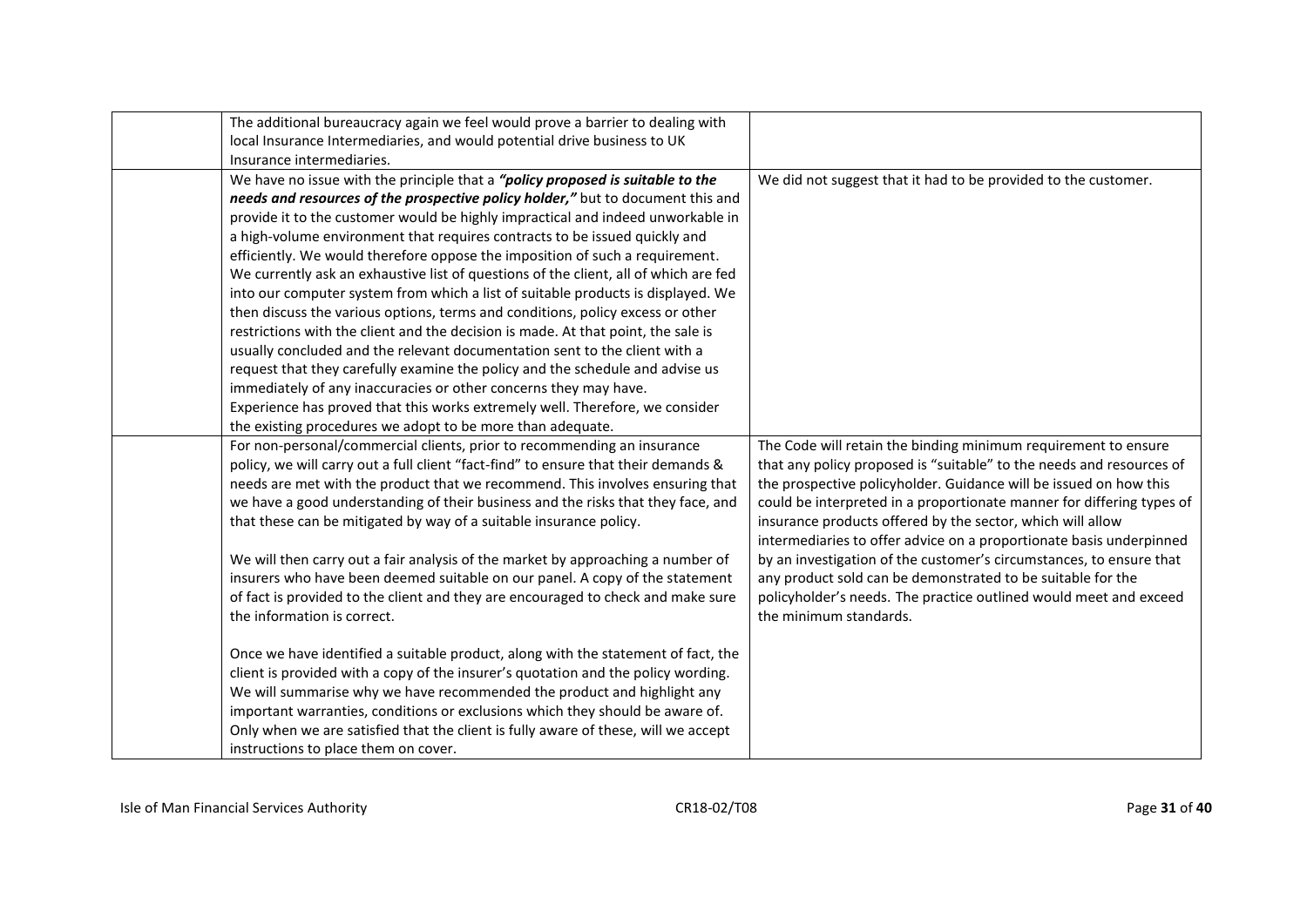|             | For personal lines business, such as household or motor, we will also approach a<br>selection of insurers and then provide the client with a summary of the<br>information provided to us along with their quotation. Again, they are<br>encouraged to ensure the details are correct and that they are aware of the<br>basis we have quoted on, along with any important terms of the policy.<br>We would always encourage any client to use the services of an intermediary as<br>this will ensure that they are receiving bespoke advice aligned to their needs.<br>We are not aware of any intermediaries who are providing "execution only"<br>transactions and would actively discourage this. |                                                                                                                                                                                                                                                                                                                                                                                                                                                   |
|-------------|------------------------------------------------------------------------------------------------------------------------------------------------------------------------------------------------------------------------------------------------------------------------------------------------------------------------------------------------------------------------------------------------------------------------------------------------------------------------------------------------------------------------------------------------------------------------------------------------------------------------------------------------------------------------------------------------------|---------------------------------------------------------------------------------------------------------------------------------------------------------------------------------------------------------------------------------------------------------------------------------------------------------------------------------------------------------------------------------------------------------------------------------------------------|
|             | We do our best to ensure that the policies we provide our clients are suitable,<br>adequate and appropriate to meet client's requirements.                                                                                                                                                                                                                                                                                                                                                                                                                                                                                                                                                           | Noted                                                                                                                                                                                                                                                                                                                                                                                                                                             |
|             | Main comment to make here is that we do not conduct any business via the<br>internet. This means that our administrators will always speak with the client to<br>ensure they are receiving the right policy that meets their requirements.                                                                                                                                                                                                                                                                                                                                                                                                                                                           | Noted                                                                                                                                                                                                                                                                                                                                                                                                                                             |
|             | We have generally been impressed with the data collection by all intermediaries<br>since 2010 however whilst this is good I have found the need to explain the full<br>nature of our business to hopefully ensure best product. Still a serious mistake<br>was made in two successive years by the intermediary.                                                                                                                                                                                                                                                                                                                                                                                     | The intermediary should ask clear questions but ultimately it is the<br>policyholder's responsibility to explain their demands and needs to<br>the intermediary in order for the intermediary to identify a suitable<br>product. A policyholder does have an obligation to monitor his or<br>her own cover to ensure it remains adequate and this should be<br>explained to the policyholder by the intermediary as part of the<br>sales process. |
| Question 12 | <b>TOBA</b>                                                                                                                                                                                                                                                                                                                                                                                                                                                                                                                                                                                                                                                                                          |                                                                                                                                                                                                                                                                                                                                                                                                                                                   |
|             | We have considered the TOBA requirements as set out in the draft code and do<br>not see any issues with them.                                                                                                                                                                                                                                                                                                                                                                                                                                                                                                                                                                                        | Noted                                                                                                                                                                                                                                                                                                                                                                                                                                             |
|             | The TOBA requirements do not look too difficult to deal with. Item 8g may need<br>to say that we can provide information to the Regulator, law enforcement if<br>requested, the Registry (beneficial owners) etc.                                                                                                                                                                                                                                                                                                                                                                                                                                                                                    | Agreed - the information may need to be shared with others than<br>those listed in this requirement. The wording will be amended to be<br>less specific in order that it is not unnecessarily narrow.                                                                                                                                                                                                                                             |
|             | The TOBA requirements do not look too difficult to comply with. Item 8f<br>regarding interest received may require further thought as to how to deal with<br>this in principle. Item g may need to be revised to allow intermediaries to<br>provide information to the Regulator and the police law if requested.                                                                                                                                                                                                                                                                                                                                                                                    | As above                                                                                                                                                                                                                                                                                                                                                                                                                                          |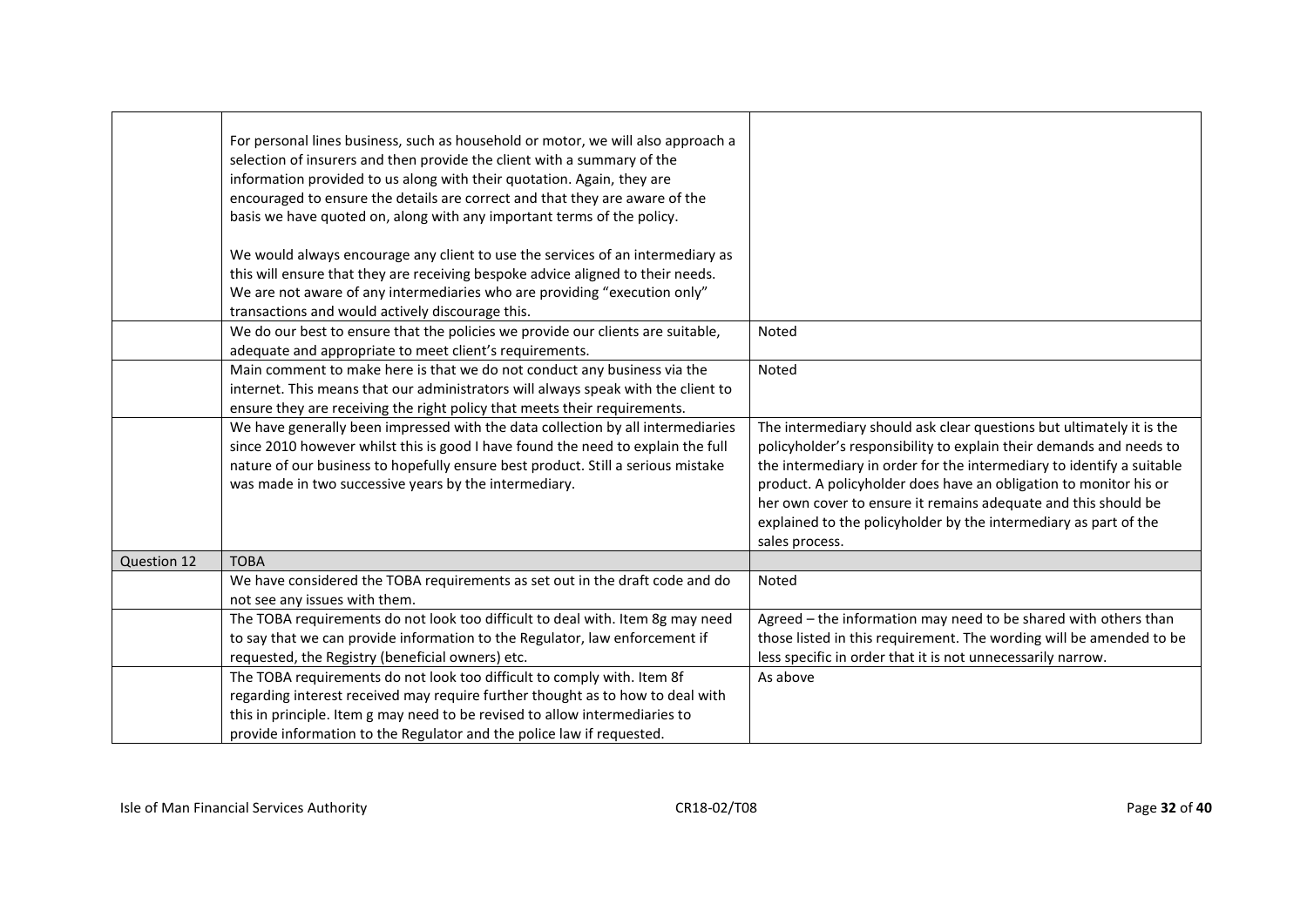|             | The information may need to also be shared with claims management                 | As above                                                             |
|-------------|-----------------------------------------------------------------------------------|----------------------------------------------------------------------|
|             | companies or broker networks.                                                     |                                                                      |
|             | We have considered the requirements in the Draft Code and are comfortable         | Noted                                                                |
|             | with these.                                                                       |                                                                      |
|             | We consider that the Authority's proposals for the contents of the TOBA are       | Noted                                                                |
|             | adequate and proportionate for the general insurance sector.                      |                                                                      |
|             | Any TOBA should specify all fees and what they are for. TOBAs should be           | Noted                                                                |
|             | mandatory.                                                                        |                                                                      |
| Question 13 | Client money                                                                      |                                                                      |
|             | We believe current broker software systems available to local intermediaries      | The requirements require strengthening in line with international    |
|             | would not be able to segregate client money held under risk transfer              | standards and to ensure safety of client money in a liquidation      |
|             | agreements with insurers and client money not held under such agreements.         | situation.                                                           |
|             | Further local intermediaries who have a global or UK parent who administers the   | The UK and Guernsey both require this segregated approach but        |
|             | client monies may also find such a requirement either onerous or impossible to    | allow the money to be held within the same account, if it is held to |
|             | fulfil.                                                                           | the higher standard and as long as the insurer acknowledges that, in |
|             | As client monies are already held in a separate clients account and subject to    | a liquidation situation, its interest wold come after the            |
|             | audit we believe the current arrangements remain appropriate.                     | intermediaries' clients' interests.                                  |
|             |                                                                                   | The draft Regulations will be clarified in this regard.              |
|             | We are happy with the fact that the Authority has split the definitions into more | As above.                                                            |
|             | precise categories. However, it may not be as easy as the Authority requires for  |                                                                      |
|             | existing software set ups to make the separation as required. The current         |                                                                      |
|             | agreements in place with insurers seem to work well - currently client/insurer    |                                                                      |
|             | money is are held in separate client and office accounts and subject to audit. I  |                                                                      |
|             | am sure that most intermediaries reconcile accounts for insurers every 30 days    |                                                                      |
|             | when paying their insurer accounts, so the risk element is really low. We feel    |                                                                      |
|             | that the current set up with insurers that has been in place for 20 years works   |                                                                      |
|             | well.                                                                             |                                                                      |
|             | The process we follow is as follows: Placing broker offers terms, we liaise with  | Whilst the new requirements appear more complex and onerous          |
|             | the client and obtain a firm order. The placing broker issues a debit note and we | than the current ones, the underlying principles are -               |
|             | issue a corresponding debit note to the client. When monies are received these    | Regulation 10 - client money must be held in a separate client       |
|             | are paid on to the placing broker and on to the insurer.                          | account with the words "client account" in the title                 |
|             |                                                                                   | Regulation 11 - only client money should be held in the client       |
|             | Where 3.5 of the introductory note says "the intermediary must have an agency     | account and the account must be operated using a 4-eyes principle.   |
|             | agreement in place with the insurer conferring contractual authority to commit    |                                                                      |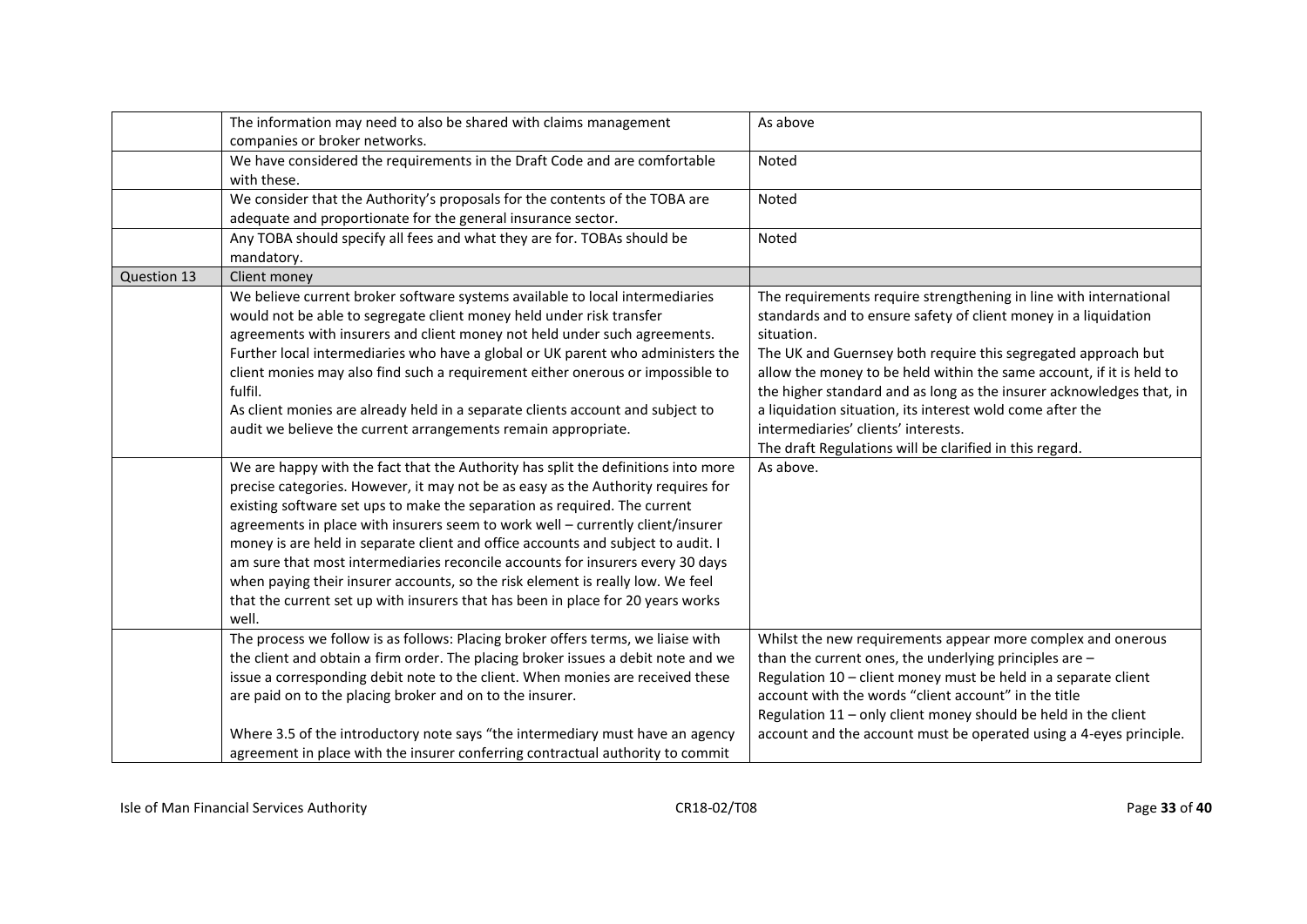| the insurer to risk, settle claims etc", this appears to be a situation where the<br>intermediary has an underwriting agency and not relevant to us. 3.5 goes on to<br>talk about client money (which is), but I believe that this issue whilst important,<br>has got too over-complicated. (also in section 5 of the Annual Regulatory<br>Return). I think the requirement to have a segregated account with two<br>signatories and the term "client account" in its name is sufficient. In the event of<br>an insolvency of the intermediary, the funds would be identifiable and not mixed<br>with the intermediary's funds. I would not want to see a distinction between<br>Underwriting Agencies (insurers funds) and where funds may be deemed clients<br>funds. The Draft Regulations do not appear to make this distinction however.                                                                                                             | Regulation 12 - a monthly reconciliation must be carried out of all<br>client accounts on the same day, and completed and checked<br>promptly by another individual. Any issues with the reconciliation of<br>the client account must be notified to the Authority.<br>Regulation 13 - clients should know whether or not interest is to be<br>applied to the money held.<br>The rest of the information is to give proper legal effect to the<br>provisions and ensure that the money is held in statutory trust. |
|-----------------------------------------------------------------------------------------------------------------------------------------------------------------------------------------------------------------------------------------------------------------------------------------------------------------------------------------------------------------------------------------------------------------------------------------------------------------------------------------------------------------------------------------------------------------------------------------------------------------------------------------------------------------------------------------------------------------------------------------------------------------------------------------------------------------------------------------------------------------------------------------------------------------------------------------------------------|--------------------------------------------------------------------------------------------------------------------------------------------------------------------------------------------------------------------------------------------------------------------------------------------------------------------------------------------------------------------------------------------------------------------------------------------------------------------------------------------------------------------|
| The Regulations 11.1 requiring reconciling monthly seems onerous. Checked by a<br>different individual and reconciler and checker must evidence their work<br>minimum of 15 business days between reconciliations, Authority must be notified<br>if the reconciliation has not been undertaken etc.                                                                                                                                                                                                                                                                                                                                                                                                                                                                                                                                                                                                                                                       |                                                                                                                                                                                                                                                                                                                                                                                                                                                                                                                    |
| This all seems to be getting the Authority involved in too much detail. Across our<br>small client base of basically three clients (subdivided into different policies with<br>amounts being due from different operating divisions within the client) we have<br>in a 12 month period approximately 50 transactions as many of the policies will<br>be paid in instalments. We keep close track on these and maintain an aged<br>debtor analysis. Many of these instalments are paid late and need to be chased,<br>when all amounts from different divisions has been collected into the one<br>instalment due, the whole is then paid to the placing brokers. Prescribing<br>complicated methods of reconciling the client account may make the whole<br>process very difficult. I would favour a simple overarching provision that<br>quarterly reconciliations need to be carried out by an intermediary sufficient to<br>reconcile client balances. |                                                                                                                                                                                                                                                                                                                                                                                                                                                                                                                    |
| Item 9.2 a) requires the client account to be on the Isle of Man. This is not<br>always easy to achieve, as a number of banks on the Isle of Man do not want to<br>operate client accounts and others may not want to deal with clients from<br>certain territories (eg Russia). I believe that a Regulated bank in reasonable<br>jurisdictions (to be defined) would be appropriate.                                                                                                                                                                                                                                                                                                                                                                                                                                                                                                                                                                     | The draft Regulations will be qualified to say "unless otherwise<br>agreed by the Authority in writing".                                                                                                                                                                                                                                                                                                                                                                                                           |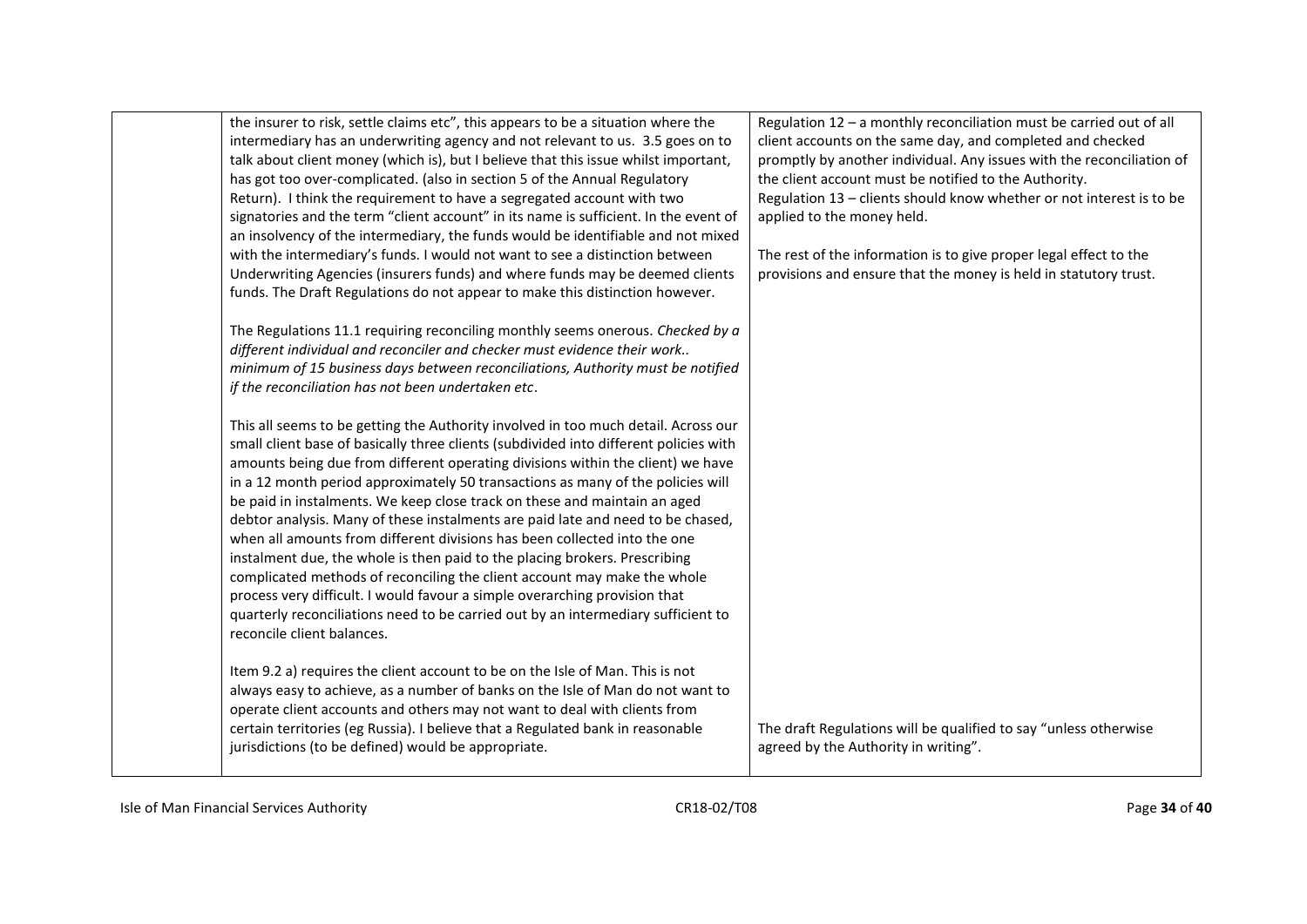| Item 10.3.c) rather than say pay to a bank account in the policyholders own<br>name, it may be better to say "an account nominated by the insured entity".<br>Sometimes our policyholder is xyz Group, subsidiary and Associated companies.<br>As long as the MD of the Group nominates a group company for example its<br>main hubs in Dubai or Singapore, we would suggest that this is sufficient (with<br>suitable CDD on the recipient entity).                                                                                                                                                                                                                                                                                                                                                                                                                                                                                                                                                                                                                                                                                                                                                                                                                                                                              | It is proposed that we remove the wording "or into a bank account<br>in the policyholder's own name". In the situation described, the<br>client money would be allowed to be paid to a group company<br>under the wording at 10(3)(b) as long as it is properly required for<br>payment to or on behalf of a policyholder. |
|-----------------------------------------------------------------------------------------------------------------------------------------------------------------------------------------------------------------------------------------------------------------------------------------------------------------------------------------------------------------------------------------------------------------------------------------------------------------------------------------------------------------------------------------------------------------------------------------------------------------------------------------------------------------------------------------------------------------------------------------------------------------------------------------------------------------------------------------------------------------------------------------------------------------------------------------------------------------------------------------------------------------------------------------------------------------------------------------------------------------------------------------------------------------------------------------------------------------------------------------------------------------------------------------------------------------------------------|----------------------------------------------------------------------------------------------------------------------------------------------------------------------------------------------------------------------------------------------------------------------------------------------------------------------------|
| Our procedure with regards clients and their money is as follows. We provide<br>quotes to the client and obtain a firm order. We confirm this to the client and<br>our partner broker in London who then confirm the cover has been bound with<br>the insurer(s) and issues a debit note to PIB. In turn, we issue a corresponding<br>debit note to the client. On receipt of the premium from the client into our<br>designated client account, we pay across the relevant agreed premium and their<br>portion of the brokerage and/or fee to our London broker and transfer the PIB<br>portion of the brokerage/fee to our trading account.<br>The Regulations 11.1 requiring reconciling monthly seems unnecessarily onerous<br>for a small firm like PIB with relatively few clients. This includes "Checked by a<br>different individual and reconciler and checker must evidence their work<br>minimum of 15 business days between reconciliations, Authority must be<br>notified if the reconciliation has not been undertaken etc".<br>Prescribing complicated methods for reconciliation for our small client base<br>would appear to be too much detail. I think a more reasonable approach would<br>be quarterly reconciliations need to be carried out by an intermediary sufficient<br>to reconcile client balances. | As above                                                                                                                                                                                                                                                                                                                   |
| We believe that maintaining a separate account for client monies is sufficient<br>and adequate for our needs.                                                                                                                                                                                                                                                                                                                                                                                                                                                                                                                                                                                                                                                                                                                                                                                                                                                                                                                                                                                                                                                                                                                                                                                                                     | Noted                                                                                                                                                                                                                                                                                                                      |
| It is our belief that the proposed client money requirements will cause difficulty<br>for both ourselves and other local intermediaries. It is our view that the<br>segregation of client's funds (no risk transfer agreement) and insurer monies                                                                                                                                                                                                                                                                                                                                                                                                                                                                                                                                                                                                                                                                                                                                                                                                                                                                                                                                                                                                                                                                                 | If all money is treated as client money this would be sufficient and<br>the monies would not need to be segregated.                                                                                                                                                                                                        |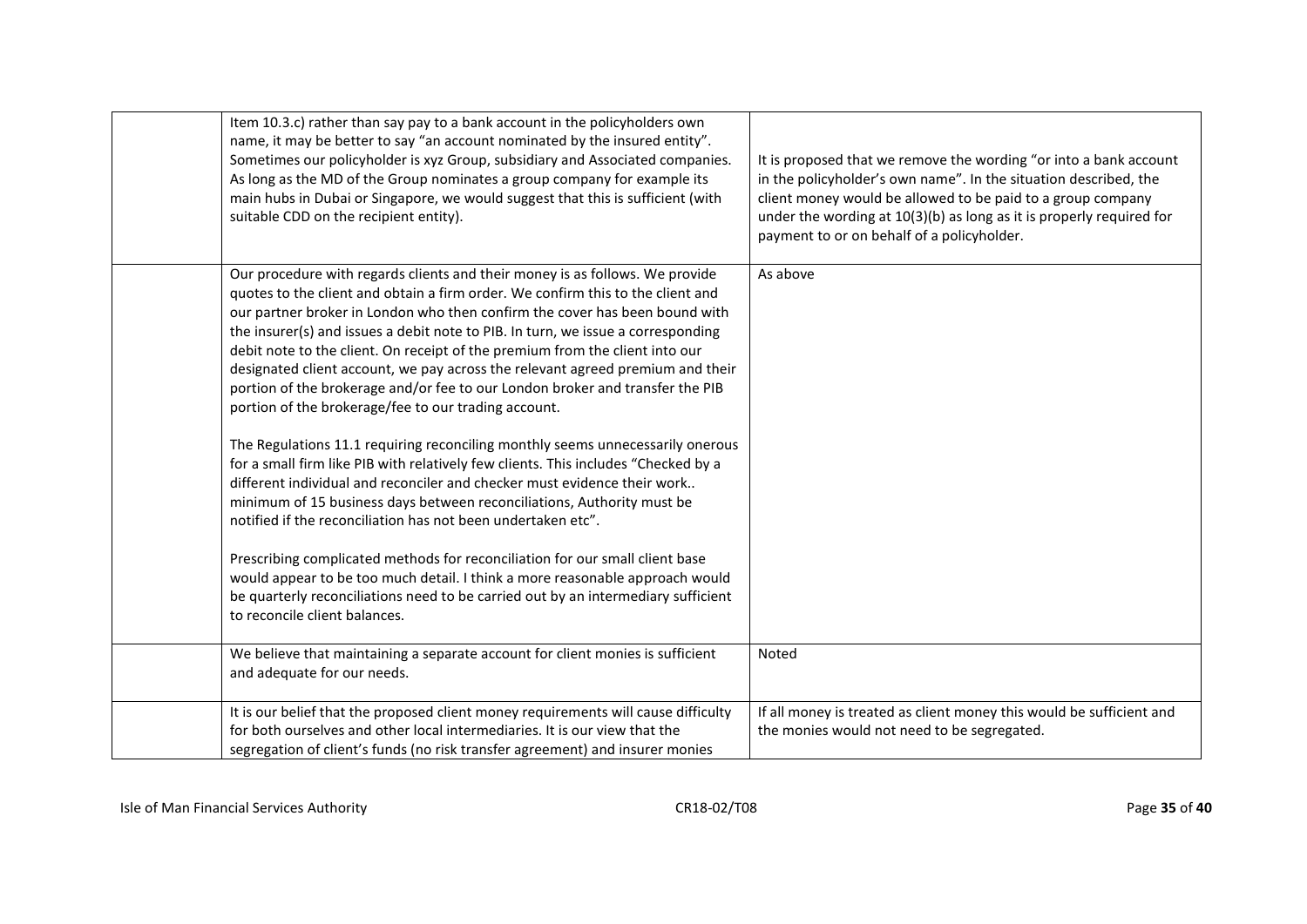|             | (with risk transfer) will create an unnecessary administrative and accounting<br>burden on our company. Given that we currently reconcile our "clients'<br>accounts" on a monthly basis. We do not feel a further segregation is required or<br>indeed appropriate as we treat all funds held to the same high standards and<br>requirements as you are proposing for "client monies". Furthermore, we don't                                                                                                                                                                                                                                                                                                                                                                                                                                                                                                                                                                                                                                                    |                                                                                                                                                                                                                               |
|-------------|-----------------------------------------------------------------------------------------------------------------------------------------------------------------------------------------------------------------------------------------------------------------------------------------------------------------------------------------------------------------------------------------------------------------------------------------------------------------------------------------------------------------------------------------------------------------------------------------------------------------------------------------------------------------------------------------------------------------------------------------------------------------------------------------------------------------------------------------------------------------------------------------------------------------------------------------------------------------------------------------------------------------------------------------------------------------|-------------------------------------------------------------------------------------------------------------------------------------------------------------------------------------------------------------------------------|
|             | believe that current I.T. systems available to the intermediary market are<br>sophisticated enough to achieve this separation of funds.                                                                                                                                                                                                                                                                                                                                                                                                                                                                                                                                                                                                                                                                                                                                                                                                                                                                                                                         |                                                                                                                                                                                                                               |
|             | No Manx banks will maintain or open an account for our business, hence the<br>Company would be unable to comply with clause (2) (a) of Section 9. Client<br>Money, of the draft Regulations.                                                                                                                                                                                                                                                                                                                                                                                                                                                                                                                                                                                                                                                                                                                                                                                                                                                                    | As above, the regulations will be qualified to say "unless otherwise<br>agreed by the Authority in writing".                                                                                                                  |
|             | We can only suggest that the Authority qualifies the regulations in this situation.                                                                                                                                                                                                                                                                                                                                                                                                                                                                                                                                                                                                                                                                                                                                                                                                                                                                                                                                                                             |                                                                                                                                                                                                                               |
|             | Welcome the definition of client monies and no other comments to make at this                                                                                                                                                                                                                                                                                                                                                                                                                                                                                                                                                                                                                                                                                                                                                                                                                                                                                                                                                                                   | Noted                                                                                                                                                                                                                         |
| Question 14 | time.<br>Professional Indemnity Insurance ("PII")                                                                                                                                                                                                                                                                                                                                                                                                                                                                                                                                                                                                                                                                                                                                                                                                                                                                                                                                                                                                               |                                                                                                                                                                                                                               |
|             | We have no issue with these proposals.                                                                                                                                                                                                                                                                                                                                                                                                                                                                                                                                                                                                                                                                                                                                                                                                                                                                                                                                                                                                                          | Noted                                                                                                                                                                                                                         |
|             | Yes this looks fine, but the annual return says "State the limitsand the rationale<br>for those limits in place". Stating the rationale may be very difficult. Even a small<br>book of business may have combined aggregate limits that are very high. If an<br>intermediary did something to jeopardise cover on all of them (didn't pay the<br>premium taking a simple example), the exposure may aggregate to tens of<br>millions of pounds. It would not be possible to purchase PI cover that is sufficient<br>for the worst case scenario. A rationale may be more likely to be that a limit is<br>economically affordable and most likely to be deemed as acceptable to clients.<br>The regulations should set a minimum level and if it is not comfortable for<br>intermediaries to calculate its own PII requirement, then they should set a<br>higher level. However, there needs to be some consideration of the commercial<br>reality in running a business of this type. Stating the rationale should be taken<br>off the annual return I believe. | The level of PI cover should be reflective of the type of business. An<br>intermediary should be able to document its thought process when<br>selecting a level of cover that it believes is appropriate for its<br>business. |
|             | In principle this makes sense, however stating the rationale for the limits and<br>deductibles may be very difficult. A small book of business may have significant<br>combined aggregate limits, which would suggest the requirement for higher<br>levels of indemnity. I wonder how one could realistically purchase adequate PI<br>cover for the worst case scenario.                                                                                                                                                                                                                                                                                                                                                                                                                                                                                                                                                                                                                                                                                        | As above                                                                                                                                                                                                                      |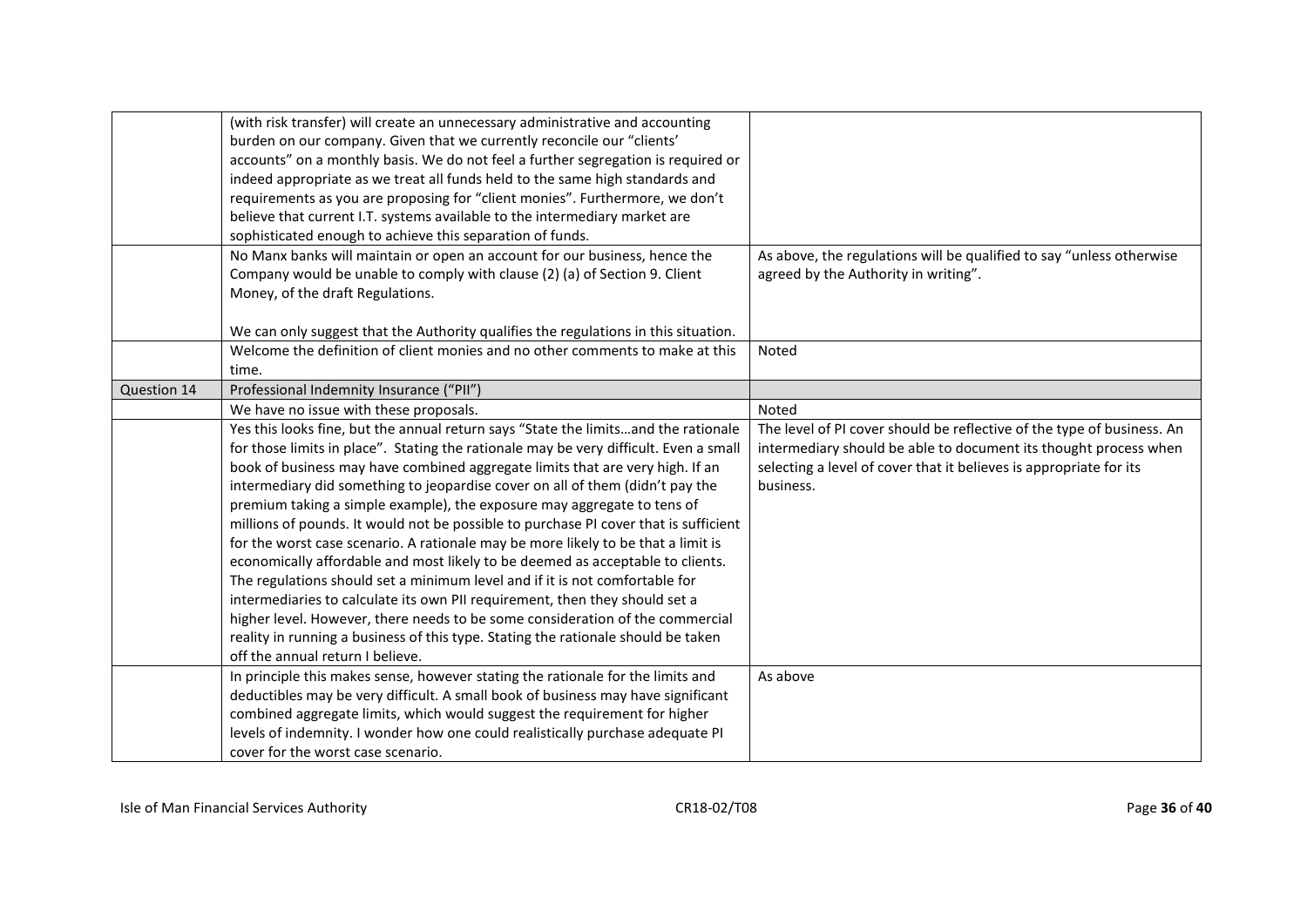|            | A more reasonable approach may be to buy a limit is economically affordable<br>and deemed acceptable to clients. I would suggest that the Regulator set a<br>minimum level and if an intermediary is not comfortable with that limit, it should<br>buy a higher level. I would recommend removing from the annual return the<br>requirement for intermediaries to state the rationale for the PI limit of<br>indemnity they buy.                                                      |                                                                                                                                                                                                                                                                                                                                                                                                                                                                                    |
|------------|---------------------------------------------------------------------------------------------------------------------------------------------------------------------------------------------------------------------------------------------------------------------------------------------------------------------------------------------------------------------------------------------------------------------------------------------------------------------------------------|------------------------------------------------------------------------------------------------------------------------------------------------------------------------------------------------------------------------------------------------------------------------------------------------------------------------------------------------------------------------------------------------------------------------------------------------------------------------------------|
|            | The level of PI cover should be reflective of the type of business an intermediary<br>transacts as pure personal lines brokers will obviously have a lower exposure<br>than a broker who advises on mainly professional risks such as PI and D&O. We<br>feel that a broker should be required to justify the level of cover that have opted<br>for and that it should be a requirement that the actual policy is placed by<br>another firm, not the intermediary themselves.          | We agree that the level of PI cover should be reflective of the type<br>of business an intermediary transacts and that a broker should be<br>required to justify the level of cover. Whilst we appreciate the<br>benefits of having the policy placed by another broker, we believe<br>that this requirement would not be proportionate for the market.<br>We also believe that an intermediary should be capable and<br>professional enough to be able to place its own PI cover. |
|            | We consider the Authority's approach to the provision of PII insurance to be<br>both adequate and well thought out.                                                                                                                                                                                                                                                                                                                                                                   | Noted                                                                                                                                                                                                                                                                                                                                                                                                                                                                              |
|            | We consider the Authority's approach to the provision of PII insurance to be<br>both adequate and well thought out.                                                                                                                                                                                                                                                                                                                                                                   | Noted                                                                                                                                                                                                                                                                                                                                                                                                                                                                              |
| Appendix 1 | General Insurance Intermediaries (Conduct of Business) Code 2017                                                                                                                                                                                                                                                                                                                                                                                                                      |                                                                                                                                                                                                                                                                                                                                                                                                                                                                                    |
| 6          | Fair and reasonable behaviour - need to allow for social media, emails we open<br>our office for clients from 8.45 weekdays.                                                                                                                                                                                                                                                                                                                                                          | Communication via email or social media that people choose to<br>access whenever they want does not need to be caught within this<br>requirement. It has been clarified that this requirement is<br>specifically in relation to contacting people by telephone.                                                                                                                                                                                                                    |
| 9          | Product information - This does not align with FCA and creates a significant<br>regulatory advantage for the FCA exemption. We believe UK contract certainty<br>rules should be mirrored to avoid regulatory disadvantage for Manx firms.                                                                                                                                                                                                                                             | The Authority believes that this requirement is in line with the FCA's<br>implementation of the IDD requirements. We are not aware of any<br>requirement that is contradictory to the contract certainty<br>principles, which are not set out within regulatory legislation.                                                                                                                                                                                                       |
| 10         | Not withhold any documentation? With motor insurance there can be a<br>situation that arises where a client defaults in payment for the policy, the policy<br>cancels and the client requests the proof of bonus in order to go to another<br>provider but without paying any outstanding invoices. It is normal in these<br>circumstances to withhold the bonus until outstanding invoices are settled.<br>Insurers would also not release this document until invoices are settled. | If the insurer has not released the documentation to the<br>intermediary for onwards transmission to the policyholder then the<br>intermediary would not be deemed to be withholding<br>documentation under this requirement.                                                                                                                                                                                                                                                      |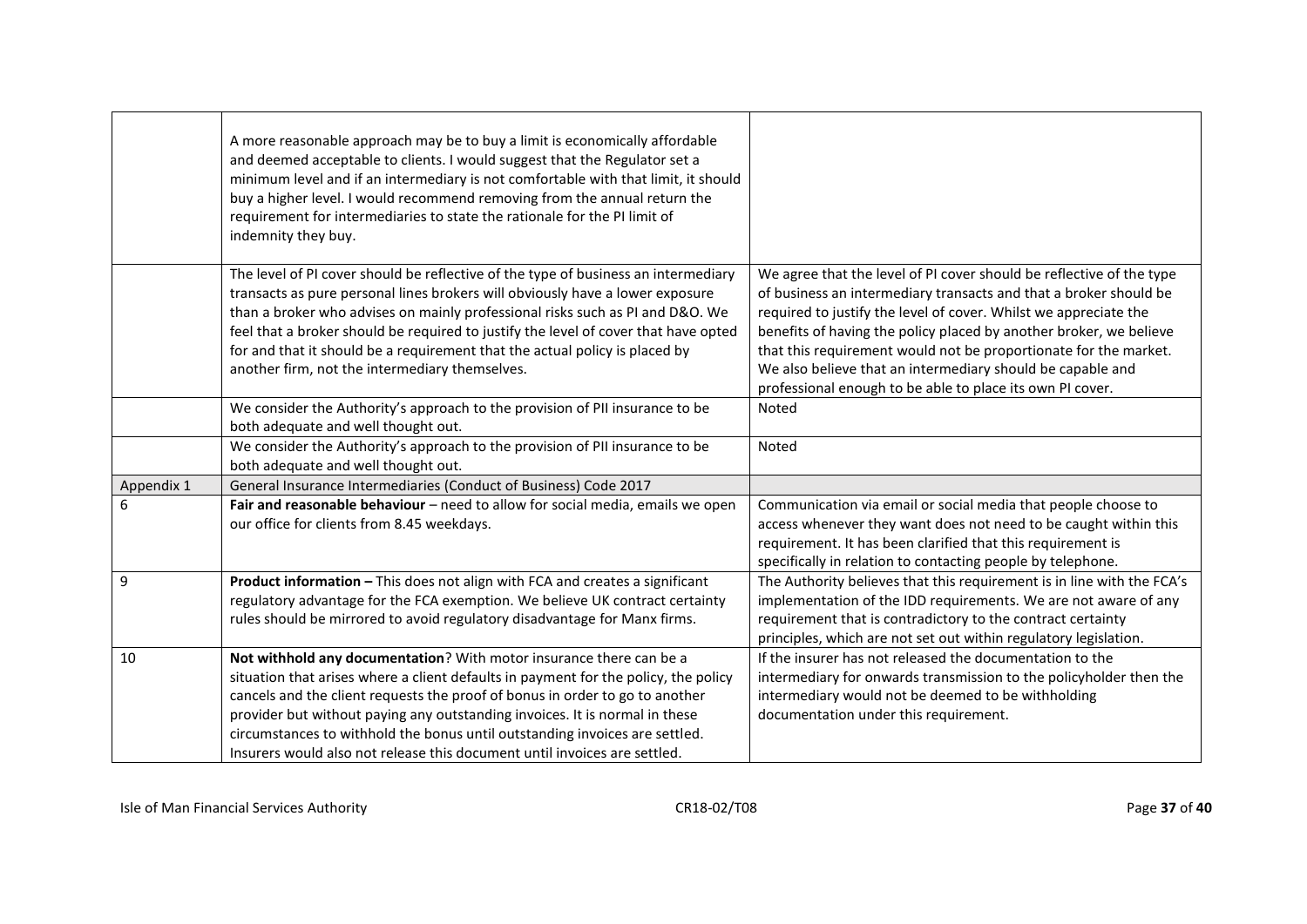| 12                                                                                     | Advertising $(2)$ – Radio adverts exemptions – would like the same conditions as<br>class 2 licenceholder Rulebook 6.13 for general insurance brokers.                                                                                                                                                                                                                                                                                                                                                                                                                                                                                                                                                                                                                                                                                                                                                                                                                                                                                                                                                                                                                                                                                                                                                                                                                                                                                                                                                               | The Authority believes that the reference to the regulator on radio<br>adverts for insurance intermediaries is important when compared to<br>other regulated activities. It is more common for insurance<br>intermediaries to use radio advertising because of the nature of<br>their clients. In addition, it is one of the consumer protection<br>measures that makes it clear to clients whether the intermediary is<br>local or operating on a cross border basis. Therefore, the Authority<br>will not be extending this exemption.                                                                                                                                                                                                                                                                                                                                                                                                                                                                                                                                                                                                       |
|----------------------------------------------------------------------------------------|----------------------------------------------------------------------------------------------------------------------------------------------------------------------------------------------------------------------------------------------------------------------------------------------------------------------------------------------------------------------------------------------------------------------------------------------------------------------------------------------------------------------------------------------------------------------------------------------------------------------------------------------------------------------------------------------------------------------------------------------------------------------------------------------------------------------------------------------------------------------------------------------------------------------------------------------------------------------------------------------------------------------------------------------------------------------------------------------------------------------------------------------------------------------------------------------------------------------------------------------------------------------------------------------------------------------------------------------------------------------------------------------------------------------------------------------------------------------------------------------------------------------|------------------------------------------------------------------------------------------------------------------------------------------------------------------------------------------------------------------------------------------------------------------------------------------------------------------------------------------------------------------------------------------------------------------------------------------------------------------------------------------------------------------------------------------------------------------------------------------------------------------------------------------------------------------------------------------------------------------------------------------------------------------------------------------------------------------------------------------------------------------------------------------------------------------------------------------------------------------------------------------------------------------------------------------------------------------------------------------------------------------------------------------------|
| Appendix 2                                                                             | Insurance Intermediaries (General Business) Regulations 2017                                                                                                                                                                                                                                                                                                                                                                                                                                                                                                                                                                                                                                                                                                                                                                                                                                                                                                                                                                                                                                                                                                                                                                                                                                                                                                                                                                                                                                                         |                                                                                                                                                                                                                                                                                                                                                                                                                                                                                                                                                                                                                                                                                                                                                                                                                                                                                                                                                                                                                                                                                                                                                |
| $6(5)$ – notify<br>the Authority<br>of any claim<br>exceeding<br>£10,000 on its<br>PII | Will this include FCA broker otherwise it would encourage off Island FCA<br>exemption. Doesn't address sales here from brokers who are not "in or on" and<br>slip through this net. We would like to discuss this as we have run out of time to<br>fully consider this and may have misunderstood.                                                                                                                                                                                                                                                                                                                                                                                                                                                                                                                                                                                                                                                                                                                                                                                                                                                                                                                                                                                                                                                                                                                                                                                                                   | This requirement would not apply for FCA intermediaries that are<br>exempt. It is useful information for the Authority to understand the<br>quality of advice being provided by an intermediary.                                                                                                                                                                                                                                                                                                                                                                                                                                                                                                                                                                                                                                                                                                                                                                                                                                                                                                                                               |
| $\overline{7}$                                                                         | Closing an Isle of Man regulated insurance company has become very difficult as<br>its Directors have to demonstrate that no claims can be possibly made against<br>the company in respect of any policy ever written. It seems that there is a risk<br>that being asked to include a winding- up plan could mean that the Authority<br>could impose very difficult provisions to deal with. In fact, most brokers will<br>work for a 12 month period for a fee or brokerage. But what about claims<br>handling provisions for an intermediary dealing with long term business? This<br>also cross references to item 7.8 (keeping of records). If we only kept them for<br>six years, then it is possible that we would never be able to deal with the<br>question of long tail business and how to evidence there is no further obligations<br>on an intermediary. That having been said, I think records should be allowed to<br>be retained in electronic format for 6 (or the prescribed number) of years. Books<br>rather implies that we need to keep the hard copies as well.<br>If a general insurance intermediary ceases its business, but needs to be kept<br>running to allow any possible claims to be made against it for 6 years, I believe<br>this would be a barrier to new entrants coming to the Isle of Man, particularly if<br>it was required to continue paying a FSA fee, engaging NEDs and incurring the<br>cost of an annual audit. I think the process of closing companies of this type | The Authority already has guidance which is issued to intermediaries<br>that want to cancel their registration. This will form a basis for a<br>formalised winding up plan, which will include:<br>a written declaration confirming that all insurers (for whom<br>the intermediary acted) have been notified of the intention<br>to surrender the registration;<br>Notifying the Authority of the steps taken to advise its<br>$\overline{\phantom{a}}$<br>clients of the intention to cease providing intermediation<br>activities and the advice as to how they can make<br>alternative arrangements (or what alternative<br>arrangements have been made in relation to their policies);<br>whether there are any unresolved or undischarged<br>$\overline{\phantom{a}}$<br>complaints against the intermediary, and if applicable,<br>details of the steps taken under the intermediary's<br>complaints procedures and an explanation of the<br>arrangements made for the future consideration of any<br>such complaints;<br>whether the intermediary has taken the precaution of<br>triggering the automatic extended reporting period in |

Isle of Man Financial Services Authority CR18-02/T08 Page **38** of **40**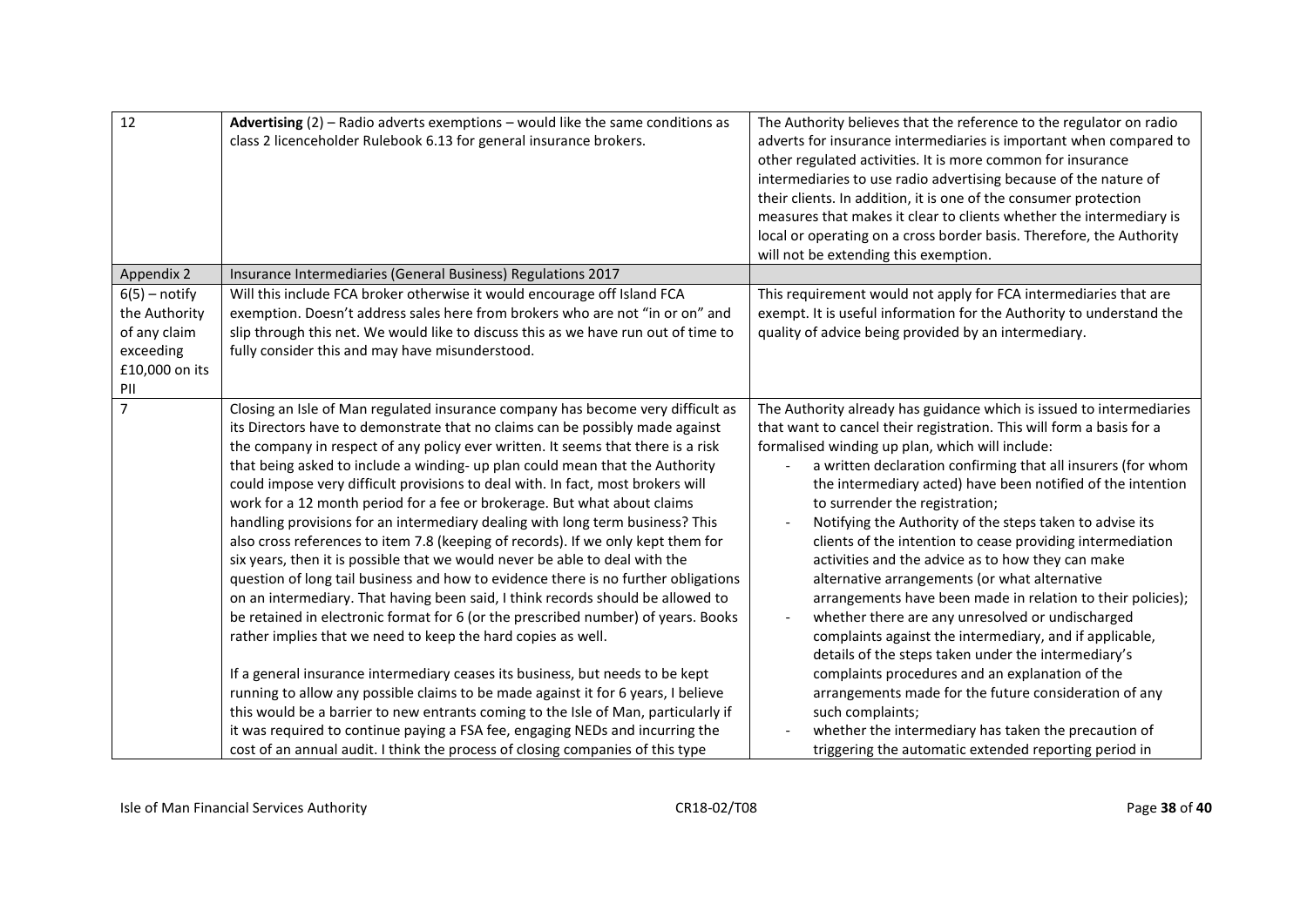|                                                                                                    | should be easier. It may be that we could be required to close a company in a<br>way that it could be resurrected if the need arose within a 6 year period. (I can't<br>remember the difference between a dissolution and liquidation, but believe one<br>of them allows a company to be resurrected in this way).                                                                                                                                                                                                                                                         | relation to its professional indemnity insurance<br>arrangements, and if this has not been done, the rationale<br>behind the decision for not doing so;<br>submission of satisfactory audited financial statements will<br>normally be required as part of the surrender process;<br>in terms of records, the requirement is to hold them for at<br>least 6 years. If you need to hold these longer to deal with<br>long tail business then that would be appropriate. Records<br>in electronic format would be acceptable as long as they<br>provide legible accurate, verifiable, timely, complete and<br>comprehensible information. |
|----------------------------------------------------------------------------------------------------|----------------------------------------------------------------------------------------------------------------------------------------------------------------------------------------------------------------------------------------------------------------------------------------------------------------------------------------------------------------------------------------------------------------------------------------------------------------------------------------------------------------------------------------------------------------------------|-----------------------------------------------------------------------------------------------------------------------------------------------------------------------------------------------------------------------------------------------------------------------------------------------------------------------------------------------------------------------------------------------------------------------------------------------------------------------------------------------------------------------------------------------------------------------------------------------------------------------------------------|
| $\overline{7}$                                                                                     | I think a winding- up plan is sensible and that run off PI insurance should be<br>bought for a 6 year statutory period. In practise, I would think in most instances,<br>the book of business would be sold to another broker. The terms of the SPA<br>between the seller and purchaser would deal with the keeping of records for the<br>6 year period, and I think records should be allowed to be retained in electronic<br>format for the prescribed 6 years. What would be required with regards the<br>annual FSA fee, engagement of NED's and cost of annual audit? | As above.<br>Once a registration is cancelled the regulatory requirements would<br>no longer apply and there would no longer be an annual fee<br>payable.                                                                                                                                                                                                                                                                                                                                                                                                                                                                               |
| 17                                                                                                 | Notification of change of control where the shares are quoted on an exchange<br>within 5 days is probably not practical. If it is a public exchange, the intermediary<br>may not be aware of a change.                                                                                                                                                                                                                                                                                                                                                                     | The requirement is within five business days after the intermediary<br>becomes aware of the transfer.                                                                                                                                                                                                                                                                                                                                                                                                                                                                                                                                   |
| Schedule                                                                                           | Consider whether civil liability basis would be more appropriate.                                                                                                                                                                                                                                                                                                                                                                                                                                                                                                          | This has been considered previously but not all intermediaries would<br>be able to purchase it. The minimum regulatory requirements are<br>set out in the draft Regulations but intermediaries should purchase<br>more if they consider it is appropriate for their business.                                                                                                                                                                                                                                                                                                                                                           |
| Other                                                                                              |                                                                                                                                                                                                                                                                                                                                                                                                                                                                                                                                                                            |                                                                                                                                                                                                                                                                                                                                                                                                                                                                                                                                                                                                                                         |
| Conduct of<br>business<br>disclosure of<br>information<br>on insurance<br>products to<br>customers | $2^{nd}$ paragraph – emphasis should be on quality – we provide the pro-forma<br>documentation, so who is to decide on quality?                                                                                                                                                                                                                                                                                                                                                                                                                                            | The intermediary should decide. It is acceptable practice to provide<br>the pro-forma documentation but, as you have the relationship with<br>the policyholder and an understanding of their needs, you should<br>understand whether the information within the pro-forma is<br>suitable for them to understand the essential provisions and any<br>restrictions and exclusions that may be pertinent to them.                                                                                                                                                                                                                          |